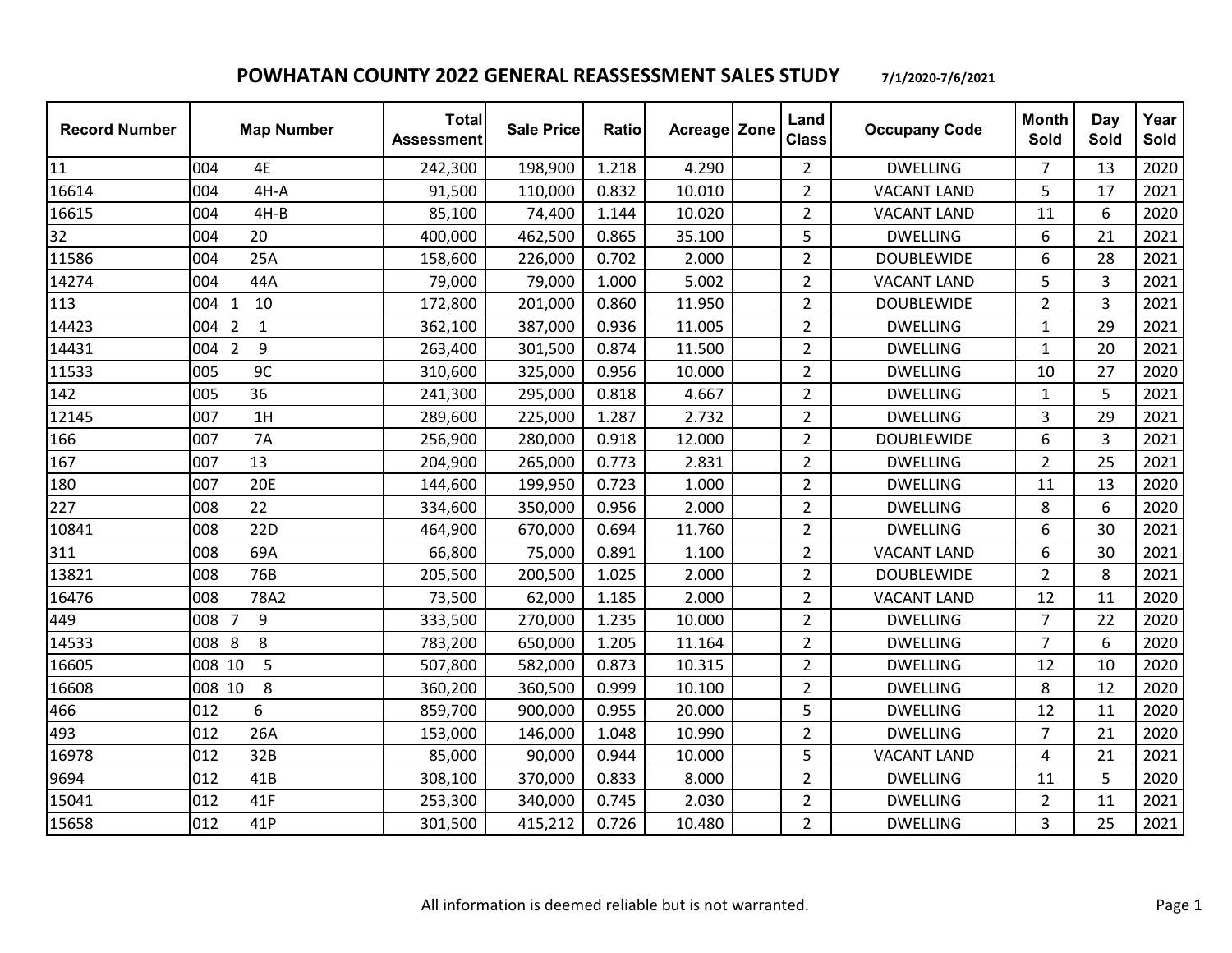| <b>Record Number</b> | <b>Map Number</b>        | <b>Total</b><br><b>Assessment</b> | Sale Price | Ratio | <b>Acreage Zone</b> | Land<br><b>Class</b> | <b>Occupany Code</b> | <b>Month</b><br>Sold | Day<br>Sold    | Year<br>Sold |
|----------------------|--------------------------|-----------------------------------|------------|-------|---------------------|----------------------|----------------------|----------------------|----------------|--------------|
| 535                  | 012<br>46                | 230,000                           | 250,000    | 0.920 | 21.997              | 5                    | <b>DWELLING</b>      | 3                    | 11             | 2021         |
| 538                  | 46C<br>012               | 287,200                           | 300,000    | 0.957 | 10.000              | $\overline{2}$       | <b>DWELLING</b>      | $\overline{2}$       | 5              | 2021         |
| 543                  | 012<br>48A               | 136,600                           | 205,000    | 0.666 | 2.050               | $\overline{2}$       | <b>DWELLING</b>      | 3                    | 24             | 2021         |
| 565                  | 012<br>60                | 47,900                            | 60,000     | 0.798 | 3.158               | $\overline{2}$       | <b>VACANT LAND</b>   | 10                   | 16             | 2020         |
| 577                  | 66<br>012                | 172,300                           | 235,000    | 0.733 | 1.013               | $\overline{2}$       | <b>DWELLING</b>      | 4                    | 16             | 2021         |
| 11843                | 74B<br>012               | 175,300                           | 240,100    | 0.730 | 2.118               | $\overline{2}$       | <b>DWELLING</b>      | 5                    | 21             | 2021         |
| 621                  | 76G<br>012               | 167,600                           | 190,000    | 0.882 | 2.870               | $\overline{2}$       | <b>DWELLING</b>      | $\mathbf{1}$         | 25             | 2021         |
| 12553                | 012A 1<br>$\overline{3}$ | 274,300                           | 288,000    | 0.952 | 4.640               | $\overline{2}$       | <b>DWELLING</b>      | $\overline{2}$       | 10             | 2021         |
| 12554                | 012A 1<br>$\overline{4}$ | 249,200                           | 290,000    | 0.859 | 2.009               | $\overline{2}$       | <b>DWELLING</b>      | 4                    | 30             | 2021         |
| 12556                | 6<br>012A 1              | 358,200                           | 343,579    | 1.043 | 2.149               | $\overline{2}$       | <b>DWELLING</b>      | 4                    | 8              | 2021         |
| 12557                | $\overline{7}$<br>012A 1 | 210,200                           | 257,000    | 0.818 | 2.083               | $\overline{2}$       | <b>DWELLING</b>      | $\overline{7}$       | 20             | 2020         |
| 12562                | 012A 1<br>12             | 207,600                           | 245,000    | 0.847 | 2.321               | $\overline{2}$       | <b>DWELLING</b>      | 8                    | 28             | 2020         |
| 13802 - 13810        | 012A 2<br>$1 - 9$        | 870,400                           | 770,000    | 1.130 | 94.984              | $\overline{2}$       | <b>VACANT LAND</b>   | $\overline{2}$       | 23             | 2021         |
| 13696                | 013<br>3B                | 586,700                           | 585,000    | 1.003 | 10.590              | $\overline{2}$       | <b>DWELLING</b>      | 10                   | 5              | 2020         |
| 16798                | 3B1<br>013               | 90,000                            | 78,000     | 1.154 | 10.000              | $\overline{2}$       | <b>VACANT LAND</b>   | $\overline{2}$       | 17             | 2021         |
| 16799                | 013<br>3B2               | 101,000                           | 75,000     | 1.347 | 10.000              | $\overline{2}$       | <b>VACANT LAND</b>   | $\mathbf{1}$         | 8              | 2021         |
| 15843                | <b>20F</b><br>014        | 302,500                           | 355,000    | 0.852 | 2.000               | $\overline{2}$       | <b>DWELLING</b>      | 4                    | $\overline{2}$ | 2021         |
| 12660                | 014<br>21 <sub>D</sub>   | 175,600                           | 229,000    | 0.767 | 2.000               | $\overline{2}$       | <b>DOUBLEWIDE</b>    | 3                    | 3              | 2021         |
| 702                  | 014<br>23A               | 223,400                           | 272,500    | 0.820 | 2.000               | $\overline{2}$       | <b>DWELLING</b>      | 4                    | 26             | 2021         |
| 728                  | 34<br>014                | 58,400                            | 98,000     | 0.596 | 2.230               | $\overline{2}$       | <b>VACANT LAND</b>   | 5                    | 24             | 2021         |
| 740                  | 43C<br>014               | 179,700                           | 235,000    | 0.765 | 1.400               | $\overline{2}$       | <b>DWELLING</b>      | 3                    | 24             | 2021         |
| 742                  | 45<br>014                | 321,400                           | 369,000    | 0.871 | 8.705               | $\overline{2}$       | <b>DWELLING</b>      | $\overline{2}$       | 11             | 2021         |
| 764                  | 014<br>54                | 95,000                            | 123,500    | 0.769 | 17.276              | $\overline{2}$       | <b>VACANT LAND</b>   | 4                    | 23             | 2021         |
| 13548                | 55C<br>014               | 73,000                            | 80,000     | 0.913 | 5.000               | $\overline{2}$       | <b>VACANT LAND</b>   | 6                    | 30             | 2021         |
| 13604                | 014<br>55F               | 74,000                            | 55,000     | 1.345 | 5.140               | $\overline{2}$       | <b>VACANT LAND</b>   | 8                    | $\overline{7}$ | 2020         |
| 13733 & 14685        | 55G & 55L<br>014         | 384,200                           | 514,000    | 0.747 | 10.500              | $\overline{2}$       | <b>DWELLING</b>      | 6                    | 3              | 2021         |
| 16131                | 014<br>55M               | 193,900                           | 262,500    | 0.739 | 2.500               | $\overline{2}$       | <b>DWELLING</b>      | 6                    | 25             | 2021         |
| 783                  | 71<br>014                | 251,200                           | 270,000    | 0.930 | 19.018              | $\overline{2}$       | <b>DWELLING</b>      | $\overline{2}$       | 3              | 2021         |
| 784                  | 72<br>014                | 86,000                            | 77,500     | 1.110 | 6.000               | $\overline{2}$       | <b>VACANT LAND</b>   | $\overline{2}$       | 22             | 2021         |
| 785                  | 73<br>014                | 380,600                           | 383,450    | 0.993 | 6.000               | $\overline{2}$       | <b>DWELLING</b>      | $\overline{7}$       | 9              | 2020         |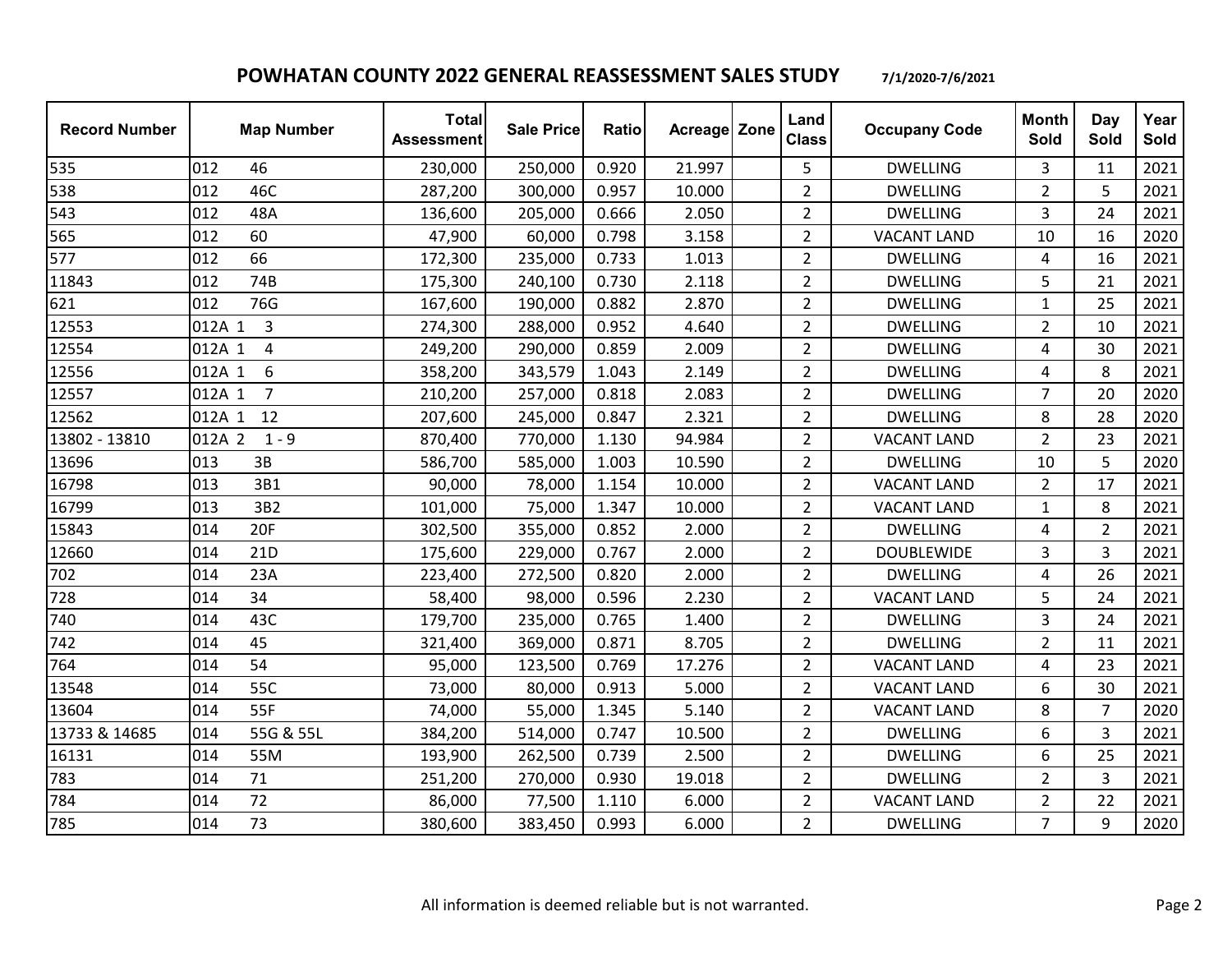| <b>Record Number</b> | <b>Map Number</b>                       | <b>Total</b><br><b>Assessment</b> | <b>Sale Price</b> | <b>Ratio</b> | <b>Acreage Zone</b> | Land<br><b>Class</b> | <b>Occupany Code</b> | <b>Month</b><br>Sold | Day<br>Sold    | Year<br>Sold |
|----------------------|-----------------------------------------|-----------------------------------|-------------------|--------------|---------------------|----------------------|----------------------|----------------------|----------------|--------------|
| 12645                | 014<br>74B                              | 356,800                           | 405,000           | 0.881        | 2.930               | $\overline{2}$       | <b>DWELLING</b>      | 6                    | 21             | 2021         |
| 788                  | 77<br>014                               | 384,000                           | 380,000           | 1.011        | 56.478              | 5                    | <b>DWELLING</b>      | 12                   | 16             | 2020         |
| 859                  | 22A<br>014 1                            | 287,800                           | 345,000           | 0.834        | 3.000               | $\overline{2}$       | <b>DWELLING</b>      | 8                    | 17             | 2020         |
| 865                  | 28<br>014 1                             | 126,500                           | 180,000           | 0.703        | 1.340               | $\overline{2}$       | <b>DWELLING</b>      | 11                   | 10             | 2020         |
| 867                  | 30<br>014 1                             | 56,800                            | 49,200            | 1.154        | 1.115               | $\overline{2}$       | <b>VACANT LAND</b>   | 10                   | 14             | 2020         |
| 10403                | $31 - 2$<br>014 1                       | 178,500                           | 227,000           | 0.786        | 1.906               | $\overline{2}$       | <b>DWELLING</b>      | $\overline{7}$       | 21             | 2020         |
| 16290                | 1 <sup>C</sup><br>014 3                 | 334,800                           | 350,000           | 0.957        | 7.369               | $\overline{2}$       | <b>DWELLING</b>      | 8                    | 31             | 2020         |
| 12805                | 2E<br>014 3                             | 346,900                           | 343,300           | 1.010        | 4.000               | $\overline{2}$       | <b>DWELLING</b>      | $\mathbf{1}$         | 13             | 2021         |
| 12806                | 014 3<br>2F                             | 386,700                           | 399,500           | 0.968        | 4.000               | $\overline{2}$       | <b>DWELLING</b>      | 11                   | 20             | 2020         |
| 10405                | 6<br>$\overline{4}$<br>014              | 567,900                           | 400,000           | 1.420        | 24.076              | 5                    | <b>DWELLING</b>      | $\overline{7}$       | 23             | 2020         |
| 912                  | 014 4<br>11A                            | 548,800                           | 420,000           | 1.307        | 13.000              | $\overline{2}$       | <b>DWELLING</b>      | $\overline{7}$       | 23             | 2020         |
| 16283                | 015<br>$24A-2$                          | 578,600                           | 540,000           | 1.071        | 10.002              | $\overline{2}$       | <b>DWELLING</b>      | $\overline{2}$       | 10             | 2021         |
| 1014                 | 46A<br>015                              | 333,700                           | 295,000           | 1.131        | 5.120               | $\overline{2}$       | <b>DWELLING</b>      | 3                    | 31             | 2021         |
| 1025                 | 015<br>56A                              | 407,800                           | 500,000           | 0.816        | 10.224              | $\overline{2}$       | <b>DWELLING</b>      | 11                   | $\overline{2}$ | 2020         |
| 1035                 | 015<br>59                               | 98,000                            | 120,000           | 0.817        | 1.590               | $\overline{2}$       | <b>DWELLING</b>      | 3                    | $\overline{2}$ | 2021         |
| 1052                 | 015 2<br>$\overline{2}$                 | 142,400                           | 192,000           | 0.742        | 2.240               | $\overline{2}$       | <b>DOUBLEWIDE</b>    | 10                   | $\mathbf{1}$   | 2020         |
| 1071                 | $\overline{2}$<br>015<br>$\overline{4}$ | 476,200                           | 530,000           | 0.898        | 8.660               | $\overline{2}$       | <b>DWELLING</b>      | 10                   | 19             | 2020         |
| 1116                 | 6<br>$\overline{7}$<br>015              | 190,500                           | 271,000           | 0.703        | 1.000               | $\overline{2}$       | <b>DWELLING</b>      | 6                    | 21             | 2021         |
| 1160                 | 17<br>8<br>015                          | 224,900                           | 319,000           | 0.705        | 2.010               | $\overline{2}$       | <b>DWELLING</b>      | 3                    | 22             | 2021         |
| 1180                 | 015 9<br>12                             | 391,000                           | 396,000           | 0.987        | 10.000              | $\overline{2}$       | <b>DWELLING</b>      | 12                   | 8              | 2020         |
| 1182                 | 015 10<br>$\mathbf{1}$                  | 600,500                           | 669,900           | 0.896        | 18.000              | $\overline{2}$       | <b>DWELLING</b>      | 11                   | 17             | 2020         |
| 9490                 | 6<br>015A 1                             | 247,100                           | 313,000           | 0.789        | 2.672               | $\overline{2}$       | <b>DWELLING</b>      | 11                   | 24             | 2020         |
| 9842                 | 015B 1<br>13                            | 245,100                           | 325,000           | 0.754        | 2.647               | $\overline{2}$       | <b>DWELLING</b>      | 4                    | 13             | 2021         |
| 9845                 | 015B 1<br>16                            | 250,000                           | 310,000           | 0.806        | 2.297               | $\overline{2}$       | <b>DWELLING</b>      | 3                    | 19             | 2021         |
| 1201                 | 016<br>10 <sub>B</sub>                  | 158,000                           | 228,500           | 0.691        | 1.000               | $\overline{2}$       | <b>DWELLING</b>      | 10                   | 8              | 2020         |
| 1206                 | 10G<br>016                              | 118,000                           | 195,000           | 0.605        | 0.701               | $\overline{2}$       | <b>DWELLING</b>      | 4                    | 9              | 2021         |
| 1229 & 1230          | 20 & 21<br>016                          | 138,100                           | 195,000           | 0.708        | 1.000               | $\overline{2}$       | <b>DWELLING</b>      | 6                    | 22             | 2021         |
| 1238                 | 016<br>27A                              | 403,200                           | 490,000           | 0.823        | 14.000              | $\overline{2}$       | <b>DWELLING</b>      | 3                    | 5              | 2021         |
| 1292                 | 57<br>016                               | 618,000                           | 564,000           | 1.096        | 90.957              | 5                    | <b>DWELLING</b>      | 4                    | 21             | 2021         |
| 10410                | 016<br>67D                              | 494,700                           | 500,000           | 0.989        | 21.000              | 5                    | <b>DWELLING</b>      | 10                   | 16             | 2020         |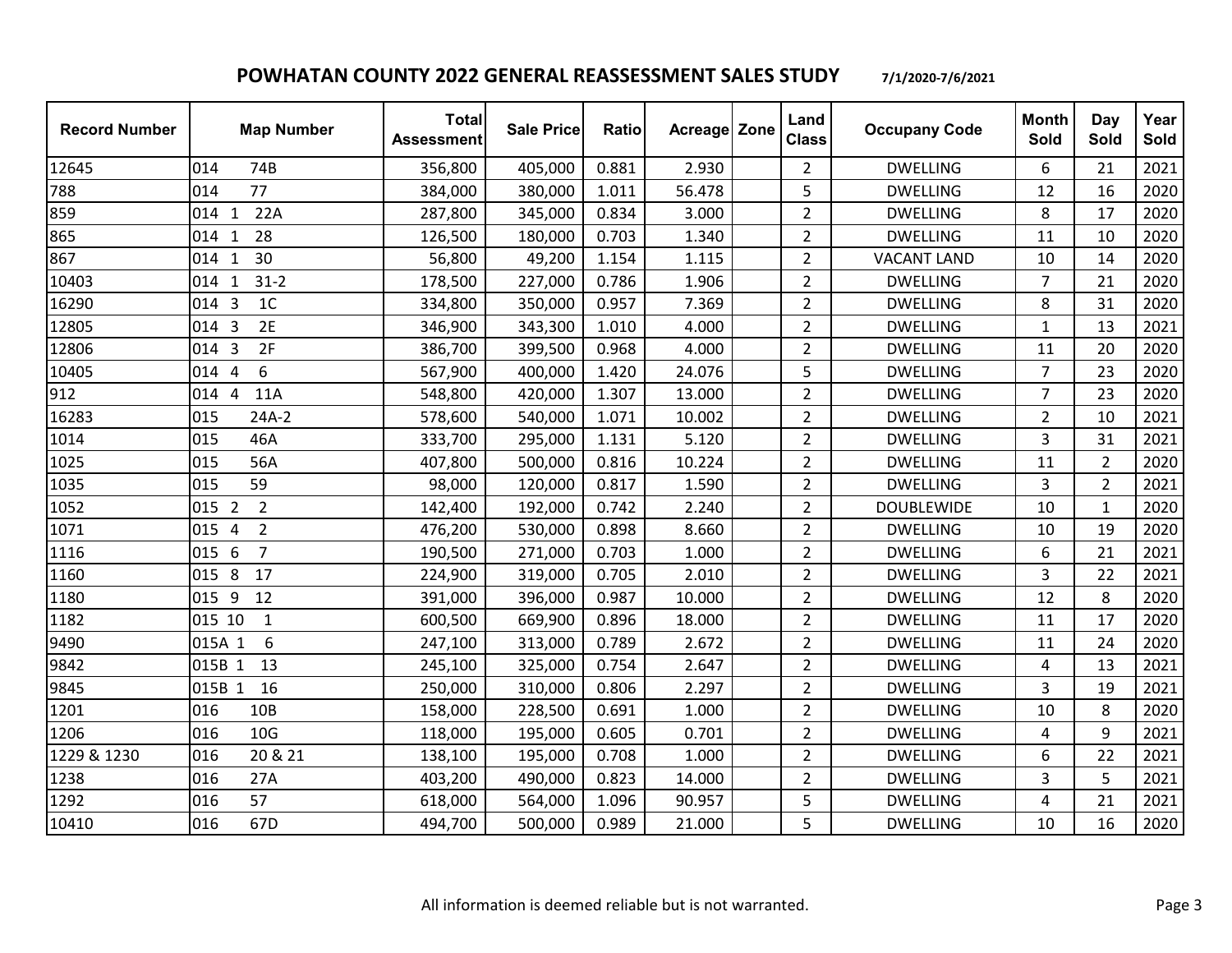| <b>Record Number</b> | <b>Map Number</b>        | <b>Total</b><br><b>Assessment</b> | <b>Sale Price</b> | <b>Ratio</b> | Acreage Zone | Land<br><b>Class</b> | <b>Occupany Code</b> | <b>Month</b><br>Sold | Day<br>Sold    | Year<br>Sold |
|----------------------|--------------------------|-----------------------------------|-------------------|--------------|--------------|----------------------|----------------------|----------------------|----------------|--------------|
| 1305                 | 016<br>69                | 248,500                           | 485,823           | 0.512        | 7.350        | $\overline{2}$       | <b>DWELLING</b>      | 5                    | 3              | 2021         |
| 11170                | 016 2A 2                 | 336,300                           | 419,900           | 0.801        | 2.435        | $\overline{2}$       | <b>DWELLING</b>      | 4                    | $\overline{7}$ | 2021         |
| 11171                | $2A$ 3<br>016            | 380,200                           | 415,000           | 0.916        | 2.713        | $\overline{2}$       | <b>DWELLING</b>      | 1                    | 29             | 2021         |
| 15137                | 016 3<br>14A             | 382,100                           | 400,485           | 0.954        | 2.000        | $\overline{2}$       | <b>DWELLING</b>      | 1                    | 27             | 2021         |
| 1323                 | $\overline{2}$<br>016A 1 | 270,900                           | 285,000           | 0.951        | 1.837        | $\overline{2}$       | <b>DWELLING</b>      | 6                    | 24             | 2021         |
| 14822                | 016A 2<br>5              | 95,900                            | 70,000            | 1.370        | 4.116        | $\overline{2}$       | <b>VACANT LAND</b>   | 5                    | 5              | 2021         |
| 14826                | 9<br>016A 2              | 472,000                           | 490,000           | 0.963        | 2.684        | $\overline{2}$       | <b>DWELLING</b>      | 4                    | 15             | 2021         |
| 14837                | 20<br>016A 2             | 489,700                           | 496,500           | 0.986        | 10.948       | $\overline{2}$       | <b>DWELLING</b>      | 10                   | 21             | 2020         |
| 14848                | 016A 2<br>31             | 491,100                           | 520,000           | 0.944        | 5.103        | $\overline{2}$       | <b>DWELLING</b>      | 4                    | 19             | 2021         |
| 14861                | 016A 2<br>44             | 515,000                           | 530,000           | 0.972        | 2.008        | $\overline{2}$       | <b>DWELLING</b>      | $\overline{7}$       | $\overline{2}$ | 2021         |
| 14862                | 016A 2<br>45             | 101,500                           | 95,000            | 1.068        | 2.148        | $\overline{2}$       | <b>VACANT LAND</b>   | 3                    | 12             | 2021         |
| 16030                | 016A 3<br>$\mathbf{1}$   | 499,600                           | 575,000           | 0.869        | 2.011        | $\overline{2}$       | <b>DWELLING</b>      | 3                    | 12             | 2021         |
| 16032                | 016A 3<br>3              | 559,500                           | 585,000           | 0.956        | 2.048        | $\overline{2}$       | <b>DWELLING</b>      | $\overline{2}$       | $\overline{2}$ | 2021         |
| 16034                | 5<br>016A 3              | 643,300                           | 589,000           | 1.092        | 2.558        | $\overline{2}$       | <b>DWELLING</b>      | 9                    | 25             | 2020         |
| 16397                | 016A 4<br>$\mathbf{1}$   | 613,200                           | 599,000           | 1.024        | 2.540        | $\overline{2}$       | <b>DWELLING</b>      | 8                    | 3              | 2020         |
| 16627                | 016A 5<br>$\overline{2}$ | 499,100                           | 540,000           | 0.924        | 2.022        | $\overline{2}$       | <b>DWELLING</b>      | 10                   | 28             | 2020         |
| 16628                | 016A 5<br>$\overline{3}$ | 72,000                            | 139,500           | 0.516        | 2.199        | $\overline{2}$       | <b>VACANT LAND</b>   | $\overline{2}$       | 19             | 2021         |
| 16629                | 016A 5<br>4              | 176,600                           | 134,000           | 1.318        | 5.655        | $\overline{2}$       | <b>VACANT LAND</b>   | 12                   | 14             | 2020         |
| 16630                | 5<br>016A 5              | 191,400                           | 175,000           | 1.094        | 6.036        | $\overline{2}$       | <b>VACANT LAND</b>   | 8                    | 10             | 2020         |
| 16632                | 016A 5<br>$\overline{7}$ | 105,700                           | 145,000           | 0.729        | 2.571        | $\overline{2}$       | <b>VACANT LAND</b>   | 12                   | 22             | 2020         |
| 16633                | 016A 5<br>8              | 179,700                           | 185,000           | 0.971        | 4.870        | $\overline{2}$       | <b>VACANT LAND</b>   | 8                    | 31             | 2020         |
| 16637                | 016A 5<br>12             | 112,600                           | 110,000           | 1.024        | 6.258        | $\overline{2}$       | <b>VACANT LAND</b>   | 12                   | 3              | 2020         |
| 16638                | 016A 5<br>13             | 606,000                           | 568,000           | 1.067        | 4.200        | $\overline{2}$       | <b>DWELLING</b>      | 8                    | 27             | 2020         |
| 16639                | 016A 5<br>14             | 70,000                            | 90,000            | 0.778        | 2.004        | $\overline{2}$       | <b>VACANT LAND</b>   | 4                    | 30             | 2021         |
| 16640                | 016A 5<br>15             | 72,400                            | 84,500            | 0.857        | 2.236        | $\overline{2}$       | <b>VACANT LAND</b>   | 4                    | 30             | 2021         |
| 16641                | 016A 5<br>16             | 74,500                            | 84,500            | 0.882        | 2.449        | $\overline{2}$       | <b>VACANT LAND</b>   | 4                    | 30             | 2021         |
| 16642                | 016A 5<br>17             | 85,100                            | 90,000            | 0.946        | 2.611        | $\overline{2}$       | <b>VACANT LAND</b>   | 1                    | 14             | 2021         |
| 16643                | 016A 5<br>18             | 79,300                            | 95,500            | 0.830        | 2.933        | $\overline{2}$       | <b>VACANT LAND</b>   | 9                    | 21             | 2020         |
| 16644                | 19<br>016A 5             | 101,600                           | 95,500            | 1.064        | 4.063        | $\overline{2}$       | <b>VACANT LAND</b>   | 10                   | 6              | 2020         |
| 16645 & 16646        | 016A 5 20 & 21           | 165,800                           | 191,000           | 0.868        | 4.383        | $\overline{2}$       | <b>VACANT LAND</b>   | 11                   | 13             | 2020         |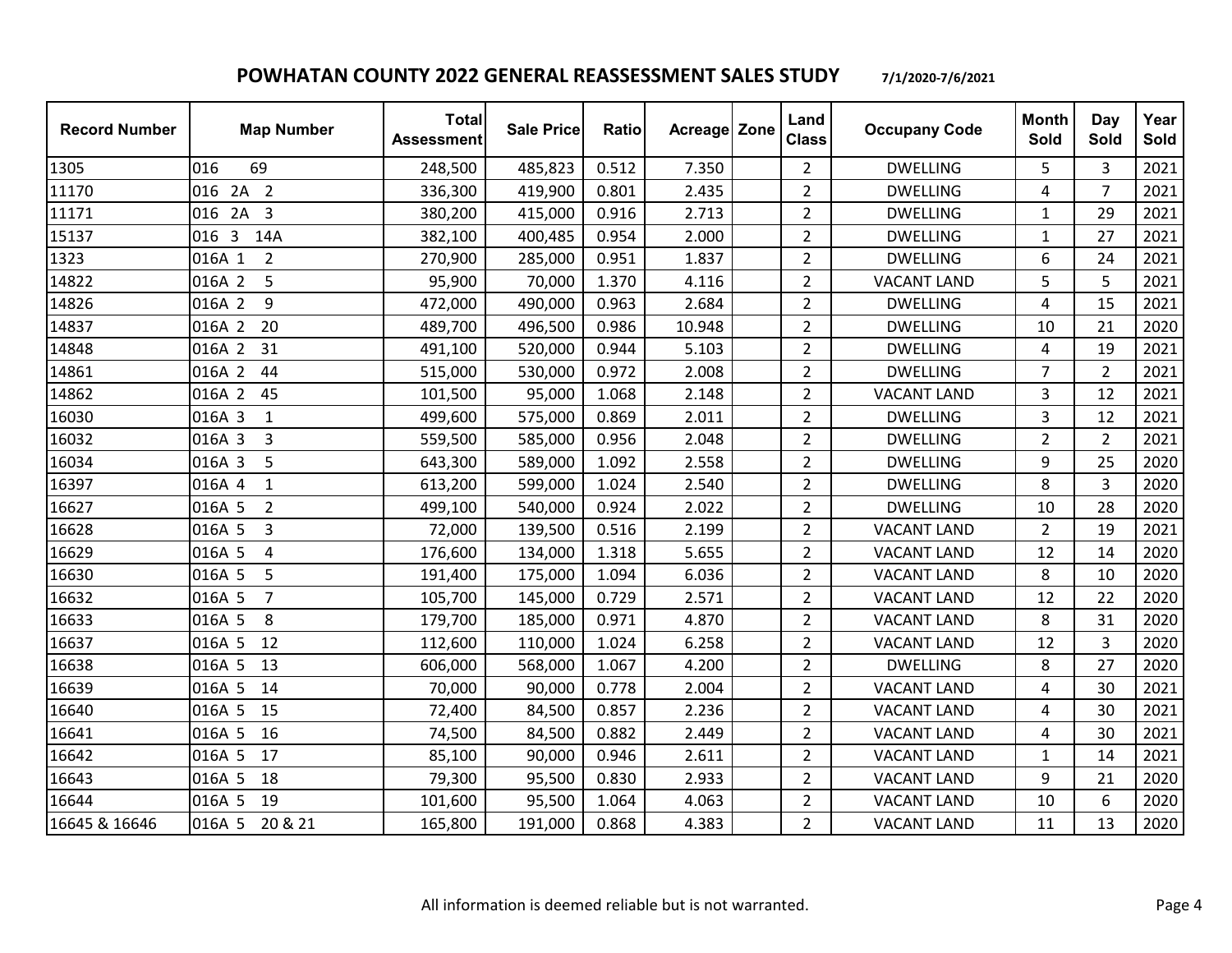| <b>Record Number</b> | <b>Map Number</b>         | <b>Total</b><br><b>Assessment</b> | <b>Sale Price</b> | <b>Ratio</b> | <b>Acreage Zone</b> | Land<br><b>Class</b> | <b>Occupany Code</b> | <b>Month</b><br>Sold | Day<br>Sold    | Year<br>Sold |
|----------------------|---------------------------|-----------------------------------|-------------------|--------------|---------------------|----------------------|----------------------|----------------------|----------------|--------------|
| 16648                | 016A 5 23                 | 500,600                           | 508,076           | 0.985        | 2.538               | $\overline{2}$       | <b>DWELLING</b>      | 12                   | $\overline{2}$ | 2020         |
| 16649                | 016A 5<br>24              | 82,400                            | 95,500            | 0.863        | 2.141               | $\overline{2}$       | <b>VACANT LAND</b>   | $\mathbf{1}$         | 14             | 2021         |
| 16651                | 26<br>016A 5              | 538,800                           | 519,000           | 1.038        | 3.235               | $\overline{2}$       | <b>DWELLING</b>      | 9                    | 28             | 2020         |
| 16653                | 28<br>016A 5              | 530,300                           | 549,000           | 0.966        | 2.505               | $\overline{2}$       | <b>DWELLING</b>      | 3                    | $\overline{2}$ | 2021         |
| 16655                | 30<br>016A 5              | 489,300                           | 595,545           | 0.822        | 2.538               | $\overline{2}$       | <b>DWELLING</b>      | 3                    | 8              | 2021         |
| 16656                | 016A 5<br>31              | 81,300                            | 90,000            | 0.903        | 2.031               | $\overline{2}$       | <b>VACANT LAND</b>   | $\mathbf{1}$         | 14             | 2021         |
| 14779                | 016B 1A<br>$\mathbf{1}$   | 537,500                           | 670,000           | 0.802        | 2.795               | $\overline{2}$       | <b>DWELLING</b>      | $\overline{7}$       | $\overline{2}$ | 2021         |
| 14781                | 016B 1B<br>$\overline{2}$ | 73,100                            | 100,000           | 0.731        | 2.311               | $\overline{2}$       | <b>VACANT LAND</b>   | 11                   | $\overline{2}$ | 2020         |
| 14788                | 016B 1B<br>9              | 765,700                           | 691,000           | 1.108        | 3.164               | $\overline{2}$       | <b>DWELLING</b>      | 9                    | 9              | 2020         |
| 14789                | 016B 1B 10                | 554,400                           | 650,000           | 0.853        | 2.406               | $\overline{2}$       | <b>DWELLING</b>      | $\overline{7}$       | 6              | 2021         |
| 14798                | 016B 1B 19                | 619,700                           | 675,000           | 0.918        | 2.340               | $\overline{2}$       | <b>DWELLING</b>      | 3                    | 31             | 2021         |
| 14802                | 016B 1B 23                | 601,000                           | 551,413           | 1.090        | 2.903               | $\overline{2}$       | <b>DWELLING</b>      | $\overline{7}$       | 15             | 2020         |
| 14805                | 016B 1C<br>$\mathbf{1}$   | 719,500                           | 725,000           | 0.992        | 3.541               | $\overline{2}$       | <b>DWELLING</b>      | 4                    | $\mathbf{1}$   | 2021         |
| 14969                | $\overline{7}$<br>016B 2C | 658,900                           | 727,500           | 0.906        | 4.412               | $\overline{2}$       | <b>DWELLING</b>      | 6                    | 22             | 2021         |
| 14977                | 016B 2C 15                | 609,700                           | 530,000           | 1.150        | 3.162               | $\overline{2}$       | <b>DWELLING</b>      | $\overline{7}$       | 22             | 2020         |
| 14981                | 016B 2D<br>$\overline{2}$ | 536,100                           | 589,000           | 0.910        | 4.097               | $\overline{2}$       | <b>DWELLING</b>      | 9                    | 11             | 2020         |
| 14993                | 016B 2D 14                | 620,700                           | 648,590           | 0.957        | 2.880               | $\overline{2}$       | <b>DWELLING</b>      | $\overline{7}$       | $\overline{2}$ | 2020         |
| 14995                | 016B 2D 16                | 90,600                            | 139,900           | 0.648        | 4.057               | $\overline{2}$       | <b>VACANT LAND</b>   | 9                    | 25             | 2020         |
| 15001                | 016B 2E 1                 | 606,700                           | 497,859           | 1.219        | 2.328               | $\overline{2}$       | <b>DWELLING</b>      | 3                    | $\overline{2}$ | 2021         |
| 15002                | 016B 2E 2                 | 576,100                           | 543,391           | 1.060        | 2.049               | $\overline{2}$       | <b>DWELLING</b>      | 3                    | 24             | 2021         |
| 15015                | 016B 2G<br>4              | 736,600                           | 760,000           | 0.969        | 2.795               | $\overline{2}$       | <b>DWELLING</b>      | 6                    | 8              | 2021         |
| 15016                | 5<br>016B 2G              | 500,600                           | 625,000           | 0.801        | 3.595               | $\overline{2}$       | <b>DWELLING</b>      | 11                   | 5              | 2020         |
| 16929                | 016B 3H<br>$\overline{1}$ | 467,300                           | 553,909           | 0.844        | 4.049               | $\overline{2}$       | <b>DWELLING</b>      | 5                    | 14             | 2021         |
| 16930                | 016B 3H<br>$\overline{2}$ | 638,400                           | 501,241           | 1.274        | 2.301               | $\overline{2}$       | <b>DWELLING</b>      | 5                    | 5              | 2021         |
| 16946                | 016B 3H 18                | 690,200                           | 615,081           | 1.122        | 5.589               | $\overline{2}$       | <b>DWELLING</b>      | 5                    | 10             | 2021         |
| 16947                | 016B 3H 19                | 633,000                           | 569,769           | 1.111        | 3.640               | $\overline{2}$       | <b>DWELLING</b>      | $\overline{7}$       | 1              | 2021         |
| 16928                | 016B 3I<br>6              | 523,300                           | 445,319           | 1.175        | 2.905               | $\overline{2}$       | <b>DWELLING</b>      | 3                    | 3              | 2021         |
| 14866                | 016C 1<br>3               | 756,300                           | 633,950           | 1.193        | 3.963               | $\overline{2}$       | <b>DWELLING</b>      | 12                   | 29             | 2020         |
| 14880                | 016C 1<br>17              | 471,700                           | 525,000           | 0.898        | 2.875               | $\overline{2}$       | <b>DWELLING</b>      | 5                    | 11             | 2021         |
| 14896                | 016C 1 33                 | 657,700                           | 700,000           | 0.940        | 2.145               | $\overline{2}$       | <b>DWELLING</b>      | 4                    | $\mathbf{1}$   | 2021         |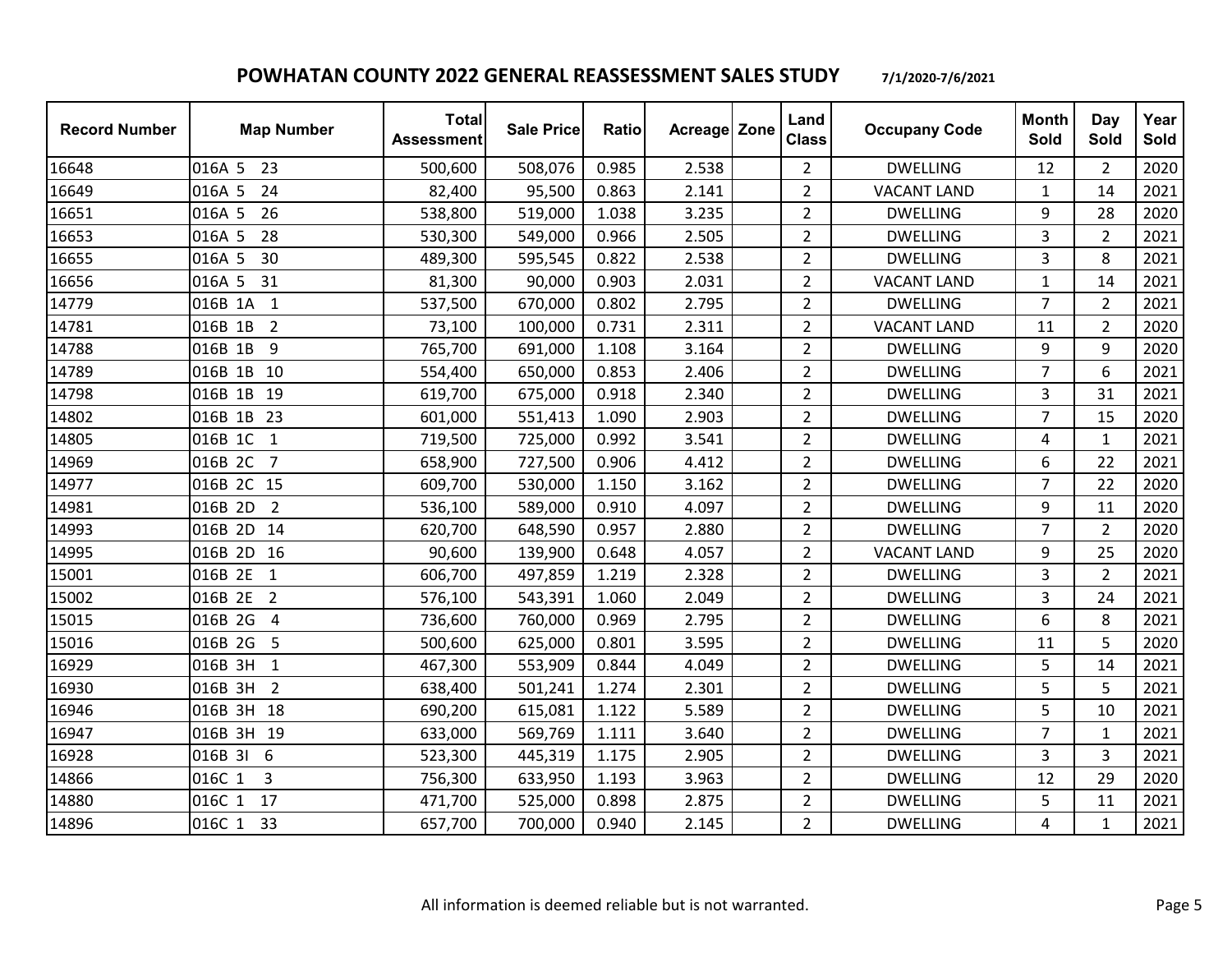| <b>Record Number</b> | <b>Map Number</b>                     | <b>Total</b><br><b>Assessment</b> | <b>Sale Price</b> | <b>Ratio</b> | Acreage Zone |       | Land<br><b>Class</b> | <b>Occupany Code</b> | <b>Month</b><br>Sold | Day<br>Sold    | Year<br>Sold |
|----------------------|---------------------------------------|-----------------------------------|-------------------|--------------|--------------|-------|----------------------|----------------------|----------------------|----------------|--------------|
| 14901                | 016C 1<br>38                          | 101,300                           | 112,500           | 0.900        | 3.130        |       | $\overline{2}$       | <b>VACANT LAND</b>   | 6                    | 1              | 2021         |
| 14902                | 39<br>016C 1                          | 526,700                           | 480,000           | 1.097        | 2.881        |       | $\overline{2}$       | <b>DWELLING</b>      | $\overline{7}$       | 30             | 2020         |
| 14910                | 016C 1<br>47                          | 683,200                           | 715,000           | 0.956        | 5.602        |       | $\overline{2}$       | <b>DWELLING</b>      | 12                   | $\overline{3}$ | 2020         |
| 16301                | 016C 2<br>6                           | 459,200                           | 433,945           | 1.058        | 4.394        |       | $\overline{2}$       | <b>DWELLING</b>      | 3                    | 23             | 2021         |
| 16326                | 016C 2<br>31                          | 519,600                           | 585,000           | 0.888        | 2.007        |       | $\overline{2}$       | <b>DWELLING</b>      | 6                    | 29             | 2021         |
| 16331                | 016C 2<br>36                          | 510,900                           | 458,351           | 1.115        | 4.338        |       | $\overline{2}$       | <b>DWELLING</b>      | 4                    | 27             | 2021         |
| 16761                | $\overline{3}$<br>016C 3              | 531,400                           | 454,892           | 1.168        | 7.749        | $R-5$ | $\overline{2}$       | <b>DWELLING</b>      | 9                    | 14             | 2020         |
| 16762                | 016C 3<br>4                           | 542,800                           | 507,883           | 1.069        | 5.186        | $R-5$ | $\overline{2}$       | <b>DWELLING</b>      | 11                   | 30             | 2020         |
| 16510                | 016C 4<br>$\overline{2}$              | 495,700                           | 450,000           | 1.102        | 3.240        |       | $\overline{2}$       | <b>DWELLING</b>      | 8                    | 24             | 2020         |
| 16711                | 016C 5<br>12                          | 570,200                           | 541,926           | 1.052        | 5.685        |       | $\overline{2}$       | <b>DWELLING</b>      | $\overline{7}$       | 6              | 2020         |
| 16712                | 016C 5<br>13                          | 644,200                           | 555,693           | 1.159        | 6.119        |       | $\overline{2}$       | <b>DWELLING</b>      | 10                   | $\mathbf{1}$   | 2020         |
| 16713                | 016C 5<br>14                          | 627,200                           | 521,629           | 1.202        | 6.846        |       | $\overline{2}$       | <b>DWELLING</b>      | 10                   | 20             | 2020         |
| 16715                | 016C 5<br>16                          | 514,900                           | 469,138           | 1.098        | 3.432        |       | $\overline{2}$       | <b>DWELLING</b>      | 1                    | 21             | 2021         |
| 16716                | 016C 5<br>17                          | 635,800                           | 643,140           | 0.989        | 3.687        |       | $\overline{2}$       | <b>DWELLING</b>      | $\overline{7}$       | 10             | 2020         |
| 16718                | 19<br>016C 5                          | 538,900                           | 512,006           | 1.053        | 2.929        |       | $\overline{2}$       | <b>DWELLING</b>      | 11                   | $\overline{2}$ | 2020         |
| 16526                | 016C 6<br>8                           | 555,600                           | 515,000           | 1.079        | 2.002        |       | 5                    | <b>DWELLING</b>      | $\mathbf{1}$         | 13             | 2021         |
| 15543                | 016D 1<br>$\mathbf{1}$                | 206,100                           | 145,000           | 1.421        | 20.350       |       | 5                    | <b>VACANT LAND</b>   | $\mathbf{1}$         | 12             | 2021         |
| 15546                | 016D 1<br>$\overline{4}$              | 1,019,900                         | 762,000           | 1.338        | 2.236        |       | $\overline{2}$       | <b>DWELLING</b>      | 9                    | 8              | 2020         |
| 15549                | 7R<br>016D 1                          | 104,000                           | 125,000           | 0.832        | 2.403        |       | $\overline{2}$       | <b>VACANT LAND</b>   | 12                   | 11             | 2020         |
| 15635                | 016D 2<br>3                           | 92,600                            | 127,000           | 0.729        | 3.160        |       | $\overline{2}$       | <b>VACANT LAND</b>   | 11                   | 10             | 2020         |
| 16344                | 016D 3<br>11                          | 905,000                           | 917,500           | 0.986        | 6.198        |       | $\overline{2}$       | <b>DWELLING</b>      | 4                    | $\overline{7}$ | 2021         |
| 16346                | 016D 3<br>13                          | 92,800                            | 87,800            | 1.057        | 4.278        |       | $\overline{2}$       | <b>VACANT LAND</b>   | 12                   | 11             | 2020         |
| 16348                | 016D 3 15                             | 105,400                           | 135,000           | 0.781        | 4.441        |       | $\overline{2}$       | <b>VACANT LAND</b>   | 4                    | $\overline{2}$ | 2021         |
| 1365                 | 24<br>017                             | 975,300                           | 1,100,000         | 0.887        | 96.146       |       | 5                    | <b>DWELLING</b>      | 12                   | 3              | 2020         |
| 12818                | 017<br>24A                            | 290,700                           | 300,000           | 0.969        | 8.000        |       | $\overline{2}$       | <b>DWELLING</b>      | 12                   | 3              | 2020         |
| 1366                 | 25<br>017                             | 337,200                           | 399,950           | 0.843        | 2.000        |       | $\overline{2}$       | <b>DWELLING</b>      | 4                    | 19             | 2021         |
| 1465                 | 017 1<br>17                           | 475,500                           | 400,000           | 1.189        | 10.000       |       | $\overline{2}$       | <b>DWELLING</b>      | 5                    | 26             | 2021         |
| 12151                | 21A<br>017<br>$\mathbf{1}$            | 197,400                           | 245,000           | 0.806        | 2.000        |       | $\overline{2}$       | <b>DWELLING</b>      | $\overline{7}$       | 14             | 2020         |
| 15636                | $\overline{3}$<br>$\mathbf{1}$<br>017 | 647,400                           | 780,000           | 0.830        | 12.080       |       | $\overline{2}$       | <b>DWELLING</b>      | 12                   | $\overline{7}$ | 2020         |
| 1475                 | 6<br>017A 1                           | 178,200                           | 162,200           | 1.099        | 17.030       |       | $\overline{2}$       | <b>VACANT LAND</b>   | 11                   | 13             | 2020         |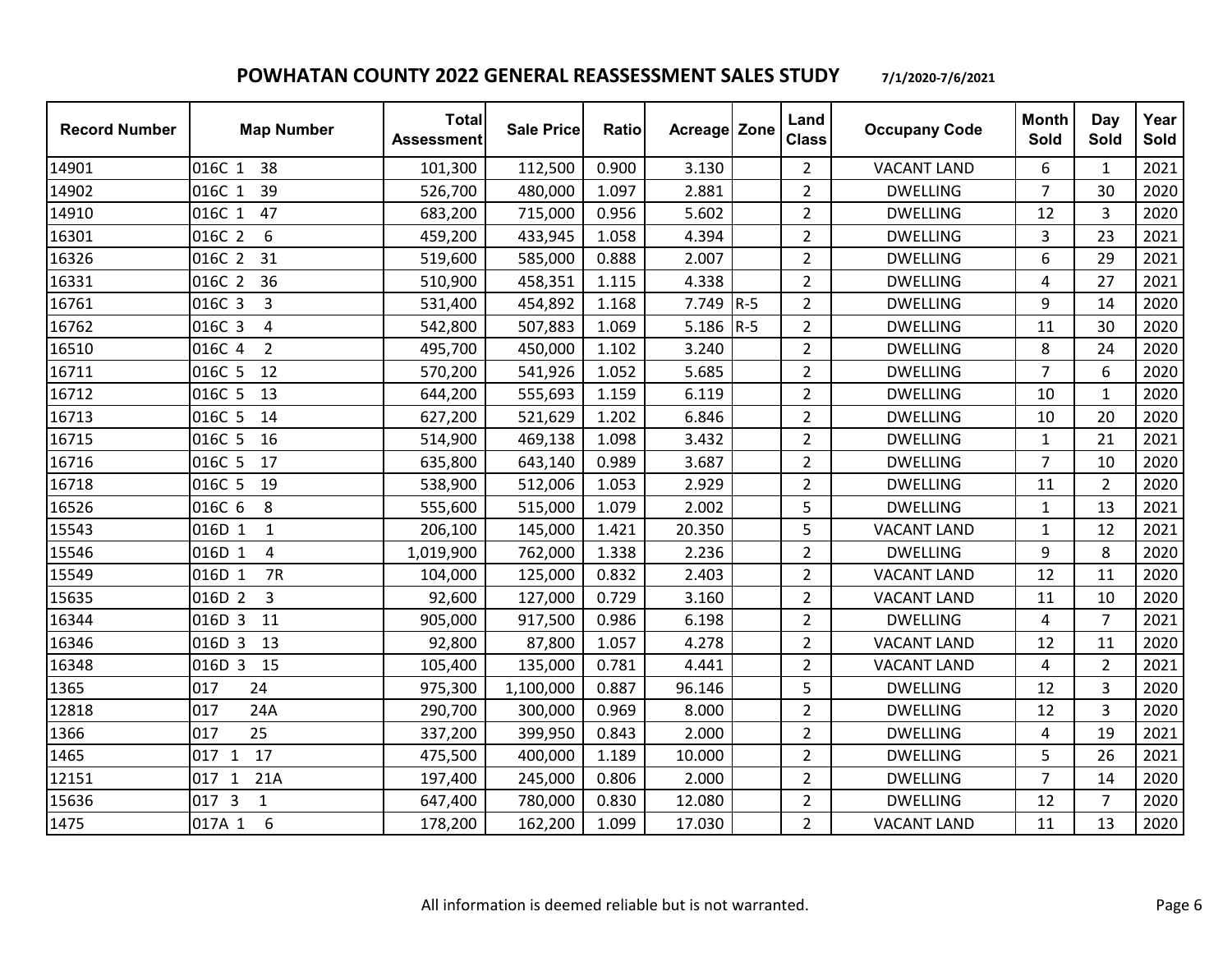| <b>Record Number</b> | <b>Map Number</b>         | <b>Total</b><br><b>Assessment</b> | <b>Sale Price</b> | Ratio | Acreage Zone | Land<br><b>Class</b> | <b>Occupany Code</b> | <b>Month</b><br>Sold | Day<br>Sold    | Year<br>Sold |
|----------------------|---------------------------|-----------------------------------|-------------------|-------|--------------|----------------------|----------------------|----------------------|----------------|--------------|
| 1508                 | 017B 1A 16                | 308,000                           | 357,500           | 0.862 |              | $\overline{2}$       | <b>DWELLING</b>      | 4                    | 8              | 2021         |
| 1510                 | 017B 1A 18                | 286,300                           | 339,950           | 0.842 |              | $\overline{2}$       | <b>DWELLING</b>      | 6                    | 17             | 2021         |
| 1513                 | 3<br>017B 1B              | 312,600                           | 230,000           | 1.359 |              | $\overline{2}$       | <b>DWELLING</b>      | 9                    | 10             | 2020         |
| 1518                 | <b>7A</b><br>017B 1B      | 300,700                           | 322,000           | 0.934 | 2.890        | $\overline{2}$       | <b>DWELLING</b>      | 10                   | 19             | 2020         |
| 1524                 | 017B 1F<br>4              | 304,600                           | 342,000           | 0.891 |              | $\overline{2}$       | <b>DWELLING</b>      | $\overline{7}$       | 30             | 2020         |
| 9595                 | 017B 2<br>18              | 280,100                           | 305,000           | 0.918 | 1.001        | $\overline{2}$       | <b>DWELLING</b>      | 10                   | 20             | 2020         |
| 10108                | 3<br>017B 3               | 297,200                           | 340,000           | 0.874 | 1.000        | $\overline{2}$       | <b>DWELLING</b>      | 8                    | 12             | 2020         |
| 10695                | 017B 3<br>6               | 290,800                           | 349,950           | 0.831 | 1.000        | $\overline{2}$       | <b>DWELLING</b>      | 3                    | 31             | 2021         |
| 11551                | 017B 4<br>11              | 348,300                           | 396,000           | 0.880 | 1.660        | $\overline{2}$       | <b>DWELLING</b>      | 6                    | 28             | 2021         |
| 11569                | 017B 5<br>12              | 309,600                           | 340,000           | 0.911 | 5.150        | $\overline{2}$       | <b>DWELLING</b>      | 4                    | 30             | 2021         |
| 1539                 | 017C 1A 2                 | 215,200                           | 235,500           | 0.914 | 1.033        | $\overline{2}$       | <b>DWELLING</b>      | 8                    | 18             | 2020         |
| 1543                 | 6<br>017C 1A              | 182,200                           | 241,000           | 0.756 | 1.404        | $\overline{2}$       | <b>DWELLING</b>      | 12                   | 14             | 2020         |
| 1556                 | 017C 1B 5                 | 225,000                           | 240,500           | 0.936 | 4.026        | $\overline{2}$       | <b>DWELLING</b>      | $\mathbf{1}$         | $\overline{4}$ | 2021         |
| 1592                 | 018<br>20                 | 151,300                           | 207,000           | 0.731 | 14.760       | $\overline{2}$       | <b>VACANT LAND</b>   | $\mathbf{1}$         | 19             | 2021         |
| 1610                 | 27<br>018                 | 337,200                           | 500,000           | 0.674 | 5.431        | $\overline{2}$       | <b>DWELLING</b>      | 12                   | 17             | 2020         |
| 1613                 | 018<br>29A                | 554,400                           | 525,000           | 1.056 | 2.610        | $\overline{2}$       | <b>DWELLING</b>      | 12                   | 22             | 2020         |
| 1649 & 1650          | 018<br>46 & 46A           | 375,900                           | 450,000           | 0.835 | 7.130        | $\overline{2}$       | <b>DWELLING</b>      | $\overline{7}$       | 10             | 2020         |
| 1672                 | $\overline{7}$<br>018 1   | 261,700                           | 309,900           | 0.844 | 2.000        | $\overline{2}$       | <b>DWELLING</b>      | 6                    | 29             | 2021         |
| 1679                 | $\overline{7}$<br>018 2   | 1,666,900                         | 1,457,000         | 1.144 | 10.000       | $\overline{2}$       | <b>DWELLING</b>      | 6                    | 17             | 2021         |
| 9712                 | 018 5<br>9                | 1,699,700                         | 1,800,000         | 0.944 | 10.670       | $\overline{2}$       | <b>DWELLING</b>      | 8                    | 20             | 2020         |
| 10767                | 018B 1B 10                | 126,300                           | 114,000           | 1.108 | 2.527        | $\overline{2}$       | <b>VACANT LAND</b>   | 11                   | 4              | 2020         |
| 11246                | 018B 1F<br>5              | 685,600                           | 765,000           | 0.896 | 2.251        | $\overline{2}$       | <b>DWELLING</b>      | 5                    | 28             | 2021         |
| 11248                | 018B 1F 7                 | 118,300                           | 80,000            | 1.479 | 2.830        | $\overline{2}$       | <b>VACANT LAND</b>   | $\mathbf{1}$         | 29             | 2021         |
| 11253                | 018B 1F 12                | 105,600                           | 145,000           | 0.728 | 2.729        | $\overline{2}$       | <b>VACANT LAND</b>   | 6                    | 24             | 2021         |
| 11254                | 018B 1F 13                | 112,300                           | 125,000           | 0.898 | 3.753        | $\overline{2}$       | <b>VACANT LAND</b>   | 4                    | 20             | 2021         |
| 14384                | 018B 2A<br>$\overline{7}$ | 135,400                           | 167,500           | 0.808 | 2.444        | $\overline{2}$       | <b>VACANT LAND</b>   | 8                    | 20             | 2020         |
| 14392                | 018B 2A 15                | 111,200                           | 85,000            | 1.308 | 2.122        | $\overline{2}$       | <b>VACANT LAND</b>   | 11                   | $\overline{2}$ | 2020         |
| 14402                | 018B 2B<br>$\overline{3}$ | 110,500                           | 84,500            | 1.308 | 2.054        | $\overline{2}$       | <b>VACANT LAND</b>   | 9                    | 23             | 2020         |
| 15107                | 018B 3<br>15              | 145,500                           | 186,000           | 0.782 | 2.776        | $\overline{2}$       | <b>VACANT LAND</b>   | 5                    | 3              | 2021         |
| 15123                | 018B 3<br>31              | 109,200                           | 130,000           | 0.840 | 2.146        | $\overline{2}$       | <b>VACANT LAND</b>   | 4                    | 15             | 2021         |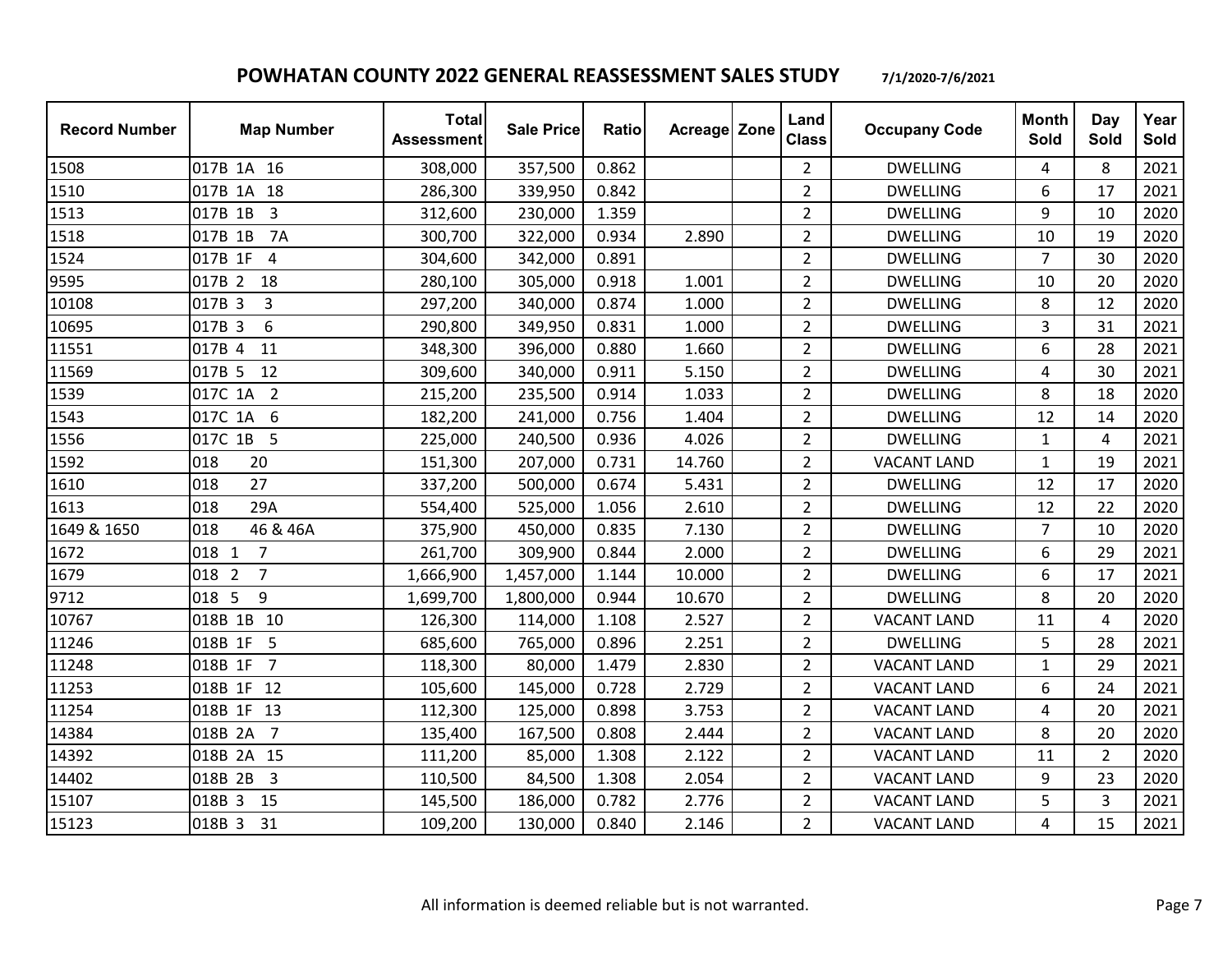| <b>Record Number</b> | <b>Map Number</b>        | <b>Total</b><br><b>Assessment</b> | <b>Sale Price</b> | <b>Ratio</b> | Acreage Zone | Land<br><b>Class</b> | <b>Occupany Code</b> | <b>Month</b><br>Sold | Day<br>Sold    | Year<br>Sold |
|----------------------|--------------------------|-----------------------------------|-------------------|--------------|--------------|----------------------|----------------------|----------------------|----------------|--------------|
| 1741                 | 019<br>14                | 188,500                           | 285,000           | 0.661        | 0.940        | $\overline{2}$       | <b>DWELLING</b>      | 5                    | 4              | 2021         |
| 1745                 | 019<br>20                | 225,600                           | 225,000           | 1.003        | 0.670        | 4                    | COMMERCIAL           | 11                   | 2              | 2020         |
| 1753                 | 25<br>019                | 130,500                           | 95,000            | 1.374        | 3.578        | $\overline{2}$       | <b>DWELLING</b>      | 11                   | 17             | 2020         |
| 1777                 | 40A<br>019               | 82,700                            | 99,000            | 0.835        | 2.270        | $\overline{2}$       | <b>VACANT LAND</b>   | 3                    | 16             | 2021         |
| 1781                 | 40E<br>019               | 82,700                            | 99,000            | 0.835        | 2.270        | $\overline{2}$       | <b>VACANT LAND</b>   | $\mathbf{1}$         | 20             | 2021         |
| 1791                 | 45<br>019                | 262,900                           | 272,000           | 0.967        | 2.800        | $\overline{2}$       | <b>DWELLING</b>      | 9                    | 17             | 2020         |
| 1792 & 1803          | 45A & 45L<br>019         | 348,600                           | 470,000           | 0.742        | 10.830       | $\overline{2}$       | <b>VACANT LAND</b>   | 3                    | 9              | 2021         |
| 1830                 | 52C<br>019               | 340,500                           | 387,000           | 0.880        | 2.000        | $\overline{2}$       | <b>DWELLING</b>      | 9                    | 21             | 2020         |
| 1854                 | 019 1<br>6               | 257,700                           | 319,950           | 0.805        | 1.010        | $\overline{2}$       | <b>DWELLING</b>      | 12                   | 14             | 2020         |
| 1889 & 4717          | 11 & 030 5 12<br>019 3   | 556,200                           | 600,000           | 0.927        | 5.380        | $\overline{2}$       | <b>DWELLING</b>      | 5                    | 17             | 2021         |
| 14766                | 3<br>019 4               | 171,000                           | 168,600           | 1.014        | 10.003       | $\overline{2}$       | <b>VACANT LAND</b>   | $\mathbf{1}$         | 26             | 2021         |
| 1902                 | $\overline{7}$<br>019B 1 | 91,100                            | 100,000           | 0.911        | 2.612        | $\overline{2}$       | <b>VACANT LAND</b>   | 8                    | 6              | 2020         |
| 1903                 | 019B 1<br>8              | 85,400                            | 95,000            | 0.899        | 2.036        | $\overline{2}$       | <b>VACANT LAND</b>   | 4                    | 29             | 2021         |
| 9655                 | 019B 2<br>24             | 628,200                           | 602,000           | 1.044        | 2.003        | $\overline{2}$       | <b>DWELLING</b>      | $\overline{7}$       | 17             | 2020         |
| 10891                | 20<br>019C 3             | 530,300                           | 550,000           | 0.964        | 2.000        | $\overline{2}$       | <b>DWELLING</b>      | 11                   | 13             | 2020         |
| 10647                | 6<br>019D 1              | 307,400                           | 355,000           | 0.866        | 2.459        | $\overline{2}$       | <b>DWELLING</b>      | $\overline{4}$       | 30             | 2021         |
| 11142                | 019E 1<br>10             | 696,400                           | 825,000           | 0.844        | 2.943        | $\overline{2}$       | <b>DWELLING</b>      | $\overline{7}$       | 13             | 2020         |
| 13411                | 019E 4<br>15             | 408,900                           | 455,000           | 0.899        | 2.503        | $\overline{2}$       | <b>DWELLING</b>      | 12                   | 21             | 2020         |
| 13877                | 19<br>019E 5             | 587,500                           | 550,000           | 1.068        | 2.700        | $\overline{2}$       | <b>DWELLING</b>      | 11                   | 10             | 2020         |
| 16242                | 022<br>18H               | 72,100                            | 62,500            | 1.154        | 3.680        | $\overline{2}$       | <b>VACANT LAND</b>   | 3                    | 25             | 2021         |
| 16696                | 13B<br>022 1             | 221,600                           | 229,950           | 0.964        | 1.589        | $\overline{2}$       | <b>DWELLING</b>      | 9                    | $\mathbf{1}$   | 2020         |
| 1984                 | 14A<br>022 1             | 221,800                           | 249,950           | 0.887        | 1.539        | $\overline{2}$       | <b>DWELLING</b>      | $\mathbf{1}$         | 14             | 2021         |
| 1987                 | 022 1<br>19A             | 175,700                           | 167,000           | 1.052        | 2.010        | $\overline{2}$       | <b>DOUBLEWIDE</b>    | 9                    | 30             | 2020         |
| 10047                | 21D<br>022 1             | 209,100                           | 214,000           | 0.977        | 1.000        | $\overline{2}$       | <b>DWELLING</b>      | 11                   | 5              | 2020         |
| 13885                | 023<br>1F                | 248,200                           | 284,900           | 0.871        | 3.473        | $\overline{2}$       | <b>DWELLING</b>      | 3                    | 11             | 2021         |
| 2039                 | 023<br>13A               | 221,400                           | 188,742           | 1.173        | 2.000        | $\overline{2}$       | <b>DWELLING</b>      | 3                    | $\overline{2}$ | 2021         |
| 14615                | 023<br>14C               | 383,000                           | 390,000           | 0.982        | 2.587        | $\overline{2}$       | <b>DWELLING</b>      | 5                    | 4              | 2021         |
| 12463                | 023<br>16A               | 328,600                           | 325,000           | 1.011        | 2.000        | $\overline{2}$       | <b>DWELLING</b>      | 12                   | 21             | 2020         |
| 2083                 | 50<br>023                | 122,000                           | 87,500            | 1.394        | 15.000       | $\overline{2}$       | <b>VACANT LAND</b>   | 11                   | 17             | 2020         |
| 15611                | 023<br>56A               | 226,500                           | 295,000           | 0.768        | 2.000        | $\overline{2}$       | <b>DWELLING</b>      | 6                    | 29             | 2021         |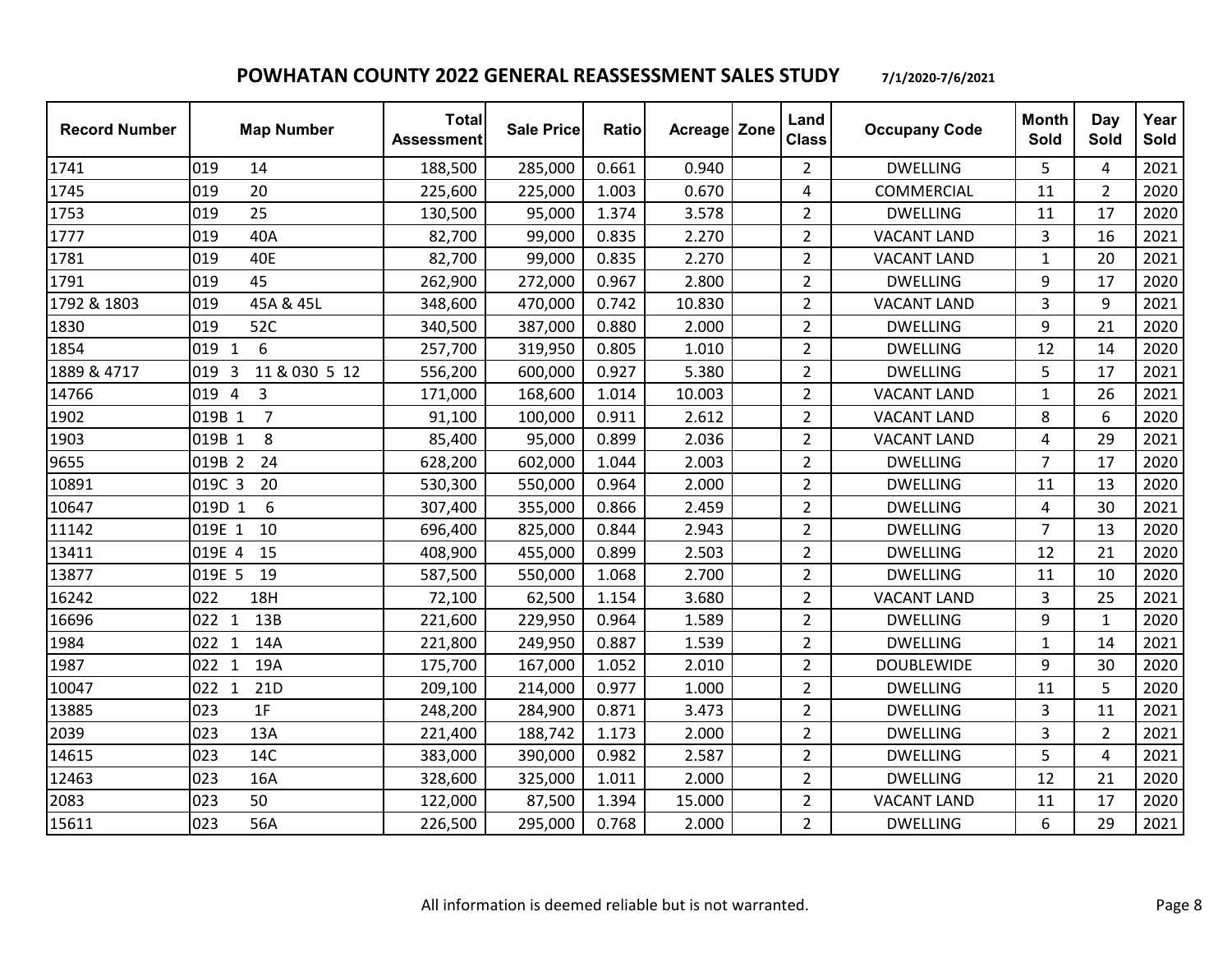| <b>Record Number</b> | <b>Map Number</b>                       | <b>Total</b><br><b>Assessment</b> | <b>Sale Price</b> | Ratio | Acreage Zone | Land<br><b>Class</b> | <b>Occupany Code</b>   | <b>Month</b><br>Sold | Day<br>Sold    | Year<br>Sold |
|----------------------|-----------------------------------------|-----------------------------------|-------------------|-------|--------------|----------------------|------------------------|----------------------|----------------|--------------|
| 14773                | 023<br>58A                              | 219,200                           | 265,000           | 0.827 | 2.000        | $\overline{2}$       | <b>DWELLING</b>        | 8                    | 31             | 2020         |
| 14649                | 023 2<br>$\overline{7}$                 | 76,100                            | 65,000            | 1.171 | 3.008        | $\overline{2}$       | <b>VACANT LAND</b>     | $\overline{2}$       | 22             | 2021         |
| 15715                | 023 3<br>$\mathbf{1}$                   | 448,200                           | 425,000           | 1.055 | 2.189        | $\overline{2}$       | <b>DWELLING</b>        | 5                    | 14             | 2021         |
| 15718                | $\overline{3}$<br>$\overline{4}$<br>023 | 63,600                            | 70,000            | 0.909 | 3.657        | $\overline{2}$       | <b>VACANT LAND</b>     | 12                   | $\mathbf{1}$   | 2020         |
| 15720                | 6<br>023 3                              | 78,800                            | 60,000            | 1.313 | 5.829        | $\overline{2}$       | <b>VACANT LAND</b>     | 12                   | $\overline{7}$ | 2020         |
| 15731                | 023 3<br>17                             | 335,200                           | 384,250           | 0.872 | 3.763        | $\overline{2}$       | <b>DWELLING</b>        | 9                    | 28             | 2020         |
| 9907                 | 023A 2<br>19                            | 303,000                           | 339,000           | 0.894 | 2.347        | $\overline{2}$       | <b>DWELLING</b>        | $\overline{4}$       | $\overline{2}$ | 2021         |
| 9913                 | 25<br>023A 2                            | 211,200                           | 240,000           | 0.880 | 2.048        | $\overline{2}$       | <b>DWELLING</b>        | 8                    | 21             | 2020         |
| 2135                 | 024<br>14                               | 132,500                           | 90,000            | 1.472 | 17.809       | $\overline{2}$       | <b>VACANT LAND</b>     | $\overline{7}$       | 24             | 2020         |
| 2140                 | 15<br>024                               | 224,300                           | 180,000           | 1.246 | 61.900       | 5                    | <b>VACANT LAND</b>     | 9                    | 28             | 2020         |
| 2152                 | 23<br>024                               | 184,200                           | 200,000           | 0.921 | 6.139        | $\overline{2}$       | <b>DWELLING</b>        | 10                   | 19             | 2020         |
| 10442                | 024<br>24A                              | 490,200                           | 605,000           | 0.810 | 8.717        | $\overline{2}$       | <b>DWELLING</b>        | 6                    | $\overline{2}$ | 2021         |
| 2157 & 14371         | 28 & 28A<br>024                         | 1,641,500                         | 1,530,000         | 1.073 | 396.614      | $\overline{2}$       | <b>DWELLING</b>        | 3                    | 29             | 2021         |
| 2160                 | 024<br>30A                              | 219,000                           | 215,000           | 1.019 | $2.794$  11  | 4                    | COMMERCIAL             | 11                   | 13             | 2020         |
| 14943                | 49C<br>024                              | 380,800                           | 515,000           | 0.739 | 10.000       | $\overline{2}$       | <b>DWELLING</b>        | 4                    | 26             | 2021         |
| 2200                 | 51<br>024                               | 185,200                           | 180,000           | 1.029 | 28.535       | 5                    | <b>VACANT LAND</b>     | 8                    | 19             | 2020         |
| 13265                | 2F<br>025                               | 171,200                           | 237,000           | 0.722 | 1.400        | $\overline{2}$       | <b>DWELLING</b>        | 3                    | 24             | 2021         |
| 14771                | 025<br>68A                              | 349,800                           | 370,500           | 0.944 | 3.000        | $\overline{2}$       | <b>DWELLING</b>        | 3                    | 30             | 2021         |
| 2340                 | $\overline{7}$<br>025 1                 | 279,800                           | 299,950           | 0.933 | 2.180        | $\overline{2}$       | <b>DWELLING</b>        | 8                    | 3              | 2020         |
| 16965                | 026<br>47A2                             | 138,500                           | 140,000           | 0.989 | 18.003       | $\overline{2}$       | <b>VACANT LAND</b>     | $\overline{2}$       | 22             | 2021         |
| 2417                 | 026<br>48B                              | 491,000                           | 604,000           | 0.813 | 10.002       | $\overline{2}$       | <b>DWELLING</b>        | 12                   | $\mathbf{1}$   | 2020         |
| 2433                 | 53F<br>026                              | 336,700                           | 280,000           | 1.203 | 6.610        | $\overline{2}$       | <b>DWELLING</b>        | 11                   | 13             | 2020         |
| 2438                 | 026<br>53L                              | 365,800                           | 350,000           | 1.045 | 1.150        | $\overline{2}$       | <b>DWELLING</b>        | 6                    | 21             | 2021         |
| 12969                | 54B<br>026                              | 126,400                           | 125,000           | 1.011 | 11.068       | $\overline{2}$       | <b>VACANT LAND</b>     | $\overline{7}$       | 14             | 2020         |
| 12389                | 026<br>55E                              | 143,600                           | 175,000           | 0.821 | 2.000        | $\overline{2}$       | <b>DWELLING</b>        | 6                    | 29             | 2021         |
| 10810                | 65K<br>026                              | 405,300                           | 524,000           | 0.773 | 10.000       | $\overline{2}$       | <b>DWELLING</b>        | 11                   | $\overline{2}$ | 2020         |
| 2467                 | 026<br>70                               | 188,300                           | 285,000           | 0.661 | 19.666 C     | 4                    | <b>COMMERCIAL LAND</b> | 6                    | $\overline{2}$ | 2021         |
| 2473                 | 76<br>026                               | 147,200                           | 224,900           | 0.655 | 1.000        | $\overline{2}$       | <b>DWELLING</b>        | 5                    | 13             | 2021         |
| 2488                 | 82<br>026                               | 73,300                            | 75,000            | 0.977 | 2.520        | $\overline{2}$       | <b>VACANT LAND</b>     | $\overline{2}$       | 26             | 2021         |
| 2517                 | 026<br>95A                              | 205,800                           | 142,000           | 1.449 | 2.000        | $\overline{2}$       | <b>DWELLING</b>        | 8                    | 28             | 2020         |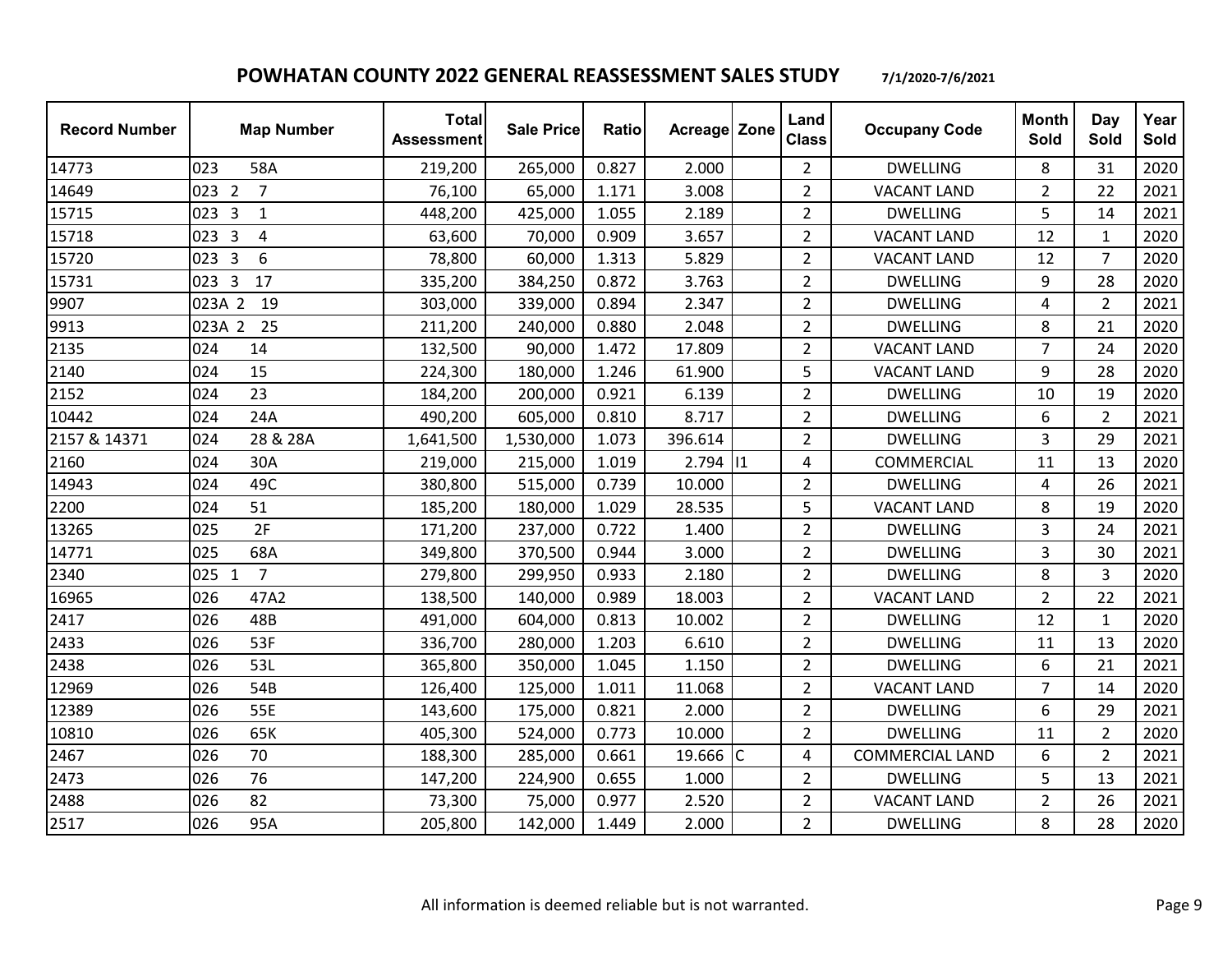| <b>Record Number</b> | <b>Map Number</b>           | <b>Total</b><br><b>Assessment</b> | <b>Sale Price</b> | Ratio | <b>Acreage Zone</b> |           | Land<br><b>Class</b> | <b>Occupany Code</b>   | <b>Month</b><br>Sold    | Day<br>Sold    | Year<br>Sold |
|----------------------|-----------------------------|-----------------------------------|-------------------|-------|---------------------|-----------|----------------------|------------------------|-------------------------|----------------|--------------|
| 2523                 | 026<br>96D                  | 193,800                           | 147,000           | 1.318 | 6.690               |           | $\overline{2}$       | <b>DWELLING</b>        | 6                       | 11             | 2021         |
| 2563                 | 026 1<br>1A                 | 233,100                           | 281,000           | 0.830 | 1.413               |           | $\overline{2}$       | <b>DWELLING</b>        | 10                      | 5              | 2020         |
| 2576                 | 6A<br>026<br>$\overline{1}$ | 75,000                            | 79,950            | 0.938 | 3.710               |           | $\overline{2}$       | <b>VACANT LAND</b>     | 3                       | 25             | 2021         |
| 2581                 | 026 2<br>6                  | 195,000                           | 235,000           | 0.830 | 2.520               |           | $\overline{2}$       | <b>DWELLING</b>        | $\overline{7}$          | 17             | 2020         |
| 10191                | 026 5<br>4                  | 232,500                           | 265,000           | 0.877 | 3.094               |           | $\overline{2}$       | <b>DWELLING</b>        | 11                      | 9              | 2020         |
| 10688                | 026 5<br>$\overline{7}$     | 473,700                           | 440,000           | 1.077 | 5.800               |           | $\overline{2}$       | <b>DWELLING</b>        | $\overline{2}$          | 22             | 2021         |
| 13779                | 026 7<br>$\overline{2}$     | 170,000                           | 165,000           | 1.030 | 23.736              |           | 5                    | <b>VACANT LAND</b>     | 5                       | 17             | 2021         |
| 10704                | 026A11<br>$\mathbf{1}$      | 122,600                           | 185,000           | 0.663 | 13.100              |           | $\overline{2}$       | <b>VACANT LAND</b>     | $\overline{\mathbf{4}}$ | 19             | 2021         |
| 10706                | 026A11<br>3                 | 631,000                           | 1,060,000         | 0.595 | 15.600              |           | $\overline{2}$       | <b>DWELLING</b>        | 3                       | 29             | 2021         |
| 10716                | 026A12<br>8                 | 599,300                           | 499,950           | 1.199 | 13.314              |           | $\overline{2}$       | <b>DWELLING</b>        | 8                       | 13             | 2020         |
| 10719                | 026A13<br>$\mathbf{1}$      | 558,300                           | 399,000           | 1.399 | 3.800               |           | $\overline{2}$       | <b>DWELLING</b>        | 10                      | 30             | 2020         |
| 10720                | $\overline{2}$<br>026A13    | 394,800                           | 460,000           | 0.858 | 3.650               |           | $\overline{2}$       | <b>DWELLING</b>        | 12                      | 14             | 2020         |
| 13098                | 026B 1<br>$\overline{2}$    | 261,900                           | 286,500           | 0.914 | 2.931               |           | $\overline{2}$       | <b>DWELLING</b>        | 9                       | 11             | 2020         |
| 13107                | 11<br>026B 1                | 406,900                           | 490,000           | 0.830 | 7.346               |           | $\overline{2}$       | <b>DWELLING</b>        | $\mathbf{1}$            | 4              | 2021         |
| 13113                | 026B 1<br>17                | 281,500                           | 340,000           | 0.828 | 2.648               |           | $\overline{2}$       | <b>DWELLING</b>        | 3                       | 19             | 2021         |
| 13132                | 026B 1<br>36                | 280,500                           | 336,000           | 0.835 | 2.211               |           | $\overline{2}$       | <b>DWELLING</b>        | 8                       | 19             | 2020         |
| 13444                | 026B 2<br>15                | 297,000                           | 365,000           | 0.814 | 3.016               |           | $\overline{2}$       | <b>DWELLING</b>        | 1                       | 4              | 2021         |
| 14733                | 9<br>026B 3                 | 367,500                           | 399,900           | 0.919 | 3.127               |           | $\overline{2}$       | <b>DWELLING</b>        | 3                       | 29             | 2021         |
| 2623                 | 2B<br>026B11                | 513,000                           | 500,000           | 1.026 | 1.000               | Iс        | 4                    | <b>COMMERCIAL LAND</b> | $\overline{2}$          | 19             | 2021         |
| 2637                 | 026B11<br>18A               | 94,600                            | 95,000            | 0.996 | $0.793$ A-10        |           | $\overline{2}$       | <b>DWELLING</b>        | 5                       | 25             | 2021         |
| 2668                 | 026B21<br>31                | 295,600                           | 252,500           | 1.171 | 0.560               | <b>CC</b> | 4                    | <b>DWELLING</b>        | $\overline{7}$          | 28             | 2020         |
| 16819                | 25A<br>026B31               | 110,200                           | 135,000           | 0.816 | 10.835              |           | $\overline{2}$       | <b>VACANT LAND</b>     | 8                       | 12             | 2020         |
| 16820                | 026B31<br>25B               | 101,800                           | 135,000           | 0.754 | 11.367              |           | $\overline{2}$       | <b>VACANT LAND</b>     | $\overline{7}$          | 9              | 2020         |
| 16821                | 25C<br>026B31               | 107,500                           | 135,000           | 0.796 | 10.300              |           | $\overline{2}$       | <b>VACANT LAND</b>     | 3                       | 24             | 2021         |
| 16822                | 25D<br>026B3 1              | 97,900                            | 135,000           | 0.725 | 10.586              |           | $\overline{2}$       | <b>VACANT LAND</b>     | $\mathbf{1}$            | 12             | 2021         |
| 16823                | 25E<br>026B31               | 247,000                           | 304,875           | 0.810 | 2.010               |           | $\overline{2}$       | <b>DWELLING</b>        | 8                       | 28             | 2020         |
| 16778                | 026B41<br>13                | 613,700                           | 555,000           | 1.106 | 0.166               |           | $\overline{2}$       | <b>DWELLING</b>        | 4                       | 5              | 2021         |
| 16779                | 026B41<br>14                | 582,800                           | 442,861           | 1.316 | 0.114               |           | $\overline{2}$       | <b>DWELLING</b>        | 11                      | 17             | 2020         |
| 16780                | 026B41<br>15                | 444,000                           | 479,800           | 0.925 | 0.118               |           | $\overline{2}$       | <b>DWELLING</b>        | 6                       | $\overline{2}$ | 2021         |
| 16781                | 026B41<br>16                | 101,000                           | 85,000            | 1.188 | 0.123               |           | $\overline{2}$       | <b>VACANT LAND</b>     | 10                      | 15             | 2020         |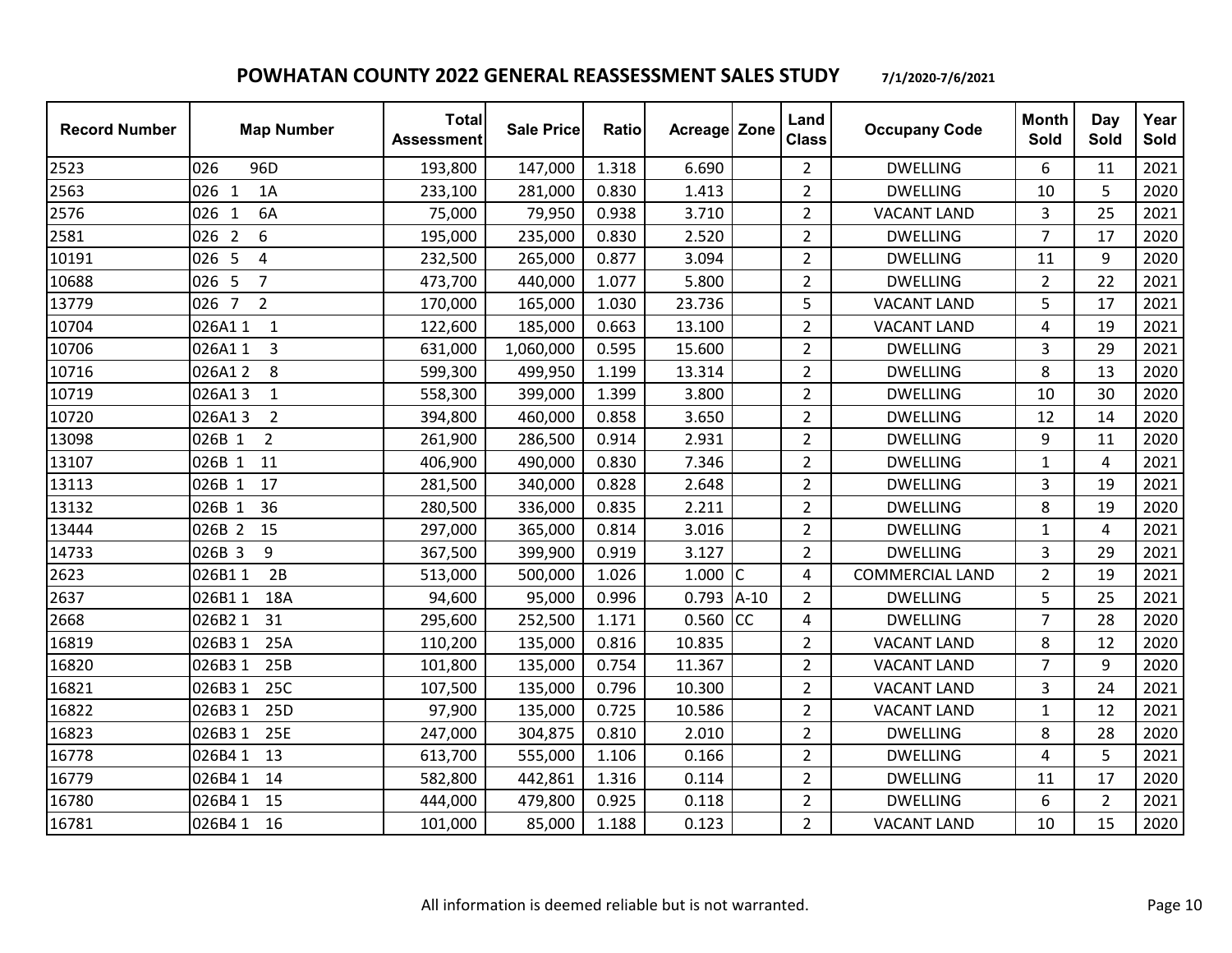| <b>Record Number</b> | <b>Map Number</b>         | <b>Total</b><br><b>Assessment</b> | <b>Sale Price</b> | Ratio | <b>Acreage Zone</b> |             | Land<br><b>Class</b> | <b>Occupany Code</b> | <b>Month</b><br>Sold | Day<br>Sold    | Year<br>Sold |
|----------------------|---------------------------|-----------------------------------|-------------------|-------|---------------------|-------------|----------------------|----------------------|----------------------|----------------|--------------|
| 16783                | 026B41<br>18              | 405,600                           | 503,779           | 0.805 | 0.123               |             | $\overline{2}$       | <b>DWELLING</b>      | 5                    | 24             | 2021         |
| 16885                | 026B41<br>19              | 613,900                           | 573,821           | 1.070 | $0.210$ C           |             | $\overline{2}$       | <b>DWELLING</b>      | 10                   | $\mathbf{1}$   | 2020         |
| 2766                 | 026C 1<br>7A              | 157,800                           | 230,000           | 0.686 | 1.100               |             | $\overline{2}$       | <b>DWELLING</b>      | $\mathbf{1}$         | 29             | 2021         |
| 2784                 | 9<br>026D 1               | 213,900                           | 275,000           | 0.778 | 2.844               |             | $\overline{2}$       | <b>DWELLING</b>      | 6                    | 21             | 2021         |
| 2810                 | 027<br>21                 | 277,800                           | 250,000           | 1.111 | 10.325              |             | $\overline{2}$       | <b>DWELLING</b>      | 11                   | 2              | 2020         |
| 15472                | 22A<br>027                | 470,100                           | 473,000           | 0.994 | 2.000               |             | $\overline{2}$       | <b>DWELLING</b>      | 12                   | 10             | 2020         |
| 2811                 | 22F<br>027                | 520,500                           | 495,000           | 1.052 | 4.086               |             | $\overline{2}$       | <b>DWELLING</b>      | $\overline{2}$       | 16             | 2021         |
| 2858, 2859 & 2945    | 027<br>34A, 34B 028 3C    | 224,800                           | 175,000           | 1.285 | 10.823              |             | $\overline{2}$       | <b>VACANT LAND</b>   | 12                   | $\overline{2}$ | 2021         |
| 2878                 | 027<br>43D                | 304,600                           | 351,500           | 0.867 | 2.485               |             | $\overline{2}$       | <b>DWELLING</b>      | $\overline{2}$       | 22             | 2021         |
| 2888                 | 027 2A 1                  | 236,200                           | 254,000           | 0.930 | 5.310               |             | $\overline{2}$       | <b>DWELLING</b>      | 9                    | 18             | 2020         |
| 10454                | 027A 1<br>$\mathbf{1}$    | 359,900                           | 420,000           | 0.857 | 2.195               |             | $\overline{2}$       | <b>DWELLING</b>      | 3                    | 26             | 2021         |
| 10471                | 49<br>027A 1              | 81,600                            | 82,000            | 0.995 | 2.321               |             | $\overline{2}$       | <b>VACANT LAND</b>   | 7                    | 6              | 2020         |
| 10250                | 027A 3<br>15              | 430,200                           | 472,000           | 0.911 | 2.067               |             | $\overline{2}$       | <b>DWELLING</b>      | 4                    | 23             | 2021         |
| 11158                | 027A 5<br>4               | 406,600                           | 446,000           | 0.912 | 2.077               |             | $\overline{2}$       | <b>DWELLING</b>      | 6                    | 15             | 2021         |
| 11159                | 027A 5<br>5               | 296,300                           | 400,000           | 0.741 | 2.050               |             | $\overline{2}$       | <b>DWELLING</b>      | 5                    | 6              | 2021         |
| 11489                | 027A 8<br>9               | 559,900                           | 510,000           | 1.098 | 5.839               |             | $\overline{2}$       | <b>DWELLING</b>      | $\overline{7}$       | 17             | 2020         |
| 13338                | $\overline{2}$<br>027A 12 | 91,700                            | 90,000            | 1.019 | 3.584               |             | $\overline{2}$       | <b>VACANT LAND</b>   | 9                    | 4              | 2020         |
| 14310                | 5<br>027C 1               | 590,200                           | 434,750           | 1.358 | 3.560               |             | $\overline{2}$       | <b>DWELLING</b>      | 9                    | 22             | 2020         |
| 14311                | 027C 1<br>6               | 528,400                           | 495,340           | 1.067 | 3.760               |             | $\overline{2}$       | <b>DWELLING</b>      | 9                    | 18             | 2020         |
| 14313                | 027C 1<br>8               | 76,700                            | 85,000            | 0.902 | 2.460               |             | $\overline{2}$       | <b>VACANT LAND</b>   | 3                    | 10             | 2021         |
| 14316                | 11<br>027C 1              | 863,400                           | 825,000           | 1.047 | 4.600               |             | $\overline{2}$       | <b>DWELLING</b>      | 10                   | 19             | 2020         |
| 14319                | 027C 1<br>14              | 173,100                           | 175,000           | 0.989 | 5.310               |             | $\overline{2}$       | <b>VACANT LAND</b>   | $\overline{7}$       | $\mathbf{1}$   | 2020         |
| 14324                | 027C 1<br>19              | 91,700                            | 75,000            | 1.223 | 2.960               |             | $\overline{2}$       | <b>VACANT LAND</b>   | 9                    | 9              | 2020         |
| 14326 & 14327        | 21 & 22<br>027C 1         | 161,700                           | 150,000           | 1.078 | 7.110               |             | $\overline{2}$       | <b>VACANT LAND</b>   | 5                    | 25             | 2021         |
| 14328                | 23<br>027C 1              | 81,400                            | 80,000            | 1.018 | 3.050               |             | $\overline{2}$       | <b>VACANT LAND</b>   | 8                    | 13             | 2020         |
| 16359                | 027C 3<br>$\overline{2}$  | 100,300                           | 76,500            | 1.311 | 2.660 RR-5          |             | $\overline{2}$       | COMMERCIAL           | 5                    | 13             | 2021         |
| 16360                | $\overline{3}$<br>027C 3  | 79,900                            | 74,900            | 1.067 | 2.420               | <b>RR-5</b> | $\overline{2}$       | <b>VACANT LAND</b>   | $\overline{2}$       | 16             | 2021         |
| 16482                | 12<br>027C 4              | 82,300                            | 80,000            | 1.029 | 2.752               | $RR-5$      | $\overline{2}$       | <b>VACANT LAND</b>   | $\overline{7}$       | 23             | 2020         |
| 16484                | 14<br>027C 4              | 77,000                            | 75,500            | 1.020 | 2.003               | $RR-5$      | $\overline{2}$       | <b>VACANT LAND</b>   | $\mathbf{1}$         | 28             | 2021         |
| 16485                | 027C 4 15                 | 78,400                            | 82,500            | 0.950 | 2.198 RR-5          |             | $\overline{2}$       | <b>VACANT LAND</b>   | 5                    | 21             | 2021         |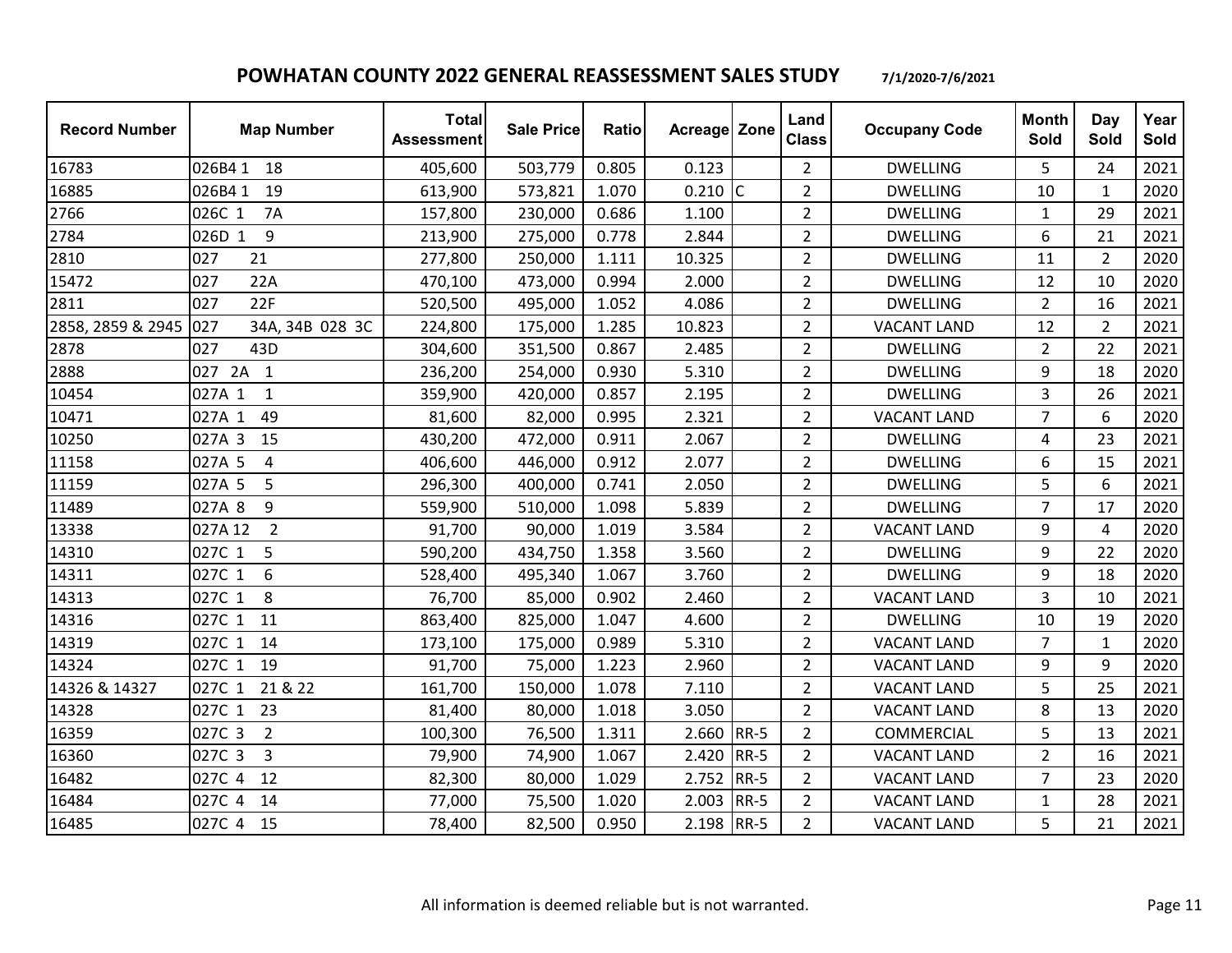| <b>Record Number</b> | <b>Map Number</b>           | <b>Total</b><br><b>Assessment</b> | <b>Sale Price</b> | Ratio | <b>Acreage Zone</b> |             | Land<br><b>Class</b> | <b>Occupany Code</b> | <b>Month</b><br>Sold | Day<br>Sold    | Year<br>Sold |
|----------------------|-----------------------------|-----------------------------------|-------------------|-------|---------------------|-------------|----------------------|----------------------|----------------------|----------------|--------------|
| 16486                | 027C 4<br>16                | 80,400                            | 71,000            | 1.132 | 2.299               | $RR-5$      | $\overline{2}$       | <b>VACANT LAND</b>   | 4                    | 29             | 2021         |
| 16487                | 17<br>027C 4                | 85,200                            | 74,000            | 1.151 | 3.175               | <b>RR-5</b> | $\overline{2}$       | <b>VACANT LAND</b>   | 4                    | 29             | 2021         |
| 16489                | 027C 4<br>19                | 87,500                            | 82,000            | 1.067 | 3.504               | <b>RR-5</b> | $\overline{2}$       | <b>VACANT LAND</b>   | 3                    | 10             | 2021         |
| 2960                 | 028<br><b>7A</b>            | 69,000                            | 79,000            | 0.873 | 2.000               |             | $\overline{2}$       | <b>VACANT LAND</b>   | 4                    | 30             | 2021         |
| 3040                 | 47G<br>028                  | 206,100                           | 300,000           | 0.687 | 2.990               |             | $\overline{2}$       | <b>DWELLING</b>      | $\overline{7}$       | 1              | 2021         |
| 3042                 | 47J<br>028                  | 448,600                           | 485,000           | 0.925 | 18.000              |             | $\overline{2}$       | <b>DWELLING</b>      | 3                    | 26             | 2021         |
| 3043                 | 028<br>47K                  | 284,300                           | 382,000           | 0.744 | 3.005               |             | $\overline{2}$       | <b>DWELLING</b>      | 6                    | $\mathbf{1}$   | 2021         |
| 3050                 | 53B<br>028                  | 231,100                           | 262,000           | 0.882 | 3.348               |             | $\overline{2}$       | <b>DWELLING</b>      | 12                   | 22             | 2020         |
| 16618                | 028 1<br>3                  | 686,400                           | 708,000           | 0.969 | 11.631              |             | $\overline{2}$       | <b>DWELLING</b>      | 5                    | 3              | 2021         |
| 3097                 | 12<br>028<br>$\overline{4}$ | 487,900                           | 469,000           | 1.040 | 11.600              |             | $\overline{2}$       | <b>DWELLING</b>      | $\overline{7}$       | 13             | 2020         |
| 3130                 | 028 7<br>11B                | 385,800                           | 405,000           | 0.953 | 10.000              |             | $\overline{2}$       | <b>DWELLING</b>      | 3                    | 19             | 2021         |
| 13015                | 028 10<br>6                 | 442,100                           | 510,000           | 0.867 | 11.420              |             | $\overline{2}$       | <b>DWELLING</b>      | 4                    | 27             | 2021         |
| 3153                 | 028A1 1C 58                 | 158,000                           | 129,000           | 1.225 | 2.820               |             | $\overline{2}$       | <b>DOUBLEWIDE</b>    | 8                    | 17             | 2020         |
| 3155                 | 028A1 1C 60                 | 246,100                           | 289,000           | 0.852 | 2.660               |             | $\overline{2}$       | <b>DWELLING</b>      | $\overline{2}$       | 25             | 2021         |
| 3194                 | 028A1 1M 20A                | 151,900                           | 247,000           | 0.615 | 1.000               |             | $\overline{2}$       | <b>DWELLING</b>      | 6                    | $\overline{4}$ | 2021         |
| 3229                 | 028A1 1P<br>20              | 156,800                           | 235,000           | 0.667 | 1.290               |             | $\overline{2}$       | <b>DWELLING</b>      | 5                    | $\overline{3}$ | 2021         |
| 3238                 | 028A1 1S<br>6B              | 112,800                           | 168,000           | 0.671 | 1.110               |             | $\overline{2}$       | <b>DWELLING</b>      | 11                   | 30             | 2020         |
| 3241                 | 7B<br>028A1 1S              | 179,500                           | 210,000           | 0.855 | 1.320               |             | $\overline{2}$       | <b>DWELLING</b>      | 11                   | 4              | 2020         |
| 3279                 | 34C<br>028A2 1C             | 232,500                           | 273,500           | 0.850 | 1.070               |             | $\overline{2}$       | <b>DWELLING</b>      | 12                   | 8              | 2020         |
| 3301                 | 028A2 1C 47                 | 162,700                           | 172,000           | 0.946 | 1.010               |             | $\overline{2}$       | <b>DWELLING</b>      | 10                   | 15             | 2020         |
| 3337                 | 028A2 1M 11A                | 205,900                           | 244,950           | 0.841 | 2.120               |             | $\overline{2}$       | <b>DWELLING</b>      | 8                    | 28             | 2020         |
| 3419                 | 028A3 1F 13                 | 136,700                           | 142,560           | 0.959 | 1.010               |             | $\overline{2}$       | <b>DWELLING</b>      | 6                    | $\mathbf{1}$   | 2021         |
| 3454                 | 028A3 1W 9A                 | 246,900                           | 296,545           | 0.833 | 3.160               |             | $\overline{2}$       | <b>DWELLING</b>      | 4                    | 8              | 2021         |
| 3473                 | 028A3 2<br>$\overline{2}$   | 66,000                            | 52,000            | 1.269 |                     |             | $\overline{2}$       | <b>VACANT LAND</b>   | 4                    | 21             | 2021         |
| 3527                 | 028A4 1W 27                 | 239,900                           | 250,000           | 0.960 | 2.550               |             | $\overline{2}$       | <b>DWELLING</b>      | 10                   | 20             | 2020         |
| 3533                 | 028A4 1W<br>32A             | 138,100                           | 225,000           | 0.614 | 0.927               |             | $\overline{2}$       | <b>DWELLING</b>      | 4                    | 14             | 2021         |
| 3534                 | 028A4 1W 32B                | 174,200                           | 222,000           | 0.785 | 0.844               |             | $\overline{2}$       | <b>DWELLING</b>      | 1                    | 19             | 2021         |
| 13654                | 028B12<br>13                | 81,100                            | 105,000           | 0.772 | 2.342               |             | $\overline{2}$       | <b>VACANT LAND</b>   | $\overline{2}$       | 8              | 2021         |
| 13662                | 21<br>028B12                | 681,400                           | 700,000           | 0.973 | 2.399               |             | $\overline{2}$       | <b>DWELLING</b>      | $\overline{7}$       | $\mathbf{1}$   | 2021         |
| 14441                | 028B13<br>9                 | 88,200                            | 81,500            | 1.082 | 2.019               |             | $\overline{2}$       | <b>VACANT LAND</b>   | 9                    | 4              | 2020         |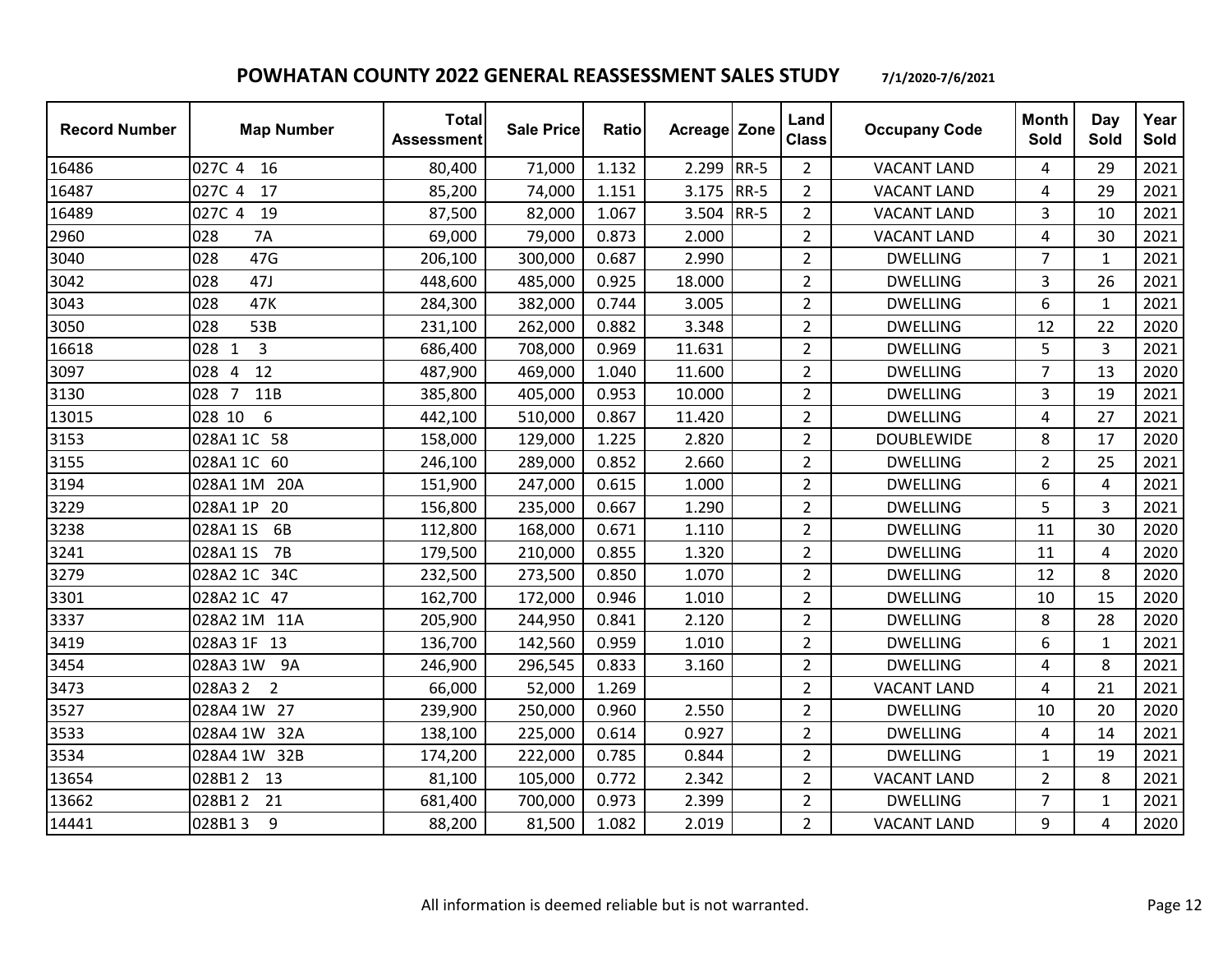| <b>Record Number</b> | <b>Map Number</b>                  | <b>Total</b><br><b>Assessment</b> | <b>Sale Price</b> | <b>Ratio</b> | Acreage Zone | Land<br><b>Class</b> | <b>Occupany Code</b> | <b>Month</b><br>Sold | Day<br>Sold    | Year<br>Sold |
|----------------------|------------------------------------|-----------------------------------|-------------------|--------------|--------------|----------------------|----------------------|----------------------|----------------|--------------|
| 15917                | 028B14<br>3                        | 77,000                            | 86,000            | 0.895        | 2.000        | $\overline{2}$       | <b>VACANT LAND</b>   | 3                    | 18             | 2021         |
| 15895                | 028B15<br>$\mathbf{1}$             | 93,500                            | 90,000            | 1.039        | 3.371        | $\overline{2}$       | <b>VACANT LAND</b>   | 4                    | $\overline{7}$ | 2021         |
| 15902                | 028B15<br>8                        | 177,200                           | 180,000           | 0.984        | 4.020        | $\overline{2}$       | <b>VACANT LAND</b>   | 12                   | $\mathbf{1}$   | 2020         |
| 16663                | 028B16<br>3                        | 84,200                            | 89,000            | 0.946        | 2.096        | $\overline{2}$       | <b>VACANT LAND</b>   | $\overline{7}$       | 23             | 2020         |
| 16665                | 5<br>028B16                        | 616,700                           | 663,650           | 0.929        | 2.015        | $\overline{2}$       | <b>DWELLING</b>      | 4                    | 20             | 2021         |
| 16674 & 16680        | 028B16<br>14 & 20                  | 185,200                           | 177,400           | 1.044        | 5.475        | $\overline{2}$       | <b>VACANT LAND</b>   | 3                    | 11             | 2021         |
| 16676                | 028B16<br>16                       | 597,700                           | 557,000           | 1.073        | 2.737        | $\overline{2}$       | <b>DWELLING</b>      | 11                   | 13             | 2020         |
| 16677                | 028B16<br>17                       | 90,400                            | 89,200            | 1.013        | 2.573        | $\overline{2}$       | <b>VACANT LAND</b>   | 6                    | 11             | 2021         |
| 16685                | 028B16<br>25                       | 85,400                            | 87,000            | 0.982        | 2.181        | $\overline{2}$       | <b>VACANT LAND</b>   | 5                    | 24             | 2021         |
| 3587                 | 028C 1D<br>$\overline{\mathbf{3}}$ | 246,200                           | 310,000           | 0.794        | 1.178        | $\overline{2}$       | <b>DWELLING</b>      | 12                   | 18             | 2020         |
| 3596                 | 028C 1D 12                         | 267,300                           | 305,000           | 0.876        | 1.410        | $\overline{2}$       | <b>DWELLING</b>      | 6                    | 28             | 2021         |
| 3610                 | 028C 1E 12                         | 310,700                           | 385,000           | 0.807        | 2.900        | $\overline{2}$       | <b>DWELLING</b>      | $\overline{7}$       | $\overline{2}$ | 2020         |
| 3620                 | 028C 1E 22                         | 245,200                           | 280,000           | 0.876        | 1.397        | $\overline{2}$       | <b>DWELLING</b>      | 1                    | 19             | 2021         |
| 3625                 | 028D 1A<br>3                       | 196,800                           | 300,000           | 0.656        |              | $\overline{2}$       | <b>DWELLING</b>      | 5                    | 27             | 2021         |
| 3654                 | 028D 1D<br>$\overline{3}$          | 213,700                           | 298,000           | 0.717        |              | $\overline{2}$       | <b>DWELLING</b>      | 4                    | 23             | 2021         |
| 3686                 | 028D 1E 11                         | 238,900                           | 283,000           | 0.844        |              | $\overline{2}$       | <b>DWELLING</b>      | 11                   | $\overline{2}$ | 2020         |
| 3688                 | 028D 1E 13                         | 247,000                           | 275,000           | 0.898        |              | $\overline{2}$       | <b>DWELLING</b>      | 9                    | 17             | 2020         |
| 3753                 | 028D 1K 10                         | 287,000                           | 296,000           | 0.970        |              | $\overline{2}$       | <b>DWELLING</b>      | 10                   | 13             | 2020         |
| 3774                 | 028D 3<br>3B                       | 252,800                           | 285,000           | 0.887        | 1.000        | $\overline{2}$       | <b>DWELLING</b>      | 11                   | 16             | 2020         |
| 3776                 | 028D 3<br>4B                       | 213,600                           | 237,000           | 0.901        | 1.000        | $\overline{2}$       | <b>DWELLING</b>      | 12                   | 14             | 2020         |
| 10661                | 028E 1<br>$\mathbf{1}$             | 240,800                           | 285,000           | 0.845        | 2.022        | $\overline{2}$       | <b>DWELLING</b>      | 4                    | $\mathbf{1}$   | 2021         |
| 10063                | 19<br>028E 1                       | 312,500                           | 325,000           | 0.962        | 2.000        | $\overline{2}$       | <b>DWELLING</b>      | 10                   | $\mathbf{1}$   | 2020         |
| 11350                | 028E 2<br>6                        | 250,900                           | 300,000           | 0.836        | 2.221        | $\overline{2}$       | <b>DWELLING</b>      | 10                   | 15             | 2020         |
| 11355                | 028E 2<br>13                       | 270,900                           | 289,000           | 0.937        | 2.058        | $\overline{2}$       | <b>DWELLING</b>      | $\overline{7}$       | 30             | 2020         |
| 3787                 | 029<br>3D                          | 467,900                           | 600,000           | 0.780        | 4.300        | $\overline{2}$       | <b>DWELLING</b>      | 5                    | 17             | 2021         |
| 3837                 | 13C<br>029                         | 198,800                           | 225,000           | 0.884        | 1.670        | $\overline{2}$       | <b>DWELLING</b>      | 12                   | 4              | 2020         |
| 3881                 | 029<br>19A                         | 552,100                           | 640,000           | 0.863        | 38.534       | 5                    | <b>DWELLING</b>      | $\overline{2}$       | 8              | 2021         |
| 3883                 | 029<br>19C                         | 91,100                            | 94,000            | 0.969        | 4.580        | $\overline{2}$       | <b>VACANT LAND</b>   | 5                    | 12             | 2021         |
| 3887                 | 22A<br>029                         | 371,500                           | 440,000           | 0.844        | 2.500        | $\overline{2}$       | <b>DWELLING</b>      | 9                    | 14             | 2020         |
| 16456                | 029<br>22E                         | 339,500                           | 425,000           | 0.799        | 2.500        | $\overline{2}$       | <b>DWELLING</b>      | 3                    | $\mathbf{1}$   | 2021         |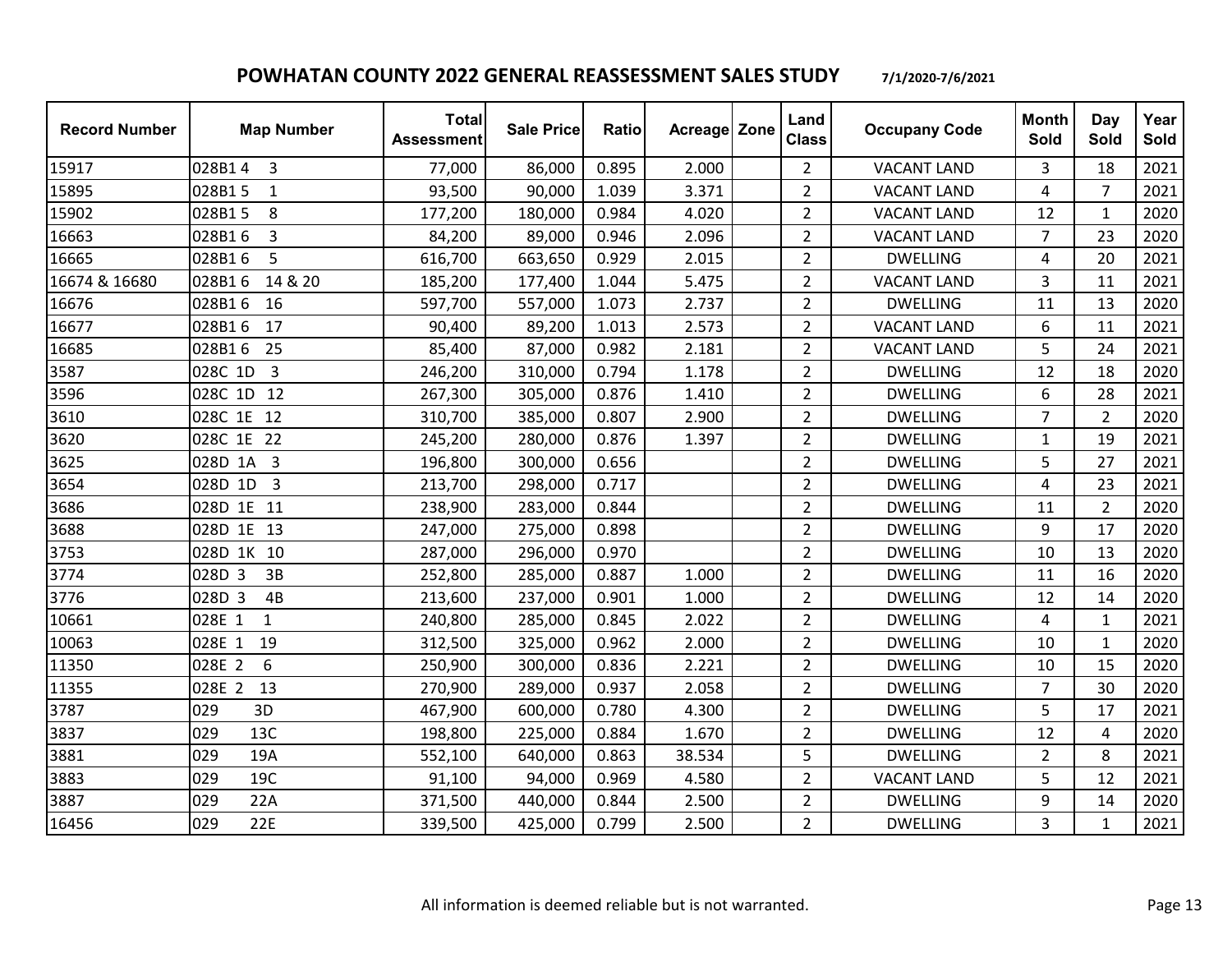| <b>Record Number</b> | <b>Map Number</b>         | <b>Total</b><br><b>Assessment</b> | <b>Sale Price</b> | Ratio | Acreage Zone | Land<br><b>Class</b> | <b>Occupany Code</b> | <b>Month</b><br>Sold | Day<br>Sold    | Year<br>Sold |
|----------------------|---------------------------|-----------------------------------|-------------------|-------|--------------|----------------------|----------------------|----------------------|----------------|--------------|
| 3892                 | 029<br>23A                | 394,500                           | 430,000           | 0.917 | 7.100        | $\overline{2}$       | <b>DWELLING</b>      | 10                   | 5              | 2020         |
| 3904                 | 029<br>25G                | 135,000                           | 199,500           | 0.677 | 13.500       | $\overline{2}$       | <b>VACANT LAND</b>   | 4                    | 21             | 2021         |
| 3916                 | 31<br>029                 | 435,600                           | 550,000           | 0.792 | 44.700       | 5                    | <b>DWELLING</b>      | 11                   | 5              | 2020         |
| 3948                 | 38B<br>029                | 314,900                           | 405,000           | 0.778 | 12.090       | $\overline{2}$       | <b>DWELLING</b>      | 5                    | 13             | 2021         |
| 3955                 | 029<br>381                | 99,000                            | 80,000            | 1.238 | 5.000        | $\overline{2}$       | <b>VACANT LAND</b>   | 1                    | 28             | 2021         |
| 3957                 | 39<br>029                 | 215,500                           | 210,000           | 1.026 | 4.000        | $\overline{2}$       | <b>DWELLING</b>      | 10                   | 30             | 2020         |
| 3964                 | 029<br>39G                | 400,900                           | 600,000           | 0.668 | 4.010        | $\overline{2}$       | <b>DWELLING</b>      | 4                    | $\mathbf{1}$   | 2021         |
| 3979                 | 6<br>029<br>1             | 236,800                           | 300,000           | 0.789 | 2.239        | $\overline{2}$       | <b>DWELLING</b>      | 3                    | 25             | 2021         |
| 3986                 | 13<br>029 1               | 266,000                           | 225,000           | 1.182 | 2.635        | $\overline{2}$       | <b>DWELLING</b>      | 10                   | 16             | 2020         |
| 4070                 | 029A 1A 13                | 157,900                           | 150,000           | 1.053 |              | $\overline{2}$       | <b>DWELLING</b>      | 9                    | 25             | 2020         |
| 4098                 | 029A 1B 21                | 70,000                            | 55,000            | 1.273 |              | $\overline{2}$       | <b>VACANT LAND</b>   | 1                    | 4              | 2021         |
| 4106                 | 029A 1D<br>$\overline{2}$ | 191,400                           | 227,500           | 0.841 | 0.339        | $\overline{2}$       | <b>DWELLING</b>      | 6                    | $\overline{2}$ | 2021         |
| 4108                 | 029A 1D<br>$\overline{4}$ | 55,000                            | 55,000            | 1.000 | 0.422        | $\overline{2}$       | <b>VACANT LAND</b>   | 8                    | 20             | 2020         |
| 4132                 | 5<br>029A 1F              | 160,100                           | 250,000           | 0.640 |              | $\overline{2}$       | <b>DWELLING</b>      | 3                    | 12             | 2021         |
| 4136                 | 029A 1G<br>4              | 193,500                           | 212,000           | 0.913 |              | $\overline{2}$       | <b>DWELLING</b>      | 8                    | $\overline{7}$ | 2020         |
| 4139                 | 029A 1G<br>$\overline{7}$ | 212,300                           | 238,750           | 0.889 |              | $\overline{2}$       | <b>DWELLING</b>      | 10                   | 19             | 2020         |
| 4159                 | 029A 1H 11                | 236,700                           | 275,000           | 0.861 |              | $\overline{2}$       | <b>DWELLING</b>      | 11                   | 6              | 2020         |
| 4160                 | 029A 1H 12                | 248,300                           | 325,000           | 0.764 |              | $\overline{2}$       | <b>DWELLING</b>      | 5                    | 3              | 2021         |
| 4212                 | 029A 3L<br>9              | 200,900                           | 250,000           | 0.804 |              | $\overline{2}$       | <b>DWELLING</b>      | 11                   | 4              | 2020         |
| 4234                 | 029A 4P<br>$\mathbf{1}$   | 288,700                           | 300,000           | 0.962 | 0.770        | $\overline{2}$       | <b>DWELLING</b>      | $\overline{7}$       | 21             | 2020         |
| 4282                 | 6<br>029A 5J              | 168,400                           | 236,000           | 0.714 |              | $\overline{2}$       | <b>DWELLING</b>      | 8                    | 31             | 2020         |
| 4296                 | 029A 6S 13                | 243,100                           | 315,000           | 0.772 |              | $\overline{2}$       | <b>DWELLING</b>      | $\overline{2}$       | 16             | 2021         |
| 4322                 | 029A 6V<br>9              | 197,300                           | 210,000           | 0.940 |              | $\overline{2}$       | <b>DWELLING</b>      | 12                   | 16             | 2020         |
| 4324                 | 029A 6V<br>11             | 147,700                           | 132,200           | 1.117 |              | $\overline{2}$       | <b>DOUBLEWIDE</b>    | 5                    | $\overline{3}$ | 2021         |
| 4325                 | 029A 6V 12                | 55,000                            | 65,000            | 0.846 |              | $\overline{2}$       | <b>VACANT LAND</b>   | 6                    | 25             | 2021         |
| 4341                 | 029A 7P 19                | 220,800                           | 250,000           | 0.883 |              | $\overline{2}$       | <b>DWELLING</b>      | 12                   | 21             | 2020         |
| 4351                 | 029A 7R 15                | 227,700                           | 330,000           | 0.690 |              | $\overline{2}$       | <b>DWELLING</b>      | 5                    | 13             | 2021         |
| 4392                 | 3<br>029B 1A              | 208,900                           | 189,925           | 1.100 |              | $\overline{2}$       | <b>DWELLING</b>      | 10                   | 13             | 2020         |
| 4444                 | 029B 4D<br>11             | 214,100                           | 249,950           | 0.857 |              | $\overline{2}$       | <b>DWELLING</b>      | 3                    | 29             | 2021         |
| 4456                 | 029B 5A 16                | 191,300                           | 261,000           | 0.733 |              | $\overline{2}$       | <b>DWELLING</b>      | 6                    | 30             | 2021         |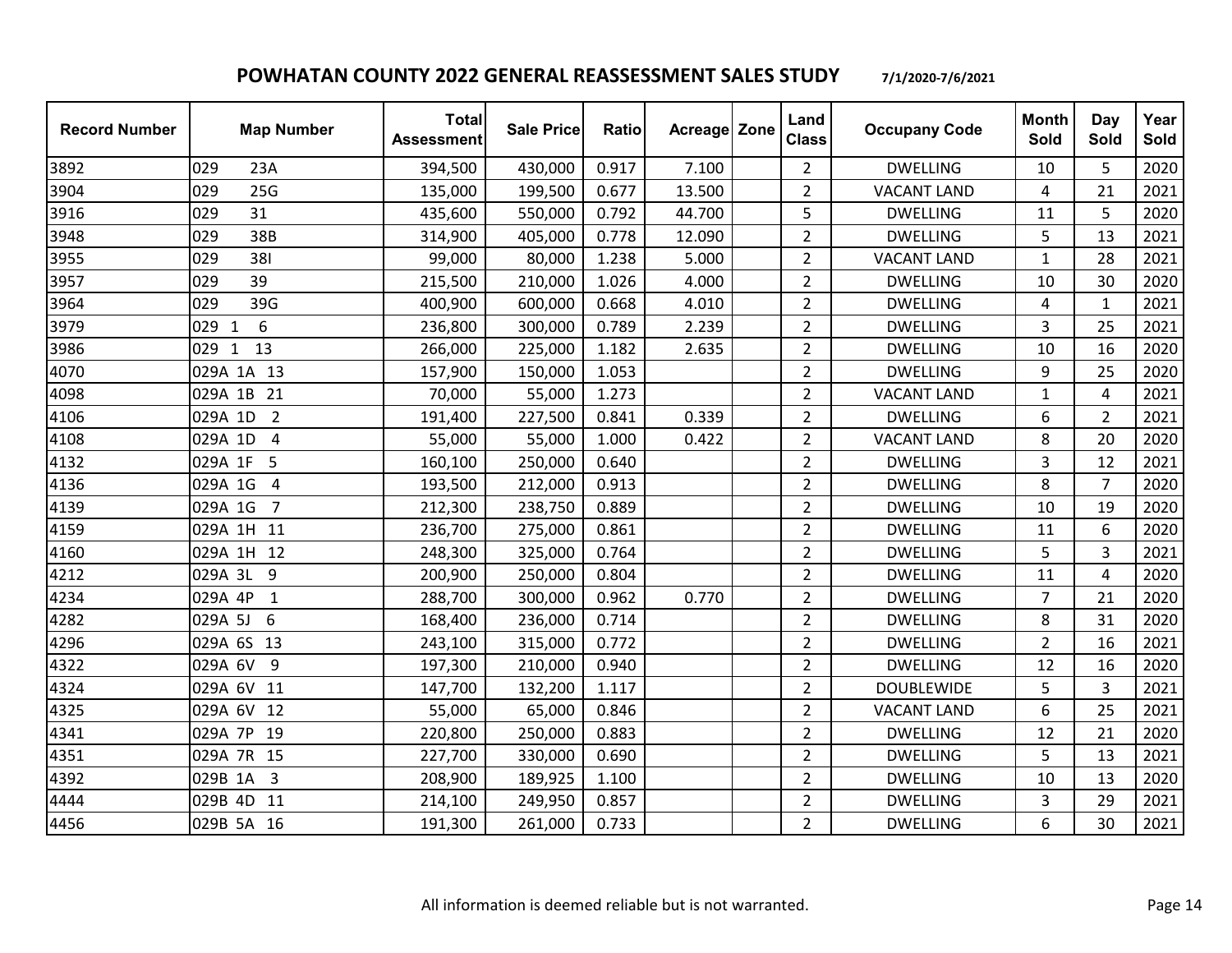| <b>Record Number</b> | <b>Map Number</b>         | <b>Total</b><br><b>Assessment</b> | <b>Sale Price</b> | <b>Ratio</b> | Acreage Zone | Land<br><b>Class</b> | <b>Occupany Code</b> | <b>Month</b><br>Sold | Day<br>Sold    | Year<br><b>Sold</b> |
|----------------------|---------------------------|-----------------------------------|-------------------|--------------|--------------|----------------------|----------------------|----------------------|----------------|---------------------|
| 10178                | 029B 6<br>15              | 338,600                           | 285,000           | 1.188        | 2.669        | $\overline{2}$       | <b>DWELLING</b>      | 10                   | 21             | 2020                |
| 11936                | 029B 8<br>20              | 286,600                           | 349,000           | 0.821        | 2.000        | $\overline{2}$       | <b>DWELLING</b>      | 5                    | 24             | 2021                |
| 12286                | 029B 9<br>$\sqrt{4}$      | 320,100                           | 320,000           | 1.000        | 4.240        | $\overline{2}$       | <b>DWELLING</b>      | 9                    | 17             | 2020                |
| 12291                | 029B 10<br>$\overline{4}$ | 438,700                           | 420,000           | 1.045        | 2.000        | $\overline{2}$       | <b>DWELLING</b>      | 10                   | 27             | 2020                |
| 12295                | 029B 10<br>8              | 467,600                           | 530,000           | 0.882        | 2.645        | $\overline{2}$       | <b>DWELLING</b>      | 11                   | 30             | 2020                |
| 4506                 | 029C 1B<br>$\mathbf{1}$   | 208,000                           | 249,950           | 0.832        | 1.560        | $\overline{2}$       | <b>DWELLING</b>      | $\overline{7}$       | 16             | 2020                |
| 4507                 | 029C 1B<br>$\overline{2}$ | 272,500                           | 298,000           | 0.914        | 1.400        | $\overline{2}$       | <b>DWELLING</b>      | 3                    | $\mathbf{1}$   | 2021                |
| 4508                 | $\overline{3}$<br>029C 1B | 212,700                           | 240,000           | 0.886        | 1.390        | $\overline{2}$       | <b>DWELLING</b>      | $\overline{7}$       | 21             | 2020                |
| 4531                 | 029C 3E 4                 | 219,300                           | 227,900           | 0.962        | 1.670        | $\overline{2}$       | <b>DWELLING</b>      | 11                   | 6              | 2020                |
| 4554                 | 029D 1<br>3               | 253,100                           | 350,000           | 0.723        | 1.150        | $\overline{2}$       | <b>DWELLING</b>      | 5                    | 3              | 2021                |
| 4556                 | 029D 1<br>5               | 229,600                           | 221,000           | 1.039        | 1.189        | $\overline{2}$       | <b>DWELLING</b>      | 12                   | 18             | 2020                |
| 4557                 | 6<br>029D 1               | 292,600                           | 365,000           | 0.802        | 1.176        | $\overline{2}$       | <b>DWELLING</b>      | 5                    | 25             | 2021                |
| 4585                 | 5E<br>030                 | 375,000                           | 475,000           | 0.789        | 50.000       | 5                    | <b>VACANT LAND</b>   | 3                    | 5              | 2021                |
| 4603                 | 030<br>14B                | 253,500                           | 260,000           | 0.975        | 2.431        | $\overline{2}$       | <b>DWELLING</b>      | 12                   | 15             | 2020                |
| 4608                 | 14G<br>030                | 166,500                           | 169,000           | 0.985        | 13.059       | $\overline{2}$       | <b>VACANT LAND</b>   | $\overline{2}$       | 16             | 2021                |
| 11281                | 030 4<br>$\overline{4}$   | 263,000                           | 280,000           | 0.939        | 1.507        | $\overline{2}$       | <b>DWELLING</b>      | 10                   | 29             | 2020                |
| 12426                | 6<br>3<br>030             | 236,100                           | 291,500           | 0.810        | 2.000        | $\overline{2}$       | <b>DWELLING</b>      | $\mathbf{1}$         | 19             | 2021                |
| 4736                 | 030B 2D<br>$\mathbf{1}$   | 273,000                           | 325,000           | 0.840        | 1.830        | $\overline{2}$       | <b>DWELLING</b>      | 6                    | 8              | 2021                |
| 11010                | 20<br>030B11              | 658,700                           | 630,000           | 1.046        | 2.152        | $\overline{2}$       | <b>DWELLING</b>      | 12                   | $\overline{7}$ | 2020                |
| 11012                | 030B11<br>22              | 530,200                           | 494,000           | 1.073        | 2.000        | $\overline{2}$       | <b>DWELLING</b>      | $\overline{7}$       | 10             | 2020                |
| 4741                 | 030C 1<br>4               | 311,100                           | 360,000           | 0.864        | 2.625        | $\overline{2}$       | <b>DWELLING</b>      | 5                    | 28             | 2021                |
| 4756                 | 030C 1<br>19              | 467,100                           | 485,000           | 0.963        | 4.107        | $\overline{2}$       | <b>DWELLING</b>      | 12                   | 21             | 2020                |
| 9540                 | 25<br>030D 1              | 326,300                           | 337,000           | 0.968        | 3.185        | $\overline{2}$       | <b>DWELLING</b>      | $\overline{7}$       | 21             | 2020                |
| 9542                 | 27<br>030D 1              | 339,900                           | 393,000           | 0.865        | 3.354        | $\overline{2}$       | <b>DWELLING</b>      | 12                   | 11             | 2020                |
| 10173                | 8<br>030D 3               | 286,400                           | 344,000           | 0.833        | 3.025        | $\overline{2}$       | <b>DWELLING</b>      | 11                   | 9              | 2020                |
| 10172                | 9<br>030D 3               | 337,700                           | 370,500           | 0.911        | 2.714        | $\overline{2}$       | <b>DWELLING</b>      | $\overline{7}$       | $\mathbf{1}$   | 2020                |
| 13188                | 030D 5<br>$\mathbf{1}$    | 314,300                           | 400,000           | 0.786        | 2.046        | $\overline{2}$       | <b>DWELLING</b>      | 6                    | 16             | 2021                |
| 13200                | 030D 5<br>13              | 358,300                           | 390,000           | 0.919        | 2.113        | $\overline{2}$       | <b>DWELLING</b>      | 9                    | 11             | 2020                |
| 16503                | 030D 6<br>$\overline{4}$  | 454,700                           | 475,000           | 0.957        | 2.190        | $\overline{2}$       | <b>DWELLING</b>      | 10                   | 19             | 2020                |
| 16504                | 030D 6<br>5               | 507,100                           | 488,795           | 1.037        | 2.030        | $\overline{2}$       | <b>DWELLING</b>      | $\overline{7}$       | 27             | 2020                |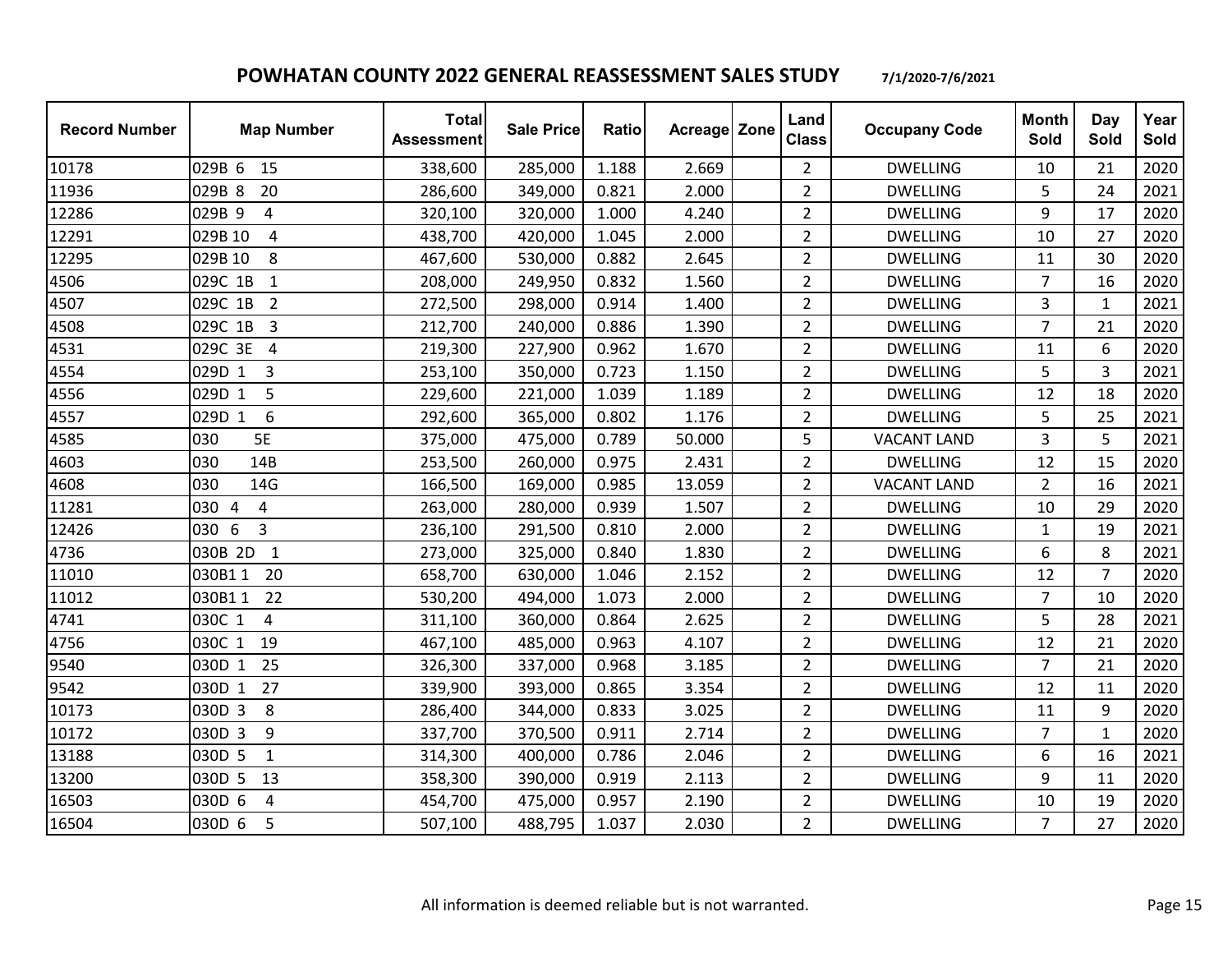| <b>Record Number</b> | <b>Map Number</b>          | <b>Total</b><br><b>Assessment</b> | <b>Sale Price</b> | <b>Ratio</b> | Acreage Zone | Land<br><b>Class</b> | <b>Occupany Code</b> | <b>Month</b><br><b>Sold</b> | Day<br>Sold    | Year<br>Sold |
|----------------------|----------------------------|-----------------------------------|-------------------|--------------|--------------|----------------------|----------------------|-----------------------------|----------------|--------------|
| 16505                | 6<br>030D 6                | 70,200                            | 95,000            | 0.739        | 2.020        | $\overline{2}$       | <b>VACANT LAND</b>   | 5                           | 3              | 2021         |
| 16871                | 030D 7 15                  | 73,000                            | 97,000            | 0.753        | 2.300        | $\overline{2}$       | <b>VACANT LAND</b>   | 3                           | 11             | 2021         |
| 16872                | 030D 7<br>16               | 71,000                            | 97,000            | 0.732        | 2.100        | $\overline{2}$       | <b>VACANT LAND</b>   | 3                           | 11             | 2021         |
| 16874                | 030D 7<br>18               | 81,700                            | 97,000            | 0.842        | 2.070        | $\overline{2}$       | <b>VACANT LAND</b>   | $\overline{2}$              | 9              | 2021         |
| 16875                | 030D 7<br>19               | 70,200                            | 97,000            | 0.724        | 2.020        | $\overline{2}$       | <b>VACANT LAND</b>   | 11                          | 17             | 2020         |
| 16876                | 030D 7<br>20               | 70,200                            | 100,000           | 0.702        | 2.020        | $\overline{2}$       | <b>VACANT LAND</b>   | 11                          | 17             | 2020         |
| 16878                | 22<br>030D 7               | 146,900                           | 115,000           | 1.277        | 8.590        | $\overline{2}$       | <b>VACANT LAND</b>   | 10                          | 20             | 2020         |
| 16879                | 23<br>030D 7               | 579,200                           | 489,944           | 1.182        | 9.160        | $\overline{2}$       | <b>DWELLING</b>      | 6                           | 24             | 2021         |
| 16881                | 030D 7<br>25               | 86,000                            | 98,000            | 0.878        | 3.600        | $\overline{2}$       | <b>VACANT LAND</b>   | 11                          | 17             | 2020         |
| 16883                | 29<br>030D 7               | 81,900                            | 97,000            | 0.844        | 3.190        | $\overline{2}$       | <b>VACANT LAND</b>   | 5                           | 18             | 2021         |
| 16884                | 30<br>030D 7               | 80,800                            | 97,000            | 0.833        | 3.080        | $\overline{2}$       | <b>VACANT LAND</b>   | 5                           | 17             | 2021         |
| 16985                | 26<br>030D 8               | 90,600                            | 97,000            | 0.934        | 2.960        | $\overline{2}$       | <b>VACANT LAND</b>   | 4                           | 20             | 2021         |
| 4764                 | 031<br>$\mathbf{1}$        | 358,600                           | 390,000           | 0.919        | 35.860       | 5                    | <b>VACANT LAND</b>   | $\overline{7}$              | $\mathbf{1}$   | 2021         |
| 4852                 | $\overline{2}$<br>031 4    | 496,500                           | 580,000           | 0.856        | 10.200       | $\overline{2}$       | <b>DWELLING</b>      | 6                           | $\overline{7}$ | 2021         |
| 4868                 | 031 5<br>B                 | 448,300                           | 420,000           | 1.067        | 10.000       | $\overline{2}$       | <b>DWELLING</b>      | 10                          | 14             | 2020         |
| 4890                 | 031 8<br>6                 | 593,200                           | 569,000           | 1.043        | 15.000       | $\overline{2}$       | <b>DWELLING</b>      | 11                          | 24             | 2020         |
| 16982                | 031A1 1A 11B               | 85,100                            | 80,000            | 1.064        | 2.007        | $\overline{2}$       | <b>VACANT LAND</b>   | 6                           | 10             | 2021         |
| 4923                 | 031A1 2A 21                | 467,400                           | 398,000           | 1.174        | 1.750        | $\overline{2}$       | <b>DWELLING</b>      | 8                           | 21             | 2020         |
| 4924                 | 031A1 2A 22                | 338,700                           | 360,000           | 0.941        | 1.340        | $\overline{2}$       | <b>DWELLING</b>      | $\overline{7}$              | 31             | 2020         |
| 4929                 | 031A1 2B<br>20             | 686,000                           | 470,000           | 1.460        | 2.628        | $\overline{2}$       | <b>DWELLING</b>      | 8                           | 25             | 2020         |
| 4939                 | $\overline{2}$<br>031A2 1A | 384,200                           | 410,000           | 0.937        | 3.001        | $\overline{2}$       | <b>DWELLING</b>      | 8                           | 4              | 2020         |
| 4956                 | 031A3 1B<br>29             | 484,100                           | 735,000           | 0.659        | 2.315        | $\overline{2}$       | <b>DWELLING</b>      | $\mathbf{1}$                | 14             | 2021         |
| 4969                 | 031A3 1C<br>$\overline{7}$ | 312,400                           | 365,000           | 0.856        | 2.151        | $\overline{2}$       | <b>DWELLING</b>      | 12                          | 14             | 2020         |
| 16739 & 16728        | 031B 1<br>1&2              | 317,300                           | 545,000           | 0.582        | 20.014       | $\overline{2}$       | <b>VACANT LAND</b>   | 3                           | 23             | 2021         |
| 16731                | 5<br>031B 1                | 205,200                           | 310,000           | 0.662        | 14.665       | $\overline{2}$       | <b>VACANT LAND</b>   | 12                          | 21             | 2020         |
| 16732                | 6<br>031B 1                | 163,700                           | 307,500           | 0.532        | 10.606       | $\overline{2}$       | <b>VACANT LAND</b>   | 11                          | $\overline{2}$ | 2020         |
| 16736                | 031B 1<br>10               | 172,800                           | 340,000           | 0.508        | 11.278       | $\overline{2}$       | <b>VACANT LAND</b>   | 3                           | 19             | 2021         |
| 16737                | 11<br>031B 1               | 349,700                           | 275,000           | 1.272        | 10.128       | $\overline{2}$       | <b>DWELLING</b>      | 11                          | 17             | 2020         |
| 16738                | 12<br>031B 1               | 158,600                           | 289,000           | 0.549        | 10.152       | $\overline{2}$       | <b>VACANT LAND</b>   | 3                           | 10             | 2021         |
| 16742                | 031B 1 15                  | 157,200                           | 275,000           | 0.572        | 10.110       | $\overline{2}$       | <b>VACANT LAND</b>   | $\overline{2}$              | 25             | 2021         |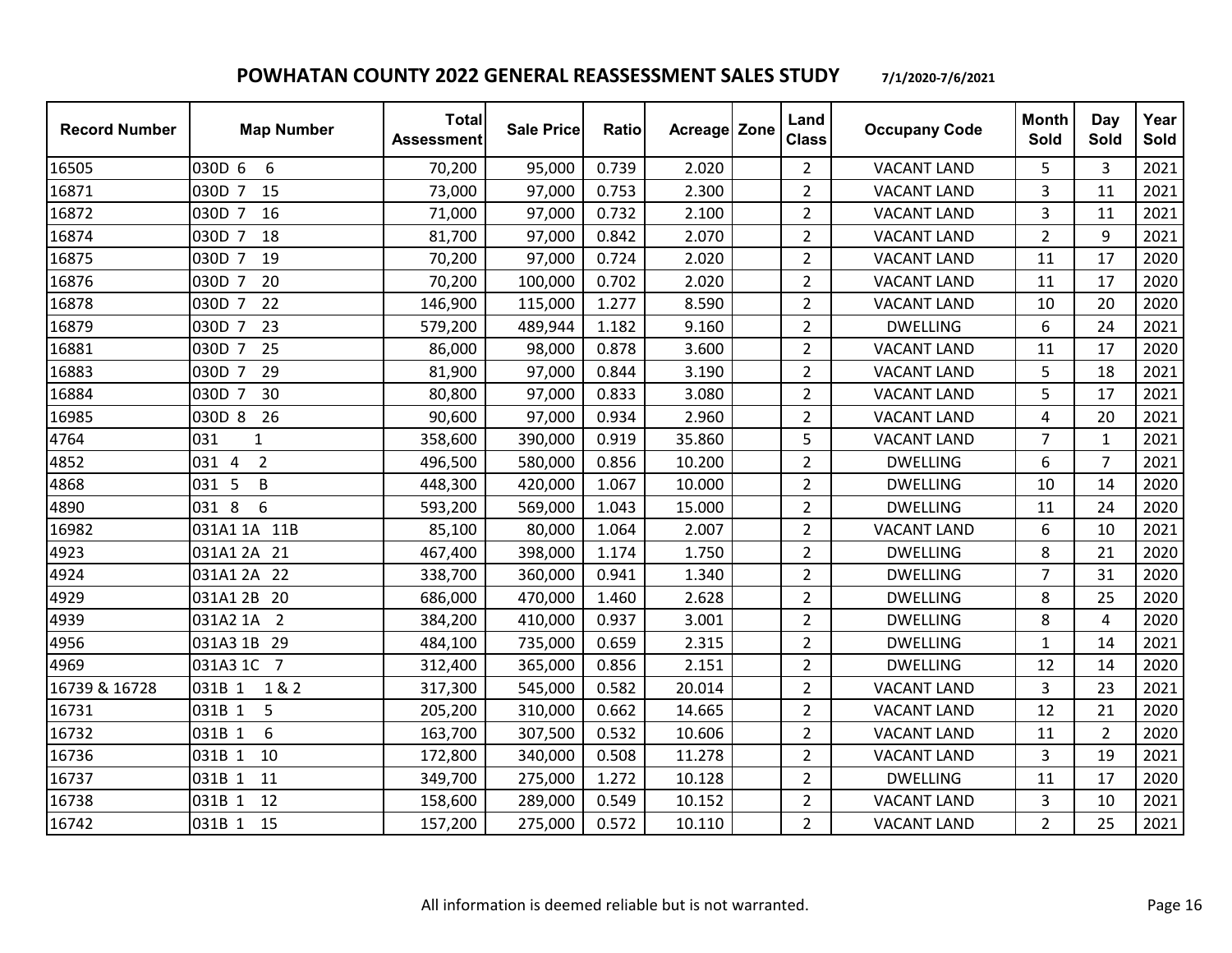| <b>Record Number</b> | <b>Map Number</b>         | <b>Total</b><br><b>Assessment</b> | <b>Sale Price</b> | Ratio | <b>Acreage Zone</b> | Land<br><b>Class</b> | <b>Occupany Code</b> | <b>Month</b><br>Sold | Day<br>Sold    | Year<br>Sold |
|----------------------|---------------------------|-----------------------------------|-------------------|-------|---------------------|----------------------|----------------------|----------------------|----------------|--------------|
| 5043                 | 032<br>42E                | 139,400                           | 140,000           | 0.996 | 5.846               | $\overline{2}$       | <b>VACANT LAND</b>   | 8                    | 25             | 2020         |
| 5077                 | 032 2<br>20               | 291,200                           | 339,950           | 0.857 |                     | $\overline{2}$       | <b>DWELLING</b>      | 3                    | 5              | 2021         |
| 5093                 | 032 3<br>10               | 411,500                           | 465,000           | 0.885 | 10.600              | $\overline{2}$       | <b>DWELLING</b>      | 4                    | 13             | 2021         |
| 5107                 | 10A<br>032 4              | 287,500                           | 280,000           | 1.027 | 2.500               | $\overline{2}$       | <b>DWELLING</b>      | 9                    | 22             | 2020         |
| 10835                | 12E<br>032 4              | 753,200                           | 750,000           | 1.004 | 2.438               | $\overline{2}$       | <b>DWELLING</b>      | 9                    | 16             | 2020         |
| 11638                | 032 5<br>4                | 479,300                           | 555,000           | 0.864 | 0.305               | $\overline{2}$       | <b>DWELLING</b>      | 9                    | $\overline{2}$ | 2020         |
| 5140                 | 032A 1A 14                | 389,500                           | 400,000           | 0.974 | 1.980               | $\overline{2}$       | <b>DWELLING</b>      | $\mathbf{1}$         | 19             | 2021         |
| 13027                | 032B 1<br>$\overline{7}$  | 562,400                           | 755,000           | 0.745 | 0.266               | $\overline{2}$       | <b>DWELLING</b>      | 6                    | 30             | 2021         |
| 13043                | 032B 1 23                 | 487,700                           | 543,000           | 0.898 | 0.249               | $\overline{2}$       | <b>DWELLING</b>      | $\overline{7}$       | 24             | 2020         |
| 13044                | 032B 1<br>24              | 479,500                           | 485,000           | 0.989 | 0.283               | $\overline{2}$       | <b>DWELLING</b>      | 9                    | 3              | 2020         |
| 13706                | 032B 3<br>$\overline{2}$  | 472,000                           | 465,000           | 1.015 | 0.231               | $\overline{2}$       | <b>DWELLING</b>      | 10                   | 16             | 2020         |
| 14053                | 032B 9<br>$\mathbf{1}$    | 641,900                           | 610,000           | 1.052 | 0.309               | $\overline{2}$       | <b>DWELLING</b>      | 8                    | 11             | 2020         |
| 14055                | 032B 9<br>$\overline{3}$  | 531,400                           | 615,000           | 0.864 | 0.277               | $\overline{2}$       | <b>DWELLING</b>      | 5                    | 14             | 2021         |
| 14061                | 032B 9<br>9               | 533,900                           | 527,000           | 1.013 | 0.307               | $\overline{2}$       | <b>DWELLING</b>      | 3                    | 25             | 2021         |
| 14067                | 15<br>032B 9              | 558,900                           | 550,000           | 1.016 | 0.219               | $\overline{2}$       | <b>DWELLING</b>      | 10                   | $\overline{2}$ | 2020         |
| 14084                | 032B 10<br>$\overline{2}$ | 633,200                           | 600,000           | 1.055 | 0.409               | $\overline{2}$       | <b>DWELLING</b>      | 10                   | 15             | 2020         |
| 14088                | 032B 10<br>6              | 989,500                           | 825,000           | 1.199 | 0.360               | $\overline{2}$       | <b>DWELLING</b>      | 8                    | 18             | 2020         |
| 14119                | 37<br>032B 10             | 761,700                           | 620,000           | 1.229 | 0.342               | $\overline{2}$       | <b>DWELLING</b>      | 8                    | 13             | 2020         |
| 14639                | 032B 11<br>14             | 577,800                           | 690,000           | 0.837 | 0.321               | $\overline{2}$       | <b>DWELLING</b>      | 4                    | 13             | 2021         |
| 15139                | 032C 1<br>$\overline{2}$  | 551,600                           | 726,500           | 0.759 |                     | $\overline{2}$       | <b>DWELLING</b>      | $\overline{7}$       | $\mathbf{1}$   | 2021         |
| 15156                | 032C 1 19                 | 564,600                           | 620,000           | 0.911 |                     | $\overline{2}$       | <b>DWELLING</b>      | 10                   | 27             | 2020         |
| 15160                | 23<br>032C 1              | 707,200                           | 800,000           | 0.884 |                     | $\overline{2}$       | <b>DWELLING</b>      | $\overline{7}$       | $\mathbf{1}$   | 2021         |
| 15162                | 032C 1<br>25              | 638,900                           | 815,000           | 0.784 |                     | $\overline{2}$       | <b>DWELLING</b>      | $\mathbf{1}$         | 5              | 2021         |
| 15163                | 032C 1<br>26              | 648,200                           | 758,000           | 0.855 |                     | $\overline{2}$       | <b>DWELLING</b>      | 5                    | 13             | 2021         |
| 15172                | 35<br>032C 1              | 654,500                           | 615,000           | 1.064 |                     | $\overline{2}$       | <b>DWELLING</b>      | $\overline{7}$       | 31             | 2020         |
| 15178                | 032C 1<br>41              | 717,100                           | 585,000           | 1.226 |                     | $\overline{2}$       | <b>DWELLING</b>      | 1                    | 14             | 2021         |
| 15179                | 032C 1<br>42              | 640,300                           | 650,000           | 0.985 |                     | $\overline{2}$       | <b>DWELLING</b>      | 6                    | 24             | 2021         |
| 15188                | 51<br>032C 1              | 473,500                           | 565,000           | 0.838 |                     | $\overline{2}$       | <b>DWELLING</b>      | 8                    | 24             | 2020         |
| 15216                | 032C 2<br>15              | 630,300                           | 567,500           | 1.111 |                     | $\overline{2}$       | <b>DWELLING</b>      | 4                    | $\mathbf{1}$   | 2021         |
| 15233                | 032C 2 32                 | 610,900                           | 642,000           | 0.952 |                     | $\overline{2}$       | <b>DWELLING</b>      | 12                   | 11             | 2020         |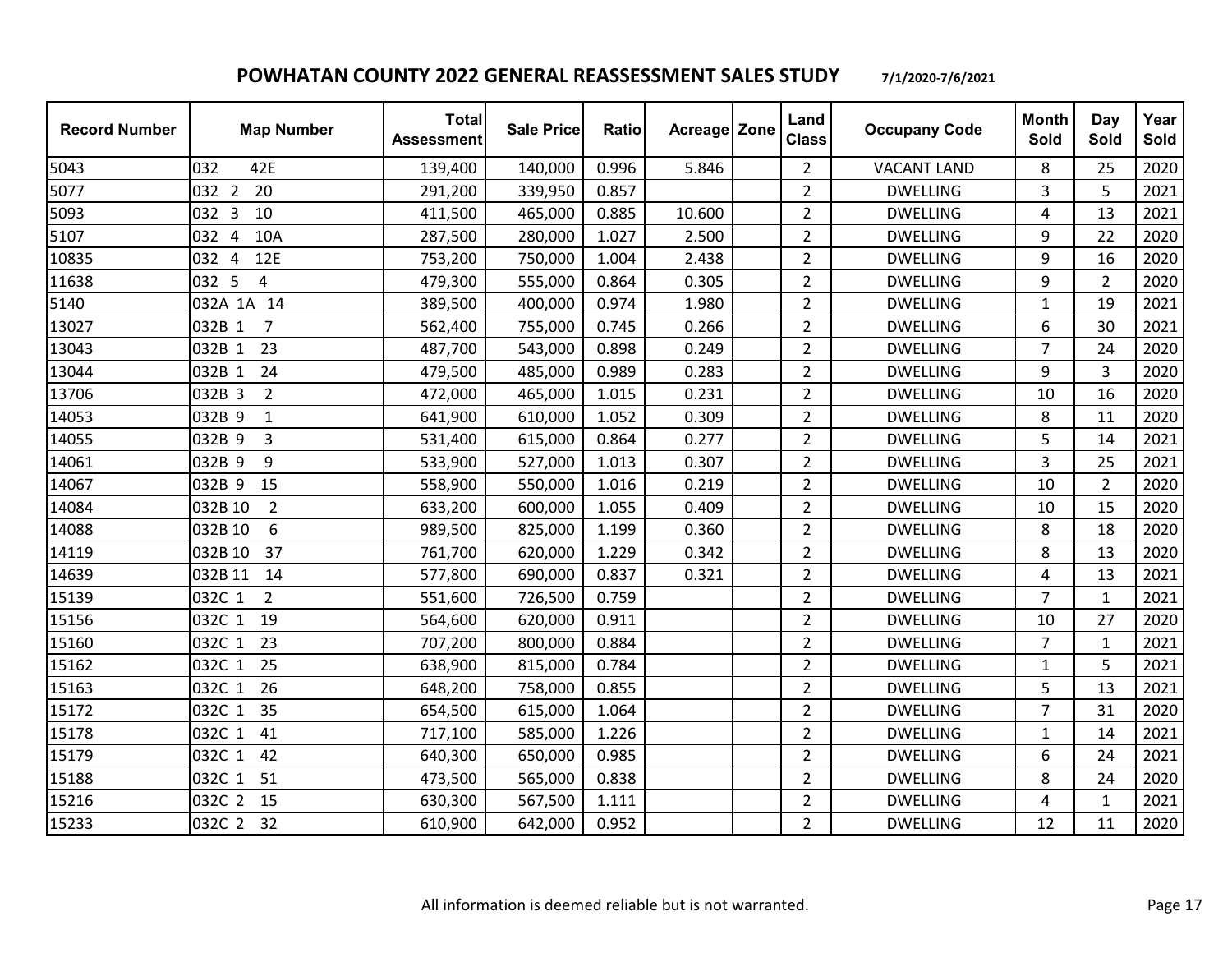| <b>Record Number</b> | <b>Map Number</b>         | <b>Total</b><br><b>Assessment</b> | <b>Sale Price</b> | Ratio | Acreage Zone | Land<br><b>Class</b> | <b>Occupany Code</b> | <b>Month</b><br>Sold | Day<br>Sold    | Year<br>Sold |
|----------------------|---------------------------|-----------------------------------|-------------------|-------|--------------|----------------------|----------------------|----------------------|----------------|--------------|
| 15237                | 032C 2<br>36              | 677,400                           | 650,000           | 1.042 |              | $\overline{2}$       | <b>DWELLING</b>      | 8                    | 13             | 2020         |
| 5178                 | 034<br>15C                | 235,500                           | 279,950           | 0.841 | 1.973        | $\overline{2}$       | <b>DWELLING</b>      | 7                    | 27             | 2020         |
| 15410                | 15G<br>034                | 282,300                           | 284,000           | 0.994 | 2.000        | $\overline{2}$       | <b>DWELLING</b>      | 11                   | 23             | 2020         |
| 15321                | 11<br>034A 1              | 326,600                           | 340,000           | 0.961 | 2.251        | $\overline{2}$       | <b>DWELLING</b>      | $\overline{7}$       | 21             | 2020         |
| 15336                | 26<br>034A 1              | 298,100                           | 309,000           | 0.965 | 5.673        | $\overline{2}$       | <b>DWELLING</b>      | 8                    | 3              | 2020         |
| 15341                | 034A 1<br>31              | 358,400                           | 377,400           | 0.950 | 2.586        | $\overline{2}$       | <b>DWELLING</b>      | 12                   | 29             | 2020         |
| 15953                | 034A 2<br>14R             | 423,100                           | 384,255           | 1.101 | 13.527       | $\overline{2}$       | <b>DWELLING</b>      | 8                    | 27             | 2020         |
| 16141                | 034A 3<br>8               | 277,800                           | 340,000           | 0.817 | 2.933        | $\overline{2}$       | <b>DWELLING</b>      | 5                    | 18             | 2021         |
| 16580                | 034A 5<br>2R              | 316,300                           | 325,000           | 0.973 | 3.915        | $\overline{2}$       | <b>DWELLING</b>      | 1                    | 15             | 2021         |
| 16902                | 034A 6<br>$\overline{2}$  | 283,200                           | 394,950           | 0.717 | 2.630        | $\overline{2}$       | <b>DWELLING</b>      | 4                    | $\overline{7}$ | 2021         |
| 16908                | 8<br>034A 6               | 247,900                           | 349,950           | 0.708 | 3.127        | $\overline{2}$       | <b>DWELLING</b>      | 4                    | 20             | 2021         |
| 16424                | 4R<br>034A 10             | 259,900                           | 303,000           | 0.858 | 2.909        | $\overline{2}$       | <b>DWELLING</b>      | $\overline{7}$       | 1              | 2020         |
| 5249                 | 035<br>49A                | 209,600                           | 284,900           | 0.736 | 5.534        | $\overline{2}$       | <b>DWELLING</b>      | 4                    | $\overline{2}$ | 2021         |
| 5251                 | 035<br>49C                | 426,300                           | 514,900           | 0.828 | 10.207       | $\overline{2}$       | <b>DWELLING</b>      | 5                    | 3              | 2021         |
| 5320                 | 035<br>49H2               | 276,700                           | 308,950           | 0.896 | 1.890        | $\overline{2}$       | <b>DWELLING</b>      | 9                    | $\mathbf{1}$   | 2020         |
| 5286                 | 035<br>57J                | 227,500                           | 340,000           | 0.669 | 10.000       | $\overline{2}$       | <b>DWELLING</b>      | $\overline{2}$       | 19             | 2021         |
| 5292                 | 035<br>57R                | 193,100                           | 270,000           | 0.715 | 8.670        | $\overline{2}$       | <b>DWELLING</b>      | 5                    | 4              | 2021         |
| 14207                | 035<br>64D                | 403,500                           | 439,000           | 0.919 | 11.280       | $\overline{2}$       | <b>DWELLING</b>      | $\overline{2}$       | $\mathbf{1}$   | 2021         |
| 14558                | 035 2<br>$\overline{7}$   | 394,600                           | 320,000           | 1.233 | 11.930       | $\overline{2}$       | <b>DWELLING</b>      | 10                   | 5              | 2020         |
| 14561                | 035 2<br>10               | 82,500                            | 75,000            | 1.100 | 12.820       | $\overline{2}$       | <b>VACANT LAND</b>   | 7                    | $\overline{2}$ | 2020         |
| 5390 - 5392          | 22, 23 & 24<br>035A 1F    | 252,800                           | 252,500           | 1.001 |              | $\overline{2}$       | <b>DWELLING</b>      | 11                   | 4              | 2020         |
| 5435 - 5438          | 035A 1L<br>$4 - 7$        | 183,000                           | 215,000           | 0.851 |              | $\overline{2}$       | <b>DWELLING</b>      | 10                   | $\mathbf{1}$   | 2020         |
| 5473                 | 035A 2G<br>$\overline{2}$ | 145,300                           | 185,000           | 0.785 | 0.582        | $\overline{2}$       | <b>DWELLING</b>      | $\overline{7}$       | $\overline{2}$ | 2021         |
| 5566                 | 035A 2N<br>8              | 223,800                           | 225,000           | 0.995 | 3.660        | $\overline{2}$       | <b>DWELLING</b>      | 12                   | 8              | 2020         |
| 5627                 | 8<br>035A 2U              | 296,400                           | 310,000           | 0.956 | 1.791        | $\overline{2}$       | <b>DWELLING</b>      | 6                    | 30             | 2021         |
| 14922                | 036<br>16A                | 496,600                           | 675,000           | 0.736 | 19.893       | $\overline{2}$       | <b>DWELLING</b>      | 6                    | 3              | 2021         |
| 5732                 | 33C<br>036                | 328,300                           | 469,900           | 0.699 | 5.000        | $\overline{2}$       | <b>DWELLING</b>      | 3                    | 26             | 2021         |
| 14262                | 71B<br>036                | 234,800                           | 279,000           | 0.842 | 2.000        | $\overline{2}$       | <b>DWELLING</b>      | 3                    | 31             | 2021         |
| 12657                | 80<br>036                 | 193,900                           | 247,500           | 0.783 | 8.551        | $\overline{2}$       | <b>DWELLING</b>      | 3                    | 8              | 2021         |
| 5837                 | 036 1B 10                 | 262,100                           | 300,000           | 0.874 | 4.470        | $\overline{2}$       | <b>DWELLING</b>      | $\overline{7}$       | 27             | 2020         |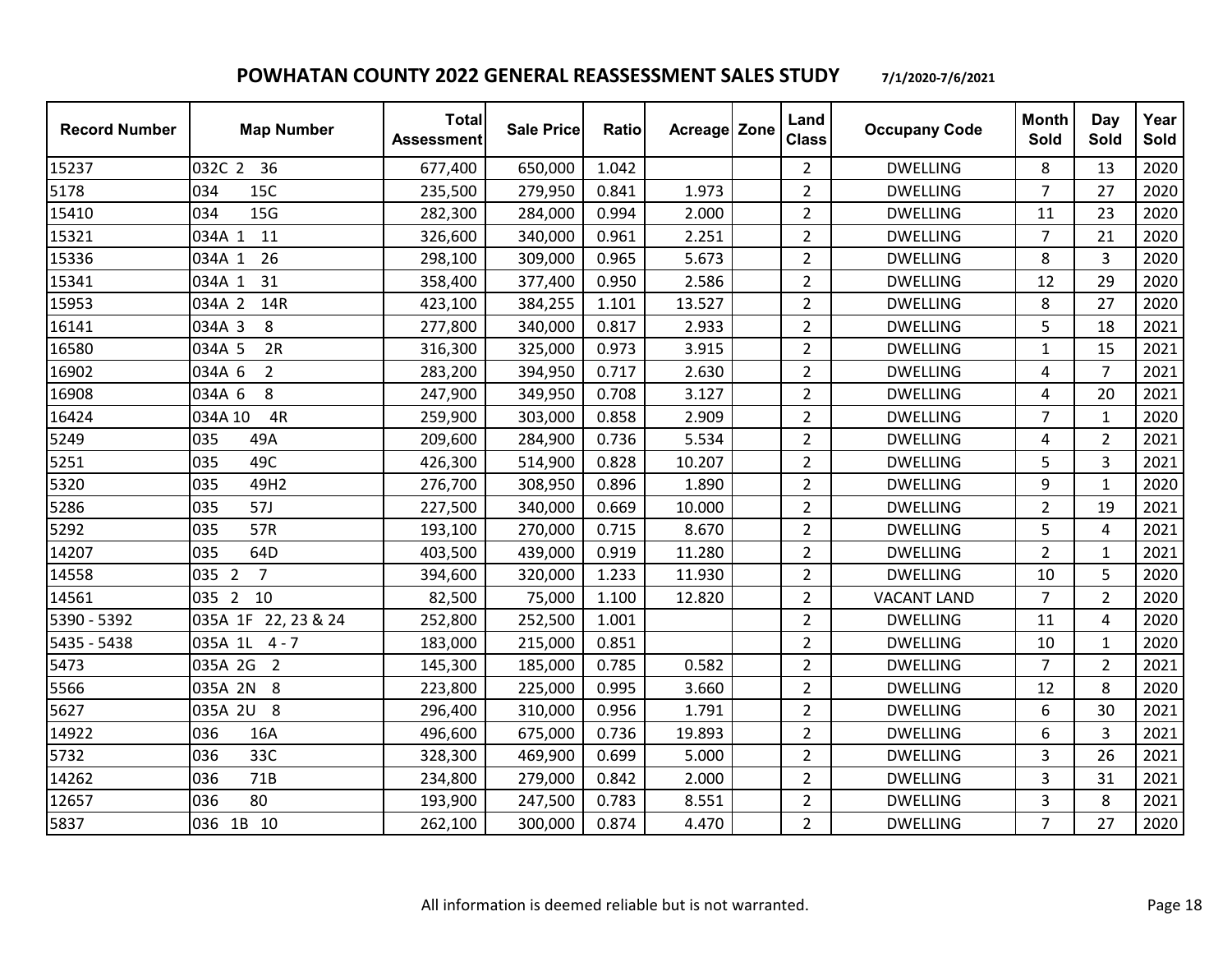| <b>Record Number</b> | <b>Map Number</b>           | <b>Total</b><br><b>Assessment</b> | <b>Sale Price</b> | Ratio | Acreage Zone | Land<br><b>Class</b> | <b>Occupany Code</b> | <b>Month</b><br>Sold | Day<br>Sold    | Year<br>Sold |
|----------------------|-----------------------------|-----------------------------------|-------------------|-------|--------------|----------------------|----------------------|----------------------|----------------|--------------|
| 5853                 | 036 3<br>4                  | 372,800                           | 349,950           | 1.065 | 3.935        | $\overline{2}$       | <b>DWELLING</b>      | $\overline{2}$       | 3              | 2021         |
| 5861                 | 036 3<br>12                 | 272,000                           | 294,950           | 0.922 | 2.113        | $\overline{2}$       | <b>DWELLING</b>      | 3                    | 8              | 2021         |
| 13899                | 3<br>036<br>$\overline{4}$  | 128,600                           | 95,000            | 1.354 | 10.650       | $\overline{2}$       | <b>VACANT LAND</b>   | $\overline{7}$       | 10             | 2020         |
| 13909                | 036<br>$\overline{4}$<br>13 | 139,600                           | 96,500            | 1.447 | 10.950       | $\overline{2}$       | <b>VACANT LAND</b>   | $\mathbf{1}$         | 29             | 2021         |
| 12412                | 036A 1<br>10                | 215,500                           | 236,000           | 0.913 | 2.072        | $\overline{2}$       | <b>DWELLING</b>      | 11                   | 19             | 2020         |
| 5877                 | 037<br>2A                   | 213,900                           | 225,000           | 0.951 | 1.500        | $\overline{2}$       | <b>DWELLING</b>      | 10                   | 8              | 2020         |
| 13758                | 037<br>11B                  | 293,900                           | 350,000           | 0.840 | 2.000        | $\overline{2}$       | <b>DWELLING</b>      | 11                   | 23             | 2020         |
| 5895                 | 19C<br>037                  | 235,200                           | 245,000           | 0.960 | 3.090        | $\overline{2}$       | <b>DWELLING</b>      | $\overline{7}$       | 23             | 2020         |
| 5898                 | 037<br>21                   | 168,200                           | 215,000           | 0.782 | 2.170        | $\overline{2}$       | <b>DWELLING</b>      | 9                    | 17             | 2020         |
| 15836                | 23D<br>037                  | 82,400                            | 127,000           | 0.649 | 11.480       | $\overline{2}$       | <b>VACANT LAND</b>   | 8                    | 3              | 2020         |
| 10513                | 29E<br>037                  | 224,300                           | 300,000           | 0.748 | 1.280        | $\overline{2}$       | <b>DWELLING</b>      | 3                    | 3              | 2021         |
| 5951                 | $\overline{2}$<br>037A 1    | 293,100                           | 359,950           | 0.814 | 3.350        | $\overline{2}$       | <b>DWELLING</b>      | 10                   | 6              | 2020         |
| 13815                | 037A 2<br>5                 | 395,400                           | 409,950           | 0.965 | 10.780       | $\overline{2}$       | <b>DWELLING</b>      | 11                   | 9              | 2020         |
| 5954                 | 037B 1<br>$\mathbf{1}$      | 147,200                           | 212,500           | 0.693 | 1.020        | $\overline{2}$       | <b>DWELLING</b>      | 8                    | 27             | 2020         |
| 5958                 | 5<br>037B 1                 | 155,600                           | 223,400           | 0.697 | 1.020        | $\overline{2}$       | <b>DWELLING</b>      | 3                    | 11             | 2021         |
| 5977                 | $\overline{2}$<br>038       | 342,400                           | 268,000           | 1.278 | 27.860       | 5                    | <b>DWELLING</b>      | 6                    | $\overline{2}$ | 2021         |
| 5989                 | 5A<br>038                   | 174,400                           | 335,000           | 0.521 | 25.878       | 5                    | <b>VACANT LAND</b>   | $\overline{7}$       | 31             | 2020         |
| 6005                 | 038<br>14B                  | 232,300                           | 215,000           | 1.080 | 2.590        | $\overline{2}$       | <b>DWELLING</b>      | $\overline{7}$       | 20             | 2020         |
| 6006                 | 038<br>14C                  | 169,200                           | 148,500           | 1.139 | 2.000        | $\overline{2}$       | <b>DWELLING</b>      | 10                   | 29             | 2020         |
| 6015                 | 14L<br>038                  | 288,300                           | 354,181           | 0.814 | 7.530        | $\overline{2}$       | <b>DWELLING</b>      | 12                   | 3              | 2020         |
| 6027                 | 16<br>038                   | 250,600                           | 275,000           | 0.911 | 1.995        | $\overline{2}$       | <b>DWELLING</b>      | 12                   | 4              | 2020         |
| 6029                 | 18A<br>038                  | 117,300                           | 115,000           | 1.020 | 1.000        | $\overline{2}$       | <b>DWELLING</b>      | $\overline{7}$       | 14             | 2020         |
| 6034                 | 038<br>20A                  | 164,500                           | 120,000           | 1.371 | 20.900       | 5                    | <b>VACANT LAND</b>   | 11                   | 12             | 2020         |
| 10320                | 22B<br>038                  | 212,500                           | 250,000           | 0.850 | 2.000        | $\overline{2}$       | <b>DWELLING</b>      | 11                   | 24             | 2020         |
| 6109                 | $\overline{4}$<br>038 1     | 109,000                           | 125,000           | 0.872 | 10.000       | $\overline{2}$       | <b>VACANT LAND</b>   | 4                    | 8              | 2021         |
| 6133                 | $\overline{7}$<br>038 2     | 279,200                           | 258,300           | 1.081 | 10.000       | $\overline{2}$       | <b>DWELLING</b>      | 9                    | 10             | 2020         |
| 6137                 | $\overline{2}$<br>038<br>11 | 339,100                           | 350,000           | 0.969 | 10.000       | $\overline{2}$       | <b>DWELLING</b>      | 5                    | 4              | 2021         |
| 6143                 | 3<br>038 3                  | 205,000                           | 225,000           | 0.911 | 2.660        | $\overline{2}$       | <b>DWELLING</b>      | 11                   | 4              | 2020         |
| 10116                | 6<br>8<br>038               | 335,100                           | 350,000           | 0.957 | 2.000        | $\overline{2}$       | <b>DWELLING</b>      | 12                   | 3              | 2020         |
| 6166                 | 038A 1A 19                  | 280,100                           | 360,000           | 0.778 |              | $\overline{2}$       | <b>DWELLING</b>      | 6                    | 4              | 2021         |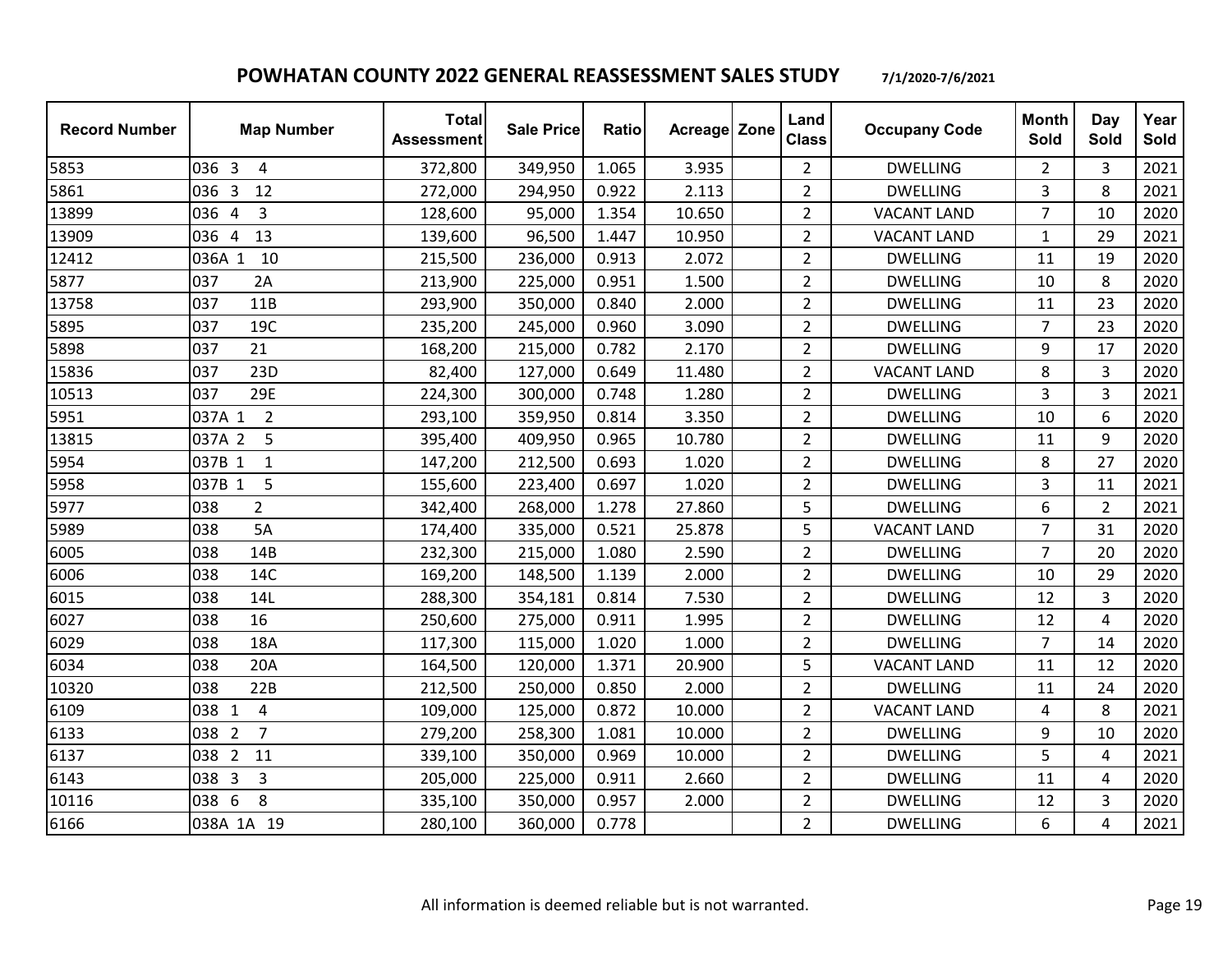| <b>Record Number</b> | <b>Map Number</b>        | <b>Total</b><br><b>Assessment</b> | <b>Sale Price</b> | Ratio | Acreage Zone | Land<br><b>Class</b> | <b>Occupany Code</b> | <b>Month</b><br>Sold | Day<br>Sold    | Year<br>Sold |
|----------------------|--------------------------|-----------------------------------|-------------------|-------|--------------|----------------------|----------------------|----------------------|----------------|--------------|
| 6168                 | 038A 1B 1                | 71,000                            | 57,300            | 1.239 |              | $\overline{2}$       | <b>VACANT LAND</b>   | 8                    | 10             | 2020         |
| 6195                 | 038A 1C 11               | 661,000                           | 589,000           | 1.122 |              | $\overline{2}$       | <b>DWELLING</b>      | 12                   | 10             | 2020         |
| 6214                 | 6<br>038A 1D             | 352,400                           | 367,000           | 0.960 |              | $\overline{2}$       | <b>DWELLING</b>      | 10                   | 26             | 2020         |
| 6249                 | 038A 1F 13               | 271,500                           | 340,000           | 0.799 |              | $\overline{2}$       | <b>DWELLING</b>      | 5                    | 4              | 2021         |
| 14585                | $\overline{7}$<br>038A 3 | 400,900                           | 410,000           | 0.978 | 1.220        | $\overline{2}$       | <b>DWELLING</b>      | 8                    | 18             | 2020         |
| 14600                | 038A 3<br>22             | 371,700                           | 385,000           | 0.965 | 1.140        | $\overline{2}$       | <b>DWELLING</b>      | 6                    | 10             | 2021         |
| 11476                | 10<br>038B 2             | 478,400                           | 425,000           | 1.126 | 4.000        | $\overline{2}$       | <b>DWELLING</b>      | $\overline{7}$       | 15             | 2020         |
| 12495                | 038B 3<br>$\mathbf{1}$   | 372,400                           | 390,500           | 0.954 | 4.124        | $\overline{2}$       | <b>DWELLING</b>      | 8                    | 4              | 2020         |
| 12504                | 038B 3<br>12             | 373,000                           | 400,000           | 0.933 | 3.111        | $\overline{2}$       | <b>DWELLING</b>      | 10                   | 19             | 2020         |
| 12505                | 038B 3<br>13             | 382,500                           | 469,000           | 0.816 | 3.843        | $\overline{2}$       | <b>DWELLING</b>      | $\overline{2}$       | $\overline{3}$ | 2021         |
| 12519                | 3<br>038B 4              | 675,000                           | 689,000           | 0.980 | 4.290        | $\overline{2}$       | <b>DWELLING</b>      | 1                    | 19             | 2021         |
| 15294                | 10<br>038B 8             | 376,800                           | 480,000           | 0.785 | 2.010        | $\overline{2}$       | <b>DWELLING</b>      | 5                    | 17             | 2021         |
| 11664                | 038C 3<br>15             | 293,600                           | 328,000           | 0.895 | 2.406        | $\overline{2}$       | <b>DWELLING</b>      | $\overline{7}$       | $\mathbf{1}$   | 2020         |
| 13150                | 52<br>038C 7             | 326,100                           | 350,000           | 0.932 | 3.870        | $\overline{2}$       | <b>DWELLING</b>      | 10                   | 27             | 2020         |
| 13521                | 038C 8<br>68             | 329,600                           | 370,000           | 0.891 | 2.108        | $\overline{2}$       | <b>DWELLING</b>      | 3                    | 4              | 2021         |
| 14223                | 038C 9<br>78             | 314,700                           | 335,000           | 0.939 | 2.630        | $\overline{2}$       | <b>DWELLING</b>      | 11                   | 23             | 2020         |
| 12882                | 038D 2<br>12             | 301,400                           | 305,000           | 0.988 | 2.000        | $\overline{2}$       | <b>DWELLING</b>      | 11                   | 5              | 2020         |
| 12891                | 038D 2 21                | 272,500                           | 270,000           | 1.009 | 2.110        | $\overline{2}$       | <b>DWELLING</b>      | 11                   | 30             | 2020         |
| 14331                | $\overline{2}$<br>038E 1 | 254,100                           | 215,000           | 1.182 | 0.129        | $\overline{2}$       | <b>DWELLING</b>      | $\overline{7}$       | $\overline{2}$ | 2020         |
| 14338                | 038E 1<br>9              | 327,500                           | 350,000           | 0.936 | 0.241        | $\overline{2}$       | <b>DWELLING</b>      | 5                    | 26             | 2021         |
| 16084                | 038E 2<br>15             | 341,800                           | 350,000           | 0.977 | 0.179        | $\overline{2}$       | <b>DWELLING</b>      | 12                   | 17             | 2020         |
| 16804                | 038E 4<br>$\sqrt{4}$     | 424,000                           | 396,550           | 1.069 | 0.200        | $\overline{2}$       | <b>DWELLING</b>      | $\overline{2}$       | $\overline{2}$ | 2021         |
| 16805                | 038E 4<br>5              | 478,300                           | 455,350           | 1.050 | 0.200        | $\overline{2}$       | <b>DWELLING</b>      | $\overline{7}$       | $\overline{7}$ | 2020         |
| 16855                | 038E 5<br>10             | 406,500                           | 376,995           | 1.078 | 0.197        | $\overline{2}$       | <b>DWELLING</b>      | 8                    | 18             | 2020         |
| 16861                | 038E 5<br>16             | 388,900                           | 378,745           | 1.027 | 0.236        | $\overline{2}$       | <b>DWELLING</b>      | 8                    | 20             | 2020         |
| 16865                | 20<br>038E 5             | 402,200                           | 460,830           | 0.873 | 0.215        | $\overline{2}$       | <b>DWELLING</b>      | 5                    | 17             | 2021         |
| 15250                | 038F 1<br>38             | 80,400                            | 75,000            | 1.072 | 2.172        | $\overline{2}$       | <b>VACANT LAND</b>   | 12                   | 28             | 2020         |
| 15263                | 51<br>038F 1             | 331,900                           | 362,500           | 0.916 | 3.880        | $\overline{2}$       | <b>DWELLING</b>      | 9                    | 28             | 2020         |
| 15271                | 58<br>038F 1             | 701,300                           | 795,000           | 0.882 | 7.277        | $\overline{2}$       | <b>DWELLING</b>      | 4                    | 21             | 2021         |
| 16888                | 039<br>6D                | 233,800                           | 257,000           | 0.910 | 2.452        | $\overline{2}$       | <b>DWELLING</b>      | $\mathbf{1}$         | 29             | 2021         |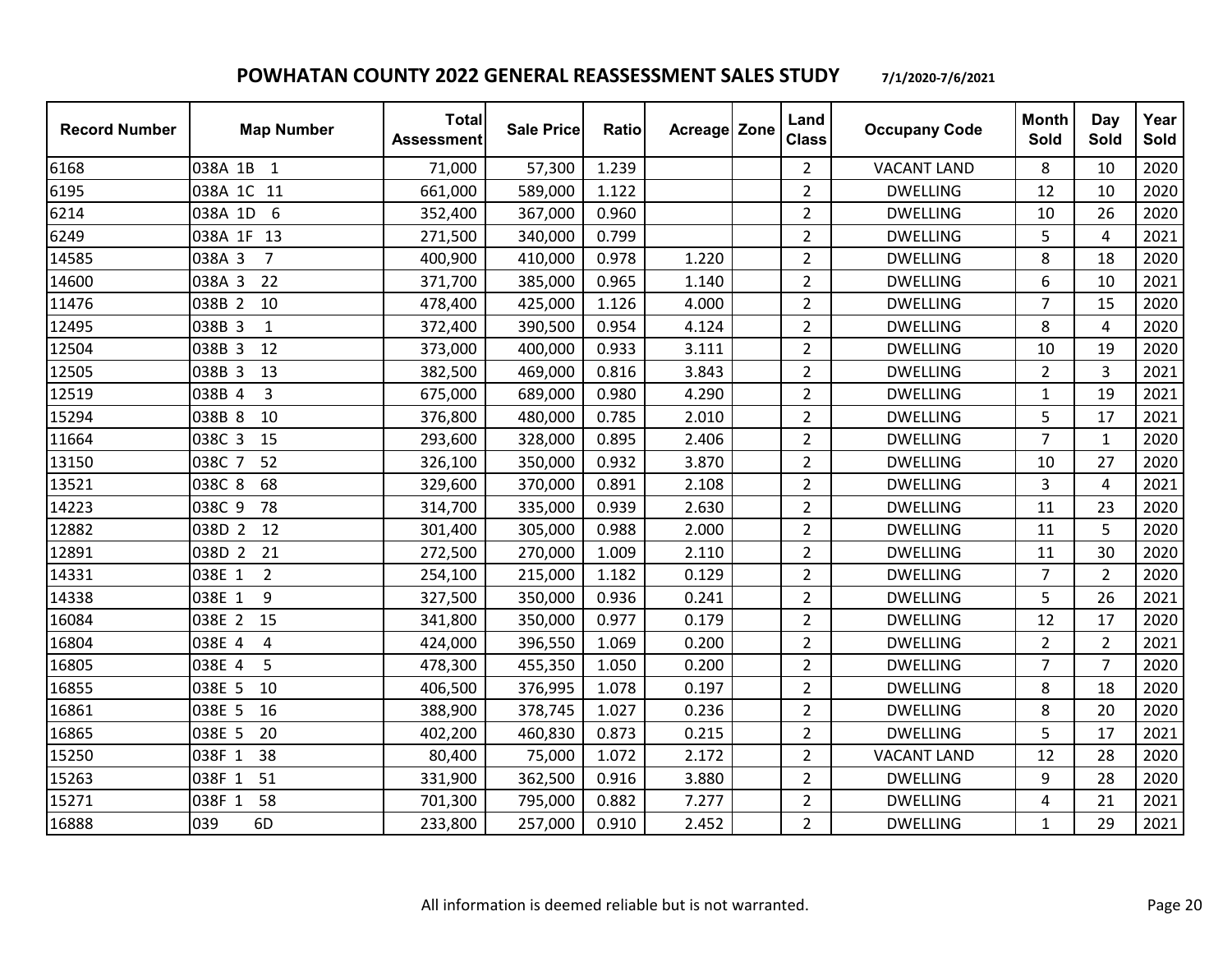| <b>Record Number</b> | <b>Map Number</b>                   | <b>Total</b><br><b>Assessment</b> | <b>Sale Price</b> | Ratio | <b>Acreage Zone</b> | Land<br><b>Class</b> | <b>Occupany Code</b> | <b>Month</b><br>Sold | Day<br>Sold    | Year<br>Sold |
|----------------------|-------------------------------------|-----------------------------------|-------------------|-------|---------------------|----------------------|----------------------|----------------------|----------------|--------------|
| 6300                 | 039<br>21A                          | 204,400                           | 265,500           | 0.770 | 0.800               | $\overline{2}$       | <b>DWELLING</b>      | 11                   | $\overline{2}$ | 2020         |
| 11822                | 039<br>30C                          | 467,600                           | 550,000           | 0.850 | 2.000               | $\overline{2}$       | <b>DWELLING</b>      | 6                    | 16             | 2021         |
| 6327                 | 37A<br>039                          | 243,100                           | 298,000           | 0.816 | 2.348               | $\overline{2}$       | <b>DWELLING</b>      | 6                    | 28             | 2021         |
| 14212                | 38B<br>039                          | 120,000                           | 140,000           | 0.857 | 14.000              | $\overline{2}$       | <b>VACANT LAND</b>   | 2                    | 22             | 2021         |
| 16850                | 039<br>47H                          | 222,200                           | 180,000           | 1.234 | 37.034              | 6                    | <b>VACANT LAND</b>   | 9                    | 30             | 2020         |
| 6347                 | 48<br>039                           | 510,500                           | 485,500           | 1.051 | 11.686              | $\overline{2}$       | <b>DWELLING</b>      | 4                    | $\overline{7}$ | 2021         |
| 14499                | 039<br>48A                          | 86,100                            | 120,000           | 0.718 | 4.483               | $\overline{2}$       | <b>VACANT LAND</b>   | 4                    | 15             | 2021         |
| 6425                 | 86K<br>039                          | 71,000                            | 69,950            | 1.015 | 1.000               | $\overline{2}$       | <b>VACANT LAND</b>   | 4                    | 8              | 2021         |
| 6441                 | 039<br>96                           | 326,800                           | 345,000           | 0.947 | $1.122$ A-10        | $\overline{2}$       | <b>DWELLING</b>      | 5                    | 5              | 2021         |
| 6480                 | 039<br>3B<br>$\mathbf{1}$           | 379,200                           | 336,000           | 1.129 | 10.000              | $\overline{2}$       | <b>DWELLING</b>      | 11                   | 9              | 2020         |
| 9676                 | 5B<br>039<br>$\mathbf{1}$           | 258,600                           | 345,000           | 0.750 | 3.000               | $\overline{2}$       | <b>DWELLING</b>      | 6                    | 10             | 2021         |
| 6500                 | 039 2<br>$\mathbf{1}$               | 862,500                           | 775,000           | 1.113 | 14.000              | $\overline{2}$       | <b>DWELLING</b>      | 11                   | $\overline{2}$ | 2020         |
| 6502                 | 039<br>$\overline{2}$<br>3          | 783,500                           | 820,000           | 0.955 | 11.000              | $\overline{2}$       | <b>DWELLING</b>      | 10                   | 27             | 2020         |
| 6519                 | $\overline{\mathbf{3}}$<br>4<br>039 | 110,100                           | 108,000           | 1.019 | 10.190              | $\overline{2}$       | <b>VACANT LAND</b>   | $\overline{7}$       | 16             | 2020         |
| 6523                 | 039 3<br>8                          | 445,500                           | 470,000           | 0.948 | 12.970              | $\overline{2}$       | <b>DWELLING</b>      | $\mathbf{1}$         | 13             | 2021         |
| 13974                | 6<br>29<br>039                      | 383,600                           | 388,500           | 0.987 | 2.400               | $\overline{2}$       | <b>DWELLING</b>      | 9                    | 3              | 2020         |
| 13975                | $6\,$<br>30<br>039                  | 505,700                           | 545,000           | 0.928 | 3.500               | $\overline{2}$       | <b>DWELLING</b>      | 8                    | $\overline{7}$ | 2020         |
| 16785                | $\overline{2}$<br>039<br>8          | 495,700                           | 534,950           | 0.927 | 10.347              | $\overline{2}$       | <b>DWELLING</b>      | 1                    | $\overline{7}$ | 2021         |
| 16788                | 8<br>5<br>039                       | 488,900                           | 499,950           | 0.978 | 12.827              | $\overline{2}$       | <b>DWELLING</b>      | $\overline{7}$       | 9              | 2020         |
| 16790                | 039 8<br>$\overline{7}$             | 447,900                           | 499,900           | 0.896 | 10.268              | $\overline{2}$       | <b>DWELLING</b>      | 9                    | 10             | 2020         |
| 6561                 | $\overline{2}$<br>039C 1            | 352,200                           | 335,000           | 1.051 | 4.451               | $\overline{2}$       | <b>DWELLING</b>      | 12                   | $\overline{4}$ | 2020         |
| 6572                 | 039D 1C<br>$\mathbf{1}$             | 259,000                           | 365,000           | 0.710 |                     | $\overline{2}$       | <b>DWELLING</b>      | 5                    | 25             | 2021         |
| 6579                 | 039D 1E 5                           | 258,800                           | 270,000           | 0.959 |                     | $\overline{2}$       | <b>DWELLING</b>      | 8                    | 24             | 2020         |
| 6580                 | 039D 1E<br>6                        | 258,900                           | 270,000           | 0.959 |                     | $\overline{2}$       | <b>DWELLING</b>      | 9                    | 28             | 2020         |
| 6581                 | 039D 1E 7                           | 250,500                           | 289,900           | 0.864 |                     | $\overline{2}$       | <b>DWELLING</b>      | $\overline{2}$       | $\overline{2}$ | 2021         |
| 11360                | 039D 2<br>4                         | 274,000                           | 345,000           | 0.794 | 2.627               | $\overline{2}$       | <b>DWELLING</b>      | 3                    | 15             | 2021         |
| 9979                 | 039E 1<br>$\overline{7}$            | 409,900                           | 365,000           | 1.123 | 2.780               | $\overline{2}$       | <b>DWELLING</b>      | $\overline{2}$       | $\mathbf{1}$   | 2021         |
| 11737                | 31<br>039E 2                        | 245,400                           | 275,500           | 0.891 | 2.000               | $\overline{2}$       | <b>DWELLING</b>      | $\overline{7}$       | 22             | 2020         |
| 14036                | 28<br>039F 1                        | 457,400                           | 485,000           | 0.943 | 3.526               | $\overline{2}$       | <b>DWELLING</b>      | 4                    | 12             | 2021         |
| 14043                | 039F 1 35                           | 97,100                            | 100,000           | 0.971 | 5.014               | $\overline{2}$       | <b>VACANT LAND</b>   | 4                    | 15             | 2021         |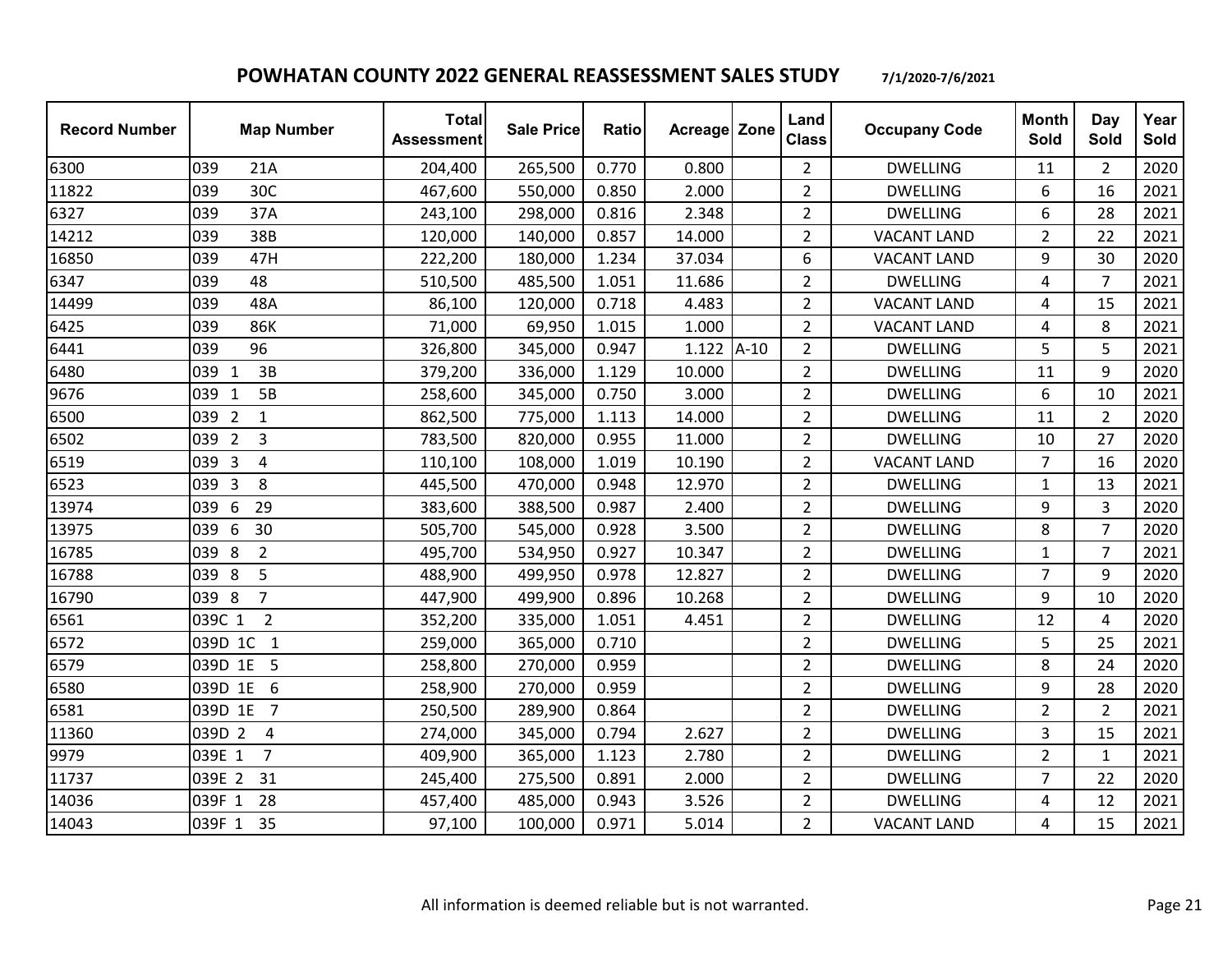| <b>Record Number</b> | <b>Map Number</b>         | <b>Total</b><br><b>Assessment</b> | <b>Sale Price</b> | <b>Ratio</b> | <b>Acreage Zone</b> |           | Land<br><b>Class</b> | <b>Occupany Code</b>   | <b>Month</b><br>Sold | Day<br>Sold    | Year<br>Sold |
|----------------------|---------------------------|-----------------------------------|-------------------|--------------|---------------------|-----------|----------------------|------------------------|----------------------|----------------|--------------|
| 6620                 | 040<br>14A                | 138,000                           | 150,000           | 0.920        | 12.330 A-10         |           | $\overline{2}$       | <b>VACANT LAND</b>     | 6                    | 28             | 2021         |
| 6636                 | 040<br>23A                | 501,300                           | 499,250           | 1.004        | 10.000              |           | $\overline{2}$       | <b>DWELLING</b>        | $\overline{2}$       | 16             | 2021         |
| 6649                 | 32<br>040                 | 470,000                           | 416,000           | 1.130        | 21.232              |           | $\overline{2}$       | <b>DWELLING</b>        | $\overline{7}$       | 31             | 2020         |
| 6663                 | 371<br>040                | 150,000                           | 174,000           | 0.862        | 1.110               |           | $\overline{2}$       | <b>DWELLING</b>        | $\overline{7}$       | 27             | 2020         |
| 6694                 | 56<br>040                 | 852,100                           | 1,025,000         | 0.831        | 153.350             |           | 6                    | <b>DWELLING</b>        | 4                    | 12             | 2021         |
| 6735                 | 68C<br>040                | 212,200                           | 227,000           | 0.935        | 1.424               |           | $\overline{2}$       | <b>DWELLING</b>        | 6                    | $\mathbf{1}$   | 2021         |
| 6747                 | 040<br>74                 | 250,000                           | 235,000           | 1.064        | 3.000               |           | $\overline{2}$       | <b>DWELLING</b>        | $\overline{7}$       | $\mathbf{1}$   | 2020         |
| 6752                 | 75<br>040                 | 378,000                           | 440,000           | 0.859        | 6.584               |           | $\overline{2}$       | <b>DWELLING</b>        | 6                    | 16             | 2021         |
| 15489                | 040 6<br>1A16             | 144,400                           | 105,000           | 1.375        |                     | <b>CC</b> | 4                    | <b>COMMERCIAL LAND</b> | $\overline{7}$       | 14             | 2020         |
| 15087                | 040 6<br>1A5              | 133,500                           | 138,500           | 0.964        |                     | CC        | 4                    | <b>COMMERCIAL LAND</b> | 3                    | 8              | 2021         |
| 13755                | 1 <sub>C</sub><br>040 6   | 697,500                           | 710,000           | 0.982        | 1.000               | CC        | 4                    | COMMERCIAL             | 12                   | 30             | 2020         |
| 6822                 | 1A<br>040A 1              | 220,000                           | 235,000           | 0.936        | 1.180               |           | $\overline{2}$       | <b>DWELLING</b>        | 3                    | 16             | 2021         |
| 6838                 | 040A 2A<br>6              | 165,100                           | 200,000           | 0.826        | 1.120               |           | $\overline{2}$       | <b>DWELLING</b>        | $\mathbf{1}$         | 28             | 2021         |
| 6858                 | 040A 2A 15                | 212,800                           | 223,000           | 0.954        | 1.440               |           | $\overline{2}$       | <b>DWELLING</b>        | 10                   | $\overline{2}$ | 2020         |
| 6938                 | 26A<br>040B 1             | 320,200                           | 339,000           | 0.945        | 2.314               |           | $\overline{2}$       | <b>DWELLING</b>        | 8                    | 6              | 2020         |
| 6989                 | 19<br>041                 | 581,900                           | 550,000           | 1.058        | 1.500 RC            |           | 4                    | COMMERCIAL             | 9                    | 16             | 2020         |
| 12659                | 041<br>19 <sub>D</sub>    | 453,800                           | 599,000           | 0.758        | 5.000               |           | $\overline{2}$       | <b>DWELLING</b>        | 4                    | 5              | 2021         |
| 7022                 | 041<br>41                 | 295,600                           | 289,900           | 1.020        | 3.950               | $A-10$    | $\overline{2}$       | <b>DWELLING</b>        | 8                    | 20             | 2020         |
| 7082                 | 041<br>81E                | 64,000                            | 50,000            | 1.280        | 2.500               |           | $\overline{2}$       | <b>VACANT LAND</b>     | 3                    | 16             | 2021         |
| 7118                 | 96<br>041                 | 280,000                           | 289,000           | 0.969        | 10.240              |           | $\overline{2}$       | <b>DWELLING</b>        | $\overline{7}$       | 30             | 2020         |
| 7163                 | 11<br>041 3               | 432,100                           | 475,000           | 0.910        | 10.000              |           | $\overline{2}$       | <b>DWELLING</b>        | 8                    | $\overline{3}$ | 2020         |
| 7224                 | 041A 1B<br>1B             | 196,700                           | 193,750           | 1.015        | $1.110$ R-U         |           | $\overline{2}$       | <b>DWELLING</b>        | 9                    | 10             | 2020         |
| 7242                 | 041A 1C<br>$\overline{2}$ | 165,700                           | 188,000           | 0.881        | 2.440               |           | $\overline{2}$       | <b>DWELLING</b>        | 4                    | $\mathbf{1}$   | 2021         |
| 7245                 | 041A 1C 5                 | 250,500                           | 275,000           | 0.911        |                     |           | $\overline{2}$       | <b>DWELLING</b>        | 6                    | 23             | 2021         |
| 13298                | 041A 3<br>9               | 819,900                           | 842,000           | 0.974        | 2.159               |           | $\overline{2}$       | <b>DWELLING</b>        | 3                    | 18             | 2021         |
| 13303                | 041A 3<br>14              | 105,700                           | 80,000            | 1.321        | 2.193               |           | $\overline{2}$       | <b>VACANT LAND</b>     | 11                   | 4              | 2020         |
| 13307                | 041A 3<br>18              | 747,000                           | 835,000           | 0.895        | 2.059               |           | $\overline{2}$       | <b>DWELLING</b>        | 4                    | 5              | 2021         |
| 16122                | 041A 4<br>14              | 755,900                           | 783,838           | 0.964        | 2.028               |           | $\overline{2}$       | <b>DWELLING</b>        | 9                    | 21             | 2020         |
| 16123                | 15<br>041A 4              | 786,500                           | 816,158           | 0.964        | 2.366               |           | $\overline{2}$       | <b>DWELLING</b>        | 10                   | 22             | 2020         |
| 16126                | 041A 4 18                 | 738,700                           | 738,820           | 1.000        | 3.324               |           | $\overline{2}$       | <b>DWELLING</b>        | 12                   | 23             | 2020         |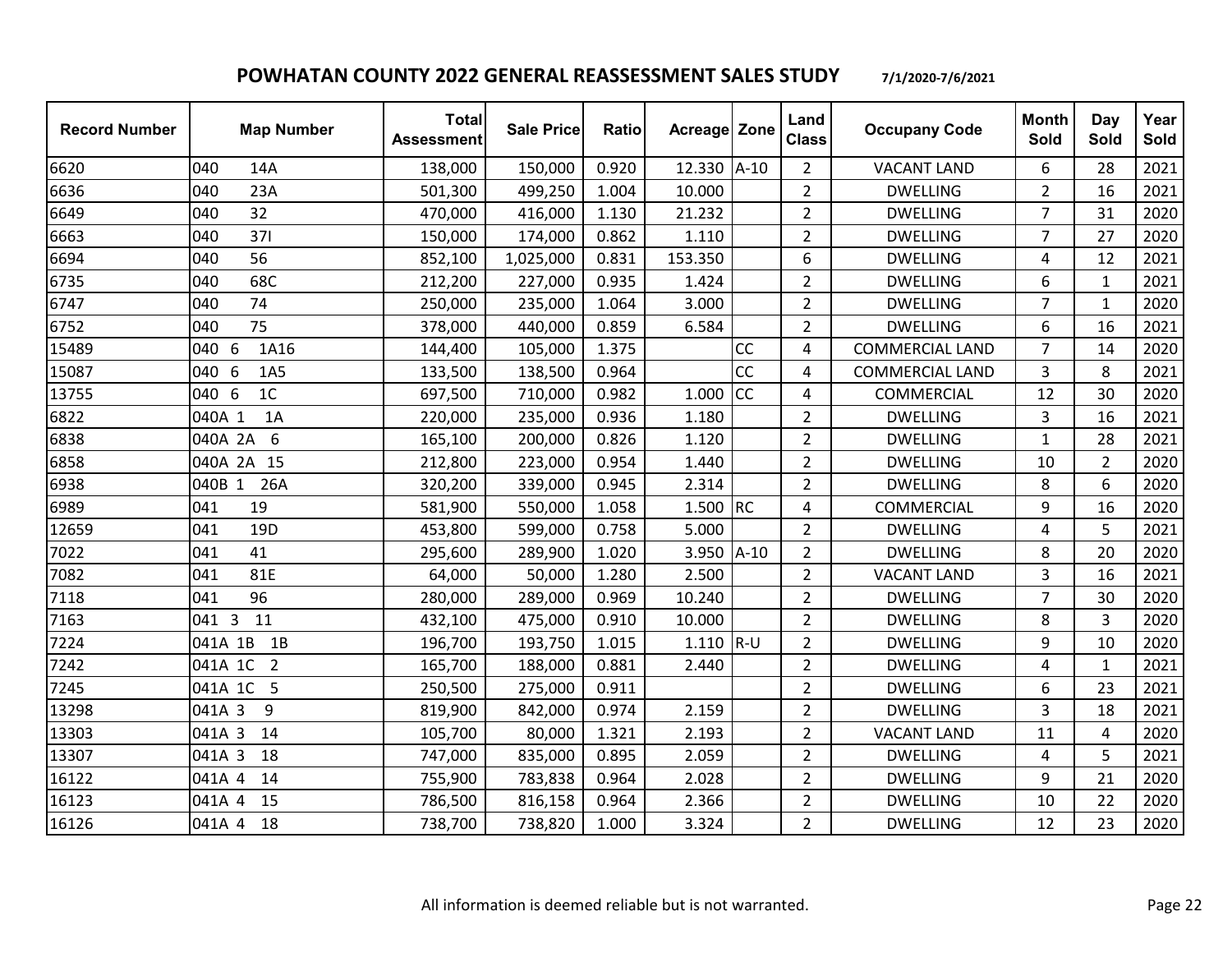| <b>Record Number</b> | <b>Map Number</b>         | <b>Total</b><br><b>Assessment</b> | <b>Sale Price</b> | Ratio | Acreage Zone |           | Land<br><b>Class</b> | <b>Occupany Code</b>   | <b>Month</b><br>Sold | Day<br>Sold    | Year<br>Sold |
|----------------------|---------------------------|-----------------------------------|-------------------|-------|--------------|-----------|----------------------|------------------------|----------------------|----------------|--------------|
| 7285                 | 041B 2<br>28              | 229,400                           | 272,000           | 0.843 | 2.014        |           | $\overline{2}$       | <b>DWELLING</b>        | 5                    | 17             | 2021         |
| 7295                 | 041C 1<br>$6\,$           | 740,800                           | 775,000           | 0.956 | $1.167$ C    |           | 4                    | COMMERCIAL             | 11                   | $\overline{2}$ | 2020         |
| 11653                | 6<br>041C 2               | 125,300                           | 125,000           | 1.002 | 1.160        | <b>IC</b> | 4                    | <b>COMMERCIAL LAND</b> | 8                    | 10             | 2020         |
| 11662                | 15<br>041C 2              | 111,000                           | 90,000            | 1.233 | 1.028        | IC        | 4                    | <b>COMMERCIAL LAND</b> | 12                   | 22             | 2020         |
| 12578                | 041D 3<br>4               | 299,600                           | 365,000           | 0.821 | 2.171        |           | $\overline{2}$       | <b>DWELLING</b>        | 4                    | 23             | 2021         |
| 12582                | 9<br>041D 3               | 254,100                           | 280,000           | 0.908 | 2.175        |           | $\overline{2}$       | <b>DWELLING</b>        | 10                   | 8              | 2020         |
| 12589                | 16<br>041D 3              | 281,900                           | 350,000           | 0.805 | 2.106        |           | $\overline{2}$       | <b>DWELLING</b>        | 11                   | 23             | 2020         |
| 12736                | 041D 4<br>3               | 249,300                           | 283,700           | 0.879 | 2.014        |           | $\overline{2}$       | <b>DWELLING</b>        | 10                   | 23             | 2020         |
| 12737                | 041D 4<br>$\overline{4}$  | 275,800                           | 332,000           | 0.831 | 2.002        |           | $\overline{2}$       | <b>DWELLING</b>        | 10                   | 20             | 2020         |
| 14241                | 041E 2<br>13              | 368,900                           | 410,000           | 0.900 | 3.756        |           | $\overline{2}$       | <b>DWELLING</b>        | 5                    | 18             | 2021         |
| 14535                | 041E 4<br>$\mathbf{1}$    | 369,100                           | 395,000           | 0.934 | 2.613        |           | $\overline{2}$       | <b>DWELLING</b>        | 9                    | 3              | 2020         |
| 14546                | 12<br>041E 4              | 366,500                           | 370,000           | 0.991 | 6.669        |           | $\overline{2}$       | <b>DWELLING</b>        | 10                   | 6              | 2020         |
| 7320                 | 042<br>5A                 | 347,900                           | 348,000           | 1.000 | 1.747        |           | $\overline{2}$       | <b>DWELLING</b>        | 12                   | 30             | 2020         |
| 7330                 | 7C<br>042                 | 252,300                           | 265,000           | 0.952 | 3.400 A-10   |           | $\overline{2}$       | <b>DWELLING</b>        | 12                   | $\mathbf{1}$   | 2020         |
| 7341                 | 10<br>042                 | 204,200                           | 274,950           | 0.743 | 4.000        |           | $\overline{2}$       | <b>DWELLING</b>        | 11                   | $\overline{2}$ | 2020         |
| 7365                 | 042<br>26A                | 221,300                           | 225,000           | 0.984 | 0.979        |           | $\overline{2}$       | <b>DWELLING</b>        | 5                    | 21             | 2021         |
| 7368 & 13788         | 26D & 26D2<br>042         | 254,100                           | 203,228           | 1.250 | 4.415        |           | $\overline{2}$       | <b>VACANT LAND</b>     | 5                    | 21             | 2021         |
| 7482 - 7484          | 042<br>77B, 77D & 77F     | 303,400                           | 465,000           | 0.652 | $3.610$ A-10 |           | $\overline{2}$       | <b>DWELLING</b>        | $\mathbf{1}$         | 6              | 2021         |
| 15687                | 042 4<br>4                | 722,600                           | 670,000           | 1.079 | 3.750        |           | $\overline{2}$       | <b>DWELLING</b>        | 12                   | 16             | 2020         |
| 7516                 | 042A 1<br>$\mathbf{1}$    | 110,300                           | 175,000           | 0.630 | 0.810        |           | $\overline{2}$       | <b>DWELLING</b>        | 4                    | 9              | 2021         |
| 7519                 | 2B<br>042A 1              | 287,900                           | 235,000           | 1.225 | 2.000 A-10   |           | $\overline{2}$       | <b>DWELLING</b>        | $\overline{7}$       | $\mathbf{1}$   | 2020         |
| 7532                 | 042A 2B<br>$\mathbf{1}$   | 206,000                           | 290,000           | 0.710 |              |           | $\overline{2}$       | <b>DWELLING</b>        | 6                    | 28             | 2021         |
| 7549                 | 042A 2C 5                 | 184,900                           | 250,000           | 0.740 |              |           | $\overline{2}$       | <b>DWELLING</b>        | 4                    | 8              | 2021         |
| 7592 & 7593          | 042A 3B<br>21 & 22        | 281,000                           | 325,000           | 0.865 |              |           | $\overline{2}$       | <b>DWELLING</b>        | 11                   | 20             | 2020         |
| 7605                 | 5<br>042A 3G              | 205,500                           | 185,000           | 1.111 |              |           | $\overline{2}$       | <b>DWELLING</b>        | 3                    | 24             | 2021         |
| 7614                 | 042A 3H<br>$\mathbf{1}$   | 175,900                           | 230,000           | 0.765 |              | $R-U$     | $\overline{2}$       | <b>DWELLING</b>        | 6                    | 23             | 2021         |
| 7619                 | 042A 3H<br>6              | 307,100                           | 328,500           | 0.935 |              |           | $\overline{2}$       | <b>DWELLING</b>        | 11                   | 16             | 2020         |
| 7765                 | 042D 1B<br>$\overline{2}$ | 261,900                           | 325,000           | 0.806 | 1.000        |           | $\overline{2}$       | <b>DWELLING</b>        | 5                    | 13             | 2021         |
| 7778                 | 042D 2A 10                | 248,300                           | 300,000           | 0.828 | 1.064        |           | $\overline{2}$       | <b>DWELLING</b>        | 3                    | 30             | 2021         |
| 7792                 | 042D 2B 11                | 316,000                           | 330,000           | 0.958 | 3.600        |           | $\overline{2}$       | <b>DWELLING</b>        | $\mathbf{1}$         | 5              | 2021         |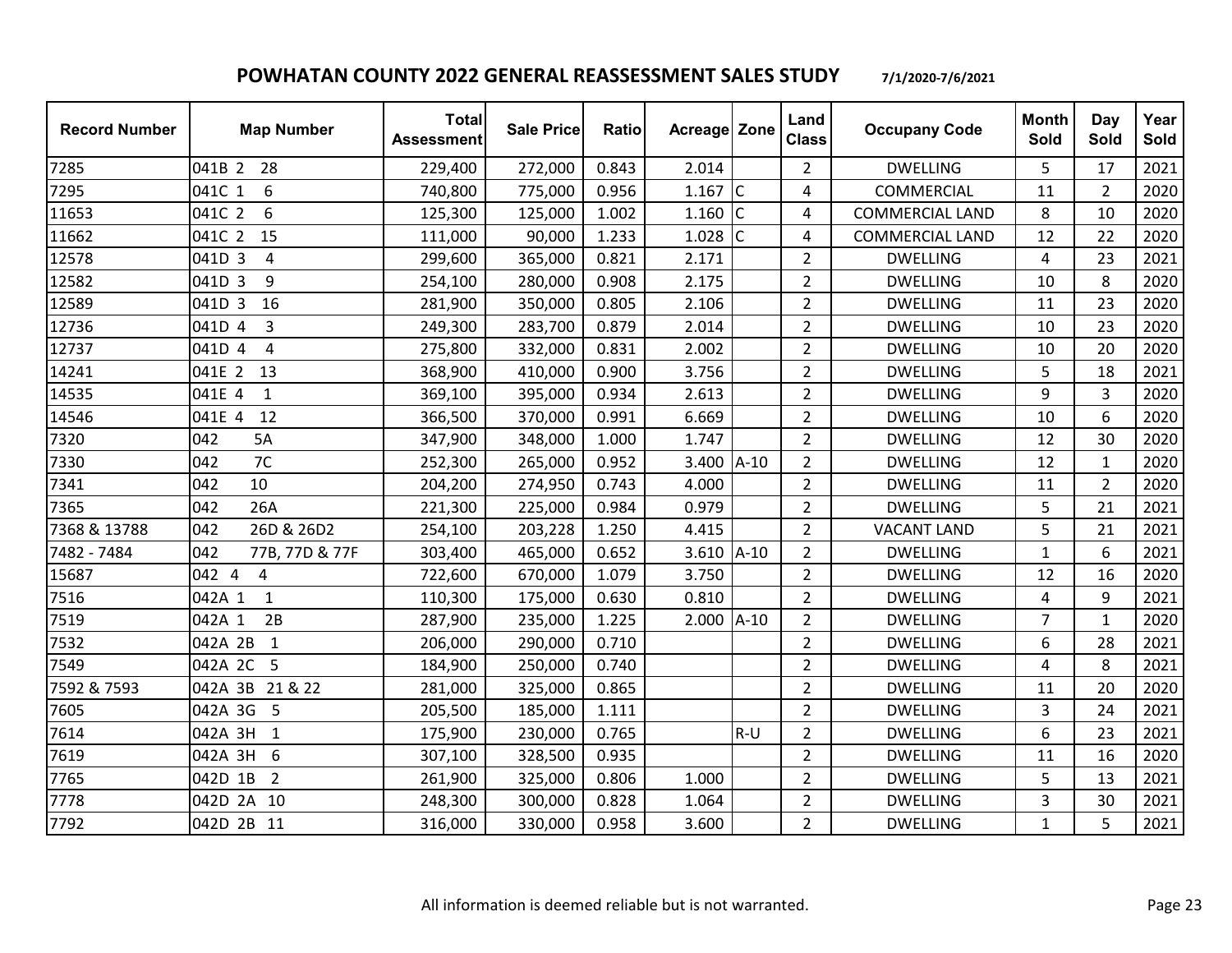| <b>Record Number</b> | <b>Map Number</b>                   | <b>Total</b><br><b>Assessment</b> | <b>Sale Price</b> | <b>Ratio</b> | Acreage Zone |    | Land<br><b>Class</b> | <b>Occupany Code</b>   | <b>Month</b><br>Sold | Day<br>Sold    | Year<br>Sold |
|----------------------|-------------------------------------|-----------------------------------|-------------------|--------------|--------------|----|----------------------|------------------------|----------------------|----------------|--------------|
| 15925                | 042D 3<br>5                         | 260,300                           | 315,000           | 0.826        | 2.535        |    | $\overline{2}$       | <b>DWELLING</b>        | 6                    | 24             | 2021         |
| 14568                | 042E 1<br>9                         | 130,900                           | 120,000           | 1.091        | 2.089        |    | 4                    | <b>COMMERCIAL LAND</b> | 9                    | 14             | 2020         |
| 12641                | 043<br>25A                          | 671,800                           | 705,000           | 0.953        | 1.300        |    | 4                    | COMMERCIAL             | 5                    | $\overline{7}$ | 2021         |
| 7858 & 12870         | 34 & 34A<br>043                     | 1,287,100                         | 1,200,000         | 1.073        | $10.000$ C   |    | 4                    | <b>COMMERCIAL LAND</b> | $\overline{2}$       | 21             | 2020         |
| 7867                 | 043<br>39B                          | 109,400                           | 138,500           | 0.790        | 5.930        |    | $\overline{2}$       | <b>VACANT LAND</b>     | 12                   | $\mathbf{1}$   | 2020         |
| 16188                | 043<br>44A                          | 623,000                           | 750,000           | 0.831        | 5.416        |    | $\overline{2}$       | <b>DWELLING</b>        | 10                   | 13             | 2020         |
| 7893                 | 043<br>58D                          | 564,100                           | 425,000           | 1.327        | 3.087        |    | $\overline{2}$       | <b>DWELLING</b>        | 10                   | 13             | 2020         |
| 7909                 | 043 1A 6                            | 331,000                           | 350,000           | 0.946        | 5.650        |    | $\overline{2}$       | <b>DWELLING</b>        | 9                    | 29             | 2020         |
| 7915                 | $1B$ 3<br>043                       | 303,200                           | 328,000           | 0.924        | 5.370        |    | $\overline{2}$       | <b>DWELLING</b>        | $\overline{2}$       | $\mathbf{1}$   | 2021         |
| 7918                 | 6A<br>043<br>1B                     | 390,300                           | 399,000           | 0.978        | 2.563        |    | $\overline{2}$       | <b>DWELLING</b>        | 12                   | $\mathbf{1}$   | 2020         |
| 7924                 | 043 1C 2                            | 280,800                           | 295,000           | 0.952        | 3.400        |    | $\overline{2}$       | <b>DWELLING</b>        | 8                    | 10             | 2020         |
| 7930                 | 043 1C 8                            | 114,000                           | 145,000           | 0.786        | 6.500        |    | $\overline{2}$       | <b>VACANT LAND</b>     | 3                    | $\overline{2}$ | 2021         |
| 7939                 | 1D 8<br>043                         | 120,100                           | 140,000           | 0.858        | 7.680        |    | $\overline{2}$       | <b>VACANT LAND</b>     | 12                   | 23             | 2020         |
| 12936                | $\overline{\mathbf{3}}$<br>3<br>043 | 1,065,700                         | 1,245,000         | 0.856        | 10.671       |    | $\overline{2}$       | <b>DWELLING</b>        | $\mathbf{1}$         | 14             | 2021         |
| 7972                 | 043A 1<br>19                        | 424,900                           | 410,000           | 1.036        | 2.000        |    | $\overline{2}$       | <b>DWELLING</b>        | $\overline{7}$       | 15             | 2020         |
| 7981                 | 28<br>043A 1                        | 511,300                           | 565,000           | 0.905        | 2.624        |    | $\overline{2}$       | <b>DWELLING</b>        | $\overline{7}$       | $\overline{2}$ | 2021         |
| 12836                | 043A 2<br>2A                        | 413,300                           | 475,000           | 0.870        | 1.002        | cc | 4                    | COMMERCIAL             | $\overline{7}$       | $\mathbf{1}$   | 2021         |
| 9644                 | 14<br>043B 1                        | 341,700                           | 508,000           | 0.673        | 2.165        |    | $\overline{2}$       | <b>DWELLING</b>        | $\overline{7}$       | $\mathbf{1}$   | 2021         |
| 9648                 | 18<br>043B 1                        | 514,400                           | 459,950           | 1.118        | 2.130        |    | $\overline{2}$       | <b>DWELLING</b>        | 8                    | 13             | 2020         |
| 15607                | 043C 3<br>1R                        | 450,100                           | 450,000           | 1.000        | 5.087        |    | 4                    | <b>COMMERCIAL LAND</b> | 12                   | 17             | 2020         |
| 15475                | 043D 2<br>24                        | 839,200                           | 775,000           | 1.083        | 4.001        |    | $\overline{2}$       | <b>DWELLING</b>        | 9                    | 24             | 2020         |
| 16753                | 14<br>043E 2                        | 141,700                           | 170,000           | 0.834        | 10.100       |    | $\overline{2}$       | <b>VACANT LAND</b>     | 9                    | 10             | 2020         |
| 16756                | 043E 2 17                           | 138,800                           | 165,000           | 0.841        | 10.150       |    | $\overline{2}$       | <b>VACANT LAND</b>     | $\overline{2}$       | $\mathbf{1}$   | 2021         |
| 16757                | 043E 2<br>19                        | 147,700                           | 172,000           | 0.859        | 10.090       |    | $\overline{2}$       | <b>VACANT LAND</b>     | 10                   | 16             | 2020         |
| 12935                | 22<br>044 1                         | 857,100                           | 700,000           | 1.224        | 10.575       |    | $\overline{2}$       | <b>DWELLING</b>        | 8                    | $\overline{4}$ | 2020         |
| 8098                 | 046<br>11A                          | 268,900                           | 280,000           | 0.960        | 3.603        |    | $\overline{2}$       | <b>DWELLING</b>        | 5                    | $\overline{3}$ | 2021         |
| 16797                | 046<br>11B                          | 259,100                           | 262,500           | 0.987        | 2.487        |    | $\overline{2}$       | <b>DWELLING</b>        | 8                    | 12             | 2020         |
| 8102                 | 046<br>16A                          | 340,700                           | 289,000           | 1.179        | 20.000       |    | 5                    | <b>DWELLING</b>        | $\mathbf{1}$         | 11             | 2021         |
| 8111                 | 046<br>20C                          | 212,800                           | 196,000           | 1.086        | 5.736        |    | $\overline{2}$       | <b>DOUBLEWIDE</b>      | $\overline{2}$       | 4              | 2021         |
| 10848                | 046<br>20E1                         | 224,100                           | 242,000           | 0.926        | 3.402        |    | $\overline{2}$       | <b>DOUBLEWIDE</b>      | $\overline{7}$       | $\mathbf{1}$   | 2021         |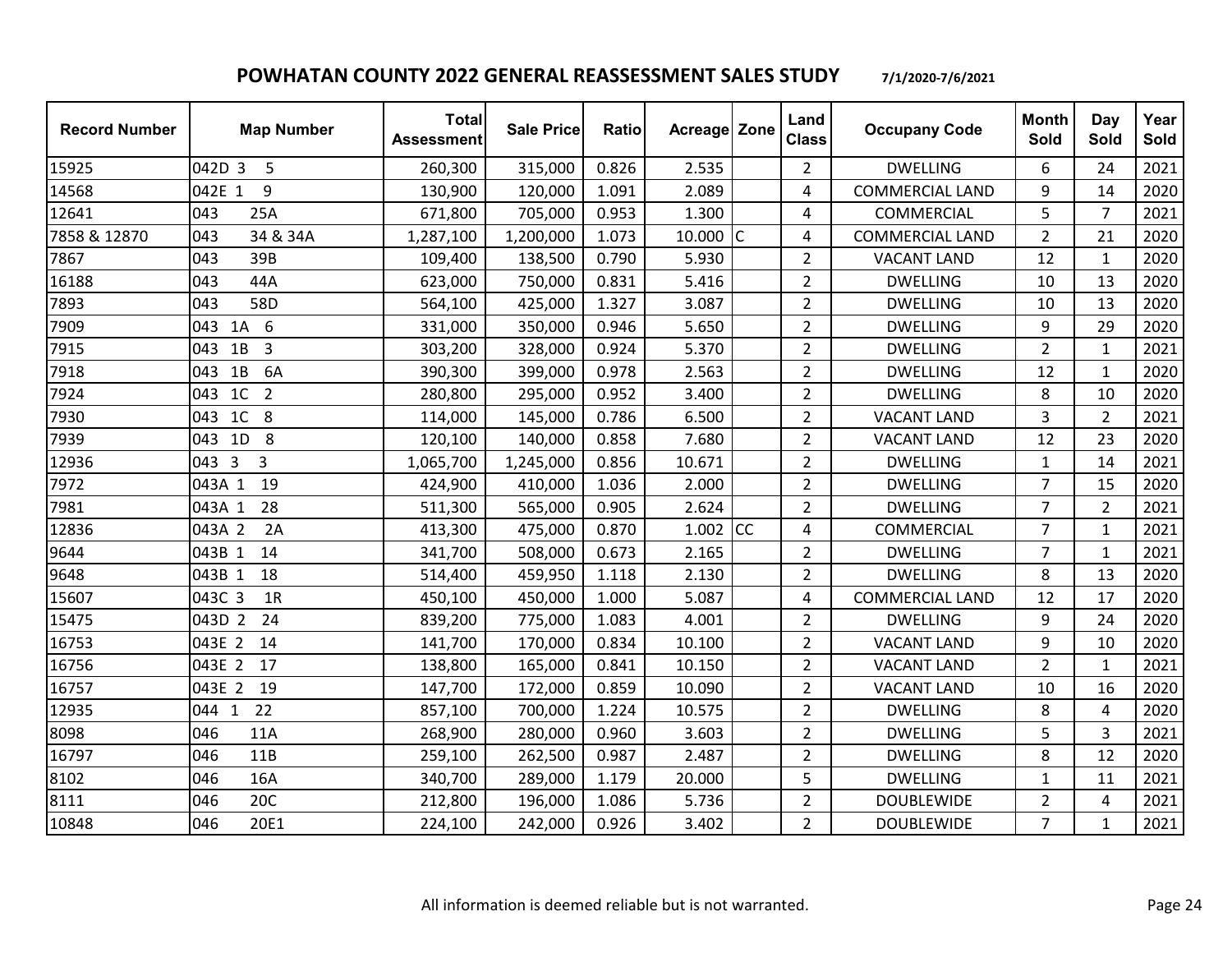| <b>Record Number</b> | <b>Map Number</b>         | <b>Total</b><br><b>Assessment</b> | <b>Sale Price</b> | Ratio | Acreage Zone |    | Land<br><b>Class</b> | <b>Occupany Code</b> | <b>Month</b><br>Sold | Day<br>Sold    | Year<br>Sold |
|----------------------|---------------------------|-----------------------------------|-------------------|-------|--------------|----|----------------------|----------------------|----------------------|----------------|--------------|
| 16464                | 046<br><b>20N</b>         | 178,700                           | 242,000           | 0.738 | 2.097        |    | $\overline{2}$       | <b>DOUBLEWIDE</b>    | $\overline{4}$       | 28             | 2021         |
| 8135                 | 046<br>40A                | 599,300                           | 734,000           | 0.816 | 0.844        |    | 4                    | COMMERCIAL           | $\overline{7}$       | 10             | 2020         |
| 10827                | 61 <sub>D</sub><br>046    | 133,700                           | 130,000           | 1.028 | 15.119       |    | $\overline{2}$       | <b>VACANT LAND</b>   | $\overline{7}$       | 13             | 2020         |
| 16853                | 046<br>65B                | 397,900                           | 275,000           | 1.447 | 13.774       |    | 5                    | <b>DWELLING</b>      | 8                    | $\overline{4}$ | 2020         |
| 8187                 | 69C<br>046                | 275,700                           | 259,950           | 1.061 | 3.611        |    | $\overline{2}$       | <b>DWELLING</b>      | 4                    | 7              | 2021         |
| 8188                 | 046<br>69D                | 230,600                           | 250,000           | 0.922 | 1.661        |    | $\overline{2}$       | <b>DWELLING</b>      | 10                   | $\overline{2}$ | 2020         |
| 8202                 | 79<br>046                 | 355,200                           | 425,000           | 0.836 | 175.230      |    | 6                    | <b>VACANT LAND</b>   | 11                   | 12             | 2020         |
| 8216                 | $\overline{7}$<br>046A 1  | 165,000                           | 160,000           | 1.031 |              |    | $\overline{2}$       | <b>DWELLING</b>      | 11                   | 10             | 2020         |
| 8219                 | 046A 2A 1                 | 175,700                           | 220,000           | 0.799 |              |    | $\overline{2}$       | <b>DWELLING</b>      | 5                    | 19             | 2021         |
| 8220                 | 046A 2A<br>$\overline{2}$ | 180,200                           | 215,000           | 0.838 |              |    | $\overline{2}$       | <b>DWELLING</b>      | $\overline{7}$       | $\overline{7}$ | 2020         |
| 8221                 | 046A 2A 3                 | 172,100                           | 220,000           | 0.782 |              |    | $\overline{2}$       | <b>DWELLING</b>      | 10                   | 13             | 2020         |
| 8235                 | 046A 2C 5                 | 174,900                           | 200,000           | 0.875 |              |    | $\overline{2}$       | <b>DWELLING</b>      | 3                    | 18             | 2021         |
| 10785                | 047<br>2A                 | 396,800                           | 420,000           | 0.945 | 4.507        |    | $\overline{2}$       | <b>DWELLING</b>      | 8                    | 20             | 2020         |
| 8269                 | 047<br>17                 | 302,500                           | 305,000           | 0.992 | 6.902        | cc | 4                    | <b>DWELLING</b>      | 5                    | 3              | 2021         |
| 8306                 | 38<br>047                 | 120,700                           | 140,000           | 0.862 | 0.330        |    | $\overline{2}$       | <b>DWELLING</b>      | 10                   | 21             | 2020         |
| 13066                | 047<br>42A                | 212,200                           | 238,500           | 0.890 | 1.633        |    | $\overline{2}$       | <b>DWELLING</b>      | 9                    | 28             | 2020         |
| 8313                 | 047<br>45B                | 207,200                           | 255,000           | 0.813 | 5.136        |    | $\overline{2}$       | <b>DWELLING</b>      | 6                    | $\overline{7}$ | 2021         |
| 8326                 | 047<br>49G                | 231,100                           | 325,000           | 0.711 | 2.716        |    | $\overline{2}$       | <b>DWELLING</b>      | 10                   | 16             | 2020         |
| 16835                | 62D<br>047                | 85,600                            | 90,000            | 0.951 | 10.014       |    | $\overline{2}$       | <b>VACANT LAND</b>   | 3                    | 22             | 2021         |
| 13006                | 047 2<br>11               | 340,000                           | 344,500           | 0.987 | 10.780       |    | $\overline{2}$       | <b>DWELLING</b>      | 8                    | 17             | 2020         |
| 8383                 | 9F<br>048                 | 214,700                           | 245,000           | 0.876 | 3.000        |    | $\overline{2}$       | <b>DWELLING</b>      | 6                    | 30             | 2021         |
| 12647                | 9M<br>048                 | 40,000                            | 57,000            | 0.702 | 2.000        |    | $\overline{2}$       | <b>VACANT LAND</b>   | 6                    | 8              | 2021         |
| 12914                | 050<br>10B                | 497,700                           | 474,900           | 1.048 | 20.000       |    | 5                    | <b>DWELLING</b>      | 11                   | 18             | 2020         |
| 16356                | 14<br>050                 | 571,500                           | 715,000           | 0.799 | 40.900       |    | $\overline{2}$       | <b>DWELLING</b>      | $\overline{2}$       | 11             | 2021         |
| 8457                 | $\overline{4}$<br>050 1   | 354,000                           | 390,000           | 0.908 | 11.770       |    | $\overline{2}$       | <b>DWELLING</b>      | $\overline{7}$       | 6              | 2021         |
| 10636                | 31<br>051A 1              | 322,200                           | 331,000           | 0.973 | 2.126        |    | $\overline{2}$       | <b>DWELLING</b>      | 9                    | 24             | 2020         |
| 10637                | 051A 1<br>33              | 335,500                           | 370,000           | 0.907 | 2.004        |    | $\overline{2}$       | <b>DWELLING</b>      | 12                   | 11             | 2020         |
| 12531                | 051A 2<br>13              | 301,100                           | 340,000           | 0.886 | 2.853        |    | $\overline{2}$       | <b>DWELLING</b>      | 6                    | 22             | 2021         |
| 12532                | 051A 2<br>14              | 383,700                           | 420,000           | 0.914 | 5.000        |    | $\overline{2}$       | <b>DWELLING</b>      | 4                    | 6              | 2021         |
| 13086                | 051A 3<br>$\mathbf{1}$    | 509,300                           | 490,000           | 1.039 | 2.021        |    | $\overline{2}$       | <b>DWELLING</b>      | 10                   | 30             | 2020         |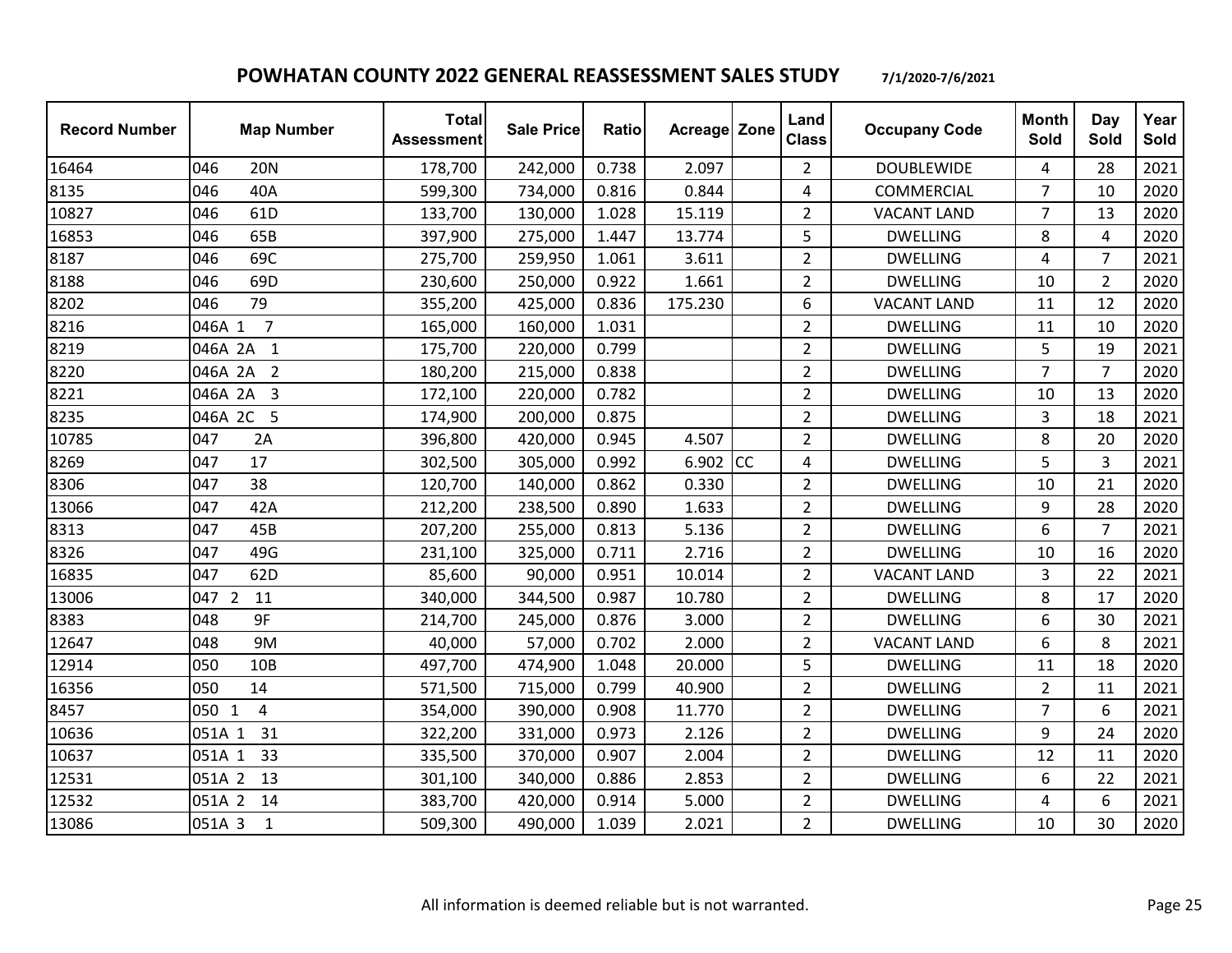| <b>Record Number</b> | <b>Map Number</b>          | <b>Total</b><br><b>Assessment</b> | <b>Sale Price</b> | Ratio | <b>Acreage Zone</b> | Land<br><b>Class</b> | <b>Occupany Code</b> | <b>Month</b><br>Sold | Day<br>Sold    | Year<br>Sold |
|----------------------|----------------------------|-----------------------------------|-------------------|-------|---------------------|----------------------|----------------------|----------------------|----------------|--------------|
| 13424                | 051A 6<br>5                | 583,200                           | 615,000           | 0.948 | 4.372               | $\overline{2}$       | <b>DWELLING</b>      | 7                    | $\overline{2}$ | 2020         |
| 10385                | 052<br>10 <sub>D</sub>     | 317,700                           | 350,000           | 0.908 | 10.530              | $\overline{2}$       | <b>DWELLING</b>      | $\mathbf{1}$         | 21             | 2021         |
| 8539                 | 052<br>14B                 | 260,000                           | 290,000           | 0.897 | 2.180               | $\overline{2}$       | <b>DWELLING</b>      | 9                    | 18             | 2020         |
| 16463                | 052<br>21D                 | 346,700                           | 399,950           | 0.867 | 2.001               | $\overline{2}$       | <b>DWELLING</b>      | 6                    | 29             | 2021         |
| 16847                | 052<br>22D                 | 296,700                           | 310,000           | 0.957 | 2.000               | 6                    | <b>DWELLING</b>      | 7                    | 10             | 2020         |
| 8564                 | 32<br>052                  | 587,600                           | 525,000           | 1.119 | 25.390              | 5                    | <b>DWELLING</b>      | $\overline{7}$       | 30             | 2020         |
| 8586                 | 052<br>48A                 | 79,000                            | 62,500            | 1.264 | 0.950               | $\overline{2}$       | FAIR VALUE DWELLING  | 9                    | $\mathbf{1}$   | 2020         |
| 12380                | 052<br>51A                 | 343,000                           | 390,000           | 0.879 | 3.213               | $\overline{2}$       | <b>DWELLING</b>      | $\overline{7}$       | $\overline{2}$ | 2021         |
| 13586                | 58C<br>052                 | 456,300                           | 502,500           | 0.908 | 10.083              | $\overline{2}$       | <b>DWELLING</b>      | 4                    | 19             | 2021         |
| 8612                 | 052 2<br>$\overline{4}$    | 352,700                           | 385,000           | 0.916 | 10.000              | $\overline{2}$       | <b>DWELLING</b>      | $\overline{7}$       | 20             | 2020         |
| 8615                 | 5C<br>052 2                | 82,400                            | 80,000            | 1.030 | 3.570               | $\overline{2}$       | <b>VACANT LAND</b>   | 3                    | 30             | 2021         |
| 8622                 | 052 2<br>9                 | 309,900                           | 360,000           | 0.861 | 2.000               | $\overline{2}$       | <b>DWELLING</b>      | 3                    | 4              | 2021         |
| 13793                | 052 7<br>3                 | 481,700                           | 479,950           | 1.004 | 10.288              | $\overline{2}$       | <b>DWELLING</b>      | 9                    | 30             | 2020         |
| 13794                | 052 7<br>$\overline{4}$    | 567,200                           | 659,000           | 0.861 | 10.289              | $\overline{2}$       | <b>DWELLING</b>      | 12                   | 17             | 2020         |
| 13798                | 052 7<br>8                 | 647,200                           | 656,500           | 0.986 | 11.560              | $\overline{2}$       | <b>DWELLING</b>      | 10                   | 30             | 2020         |
| 16890                | 052 8<br>$\overline{2}$    | 153,100                           | 185,000           | 0.828 | 11.643              | $\overline{2}$       | <b>VACANT LAND</b>   | 11                   | 30             | 2020         |
| 16891                | 052 8<br>3                 | 137,600                           | 160,000           | 0.860 | 10.075              | 5                    | <b>VACANT LAND</b>   | 11                   | $\overline{2}$ | 2020         |
| 16893                | 052 8<br>5                 | 189,500                           | 150,000           | 1.263 | 15.185              | $\overline{2}$       | <b>VACANT LAND</b>   | 12                   | 21             | 2020         |
| 16894                | 6<br>052 8                 | 148,200                           | 135,000           | 1.098 | 10.030              | 5                    | <b>VACANT LAND</b>   | $\overline{2}$       | 24             | 2021         |
| 16895                | 052 8<br>$\overline{7}$    | 168,800                           | 170,000           | 0.993 | 13.971              | $\overline{2}$       | <b>VACANT LAND</b>   | 11                   | 24             | 2020         |
| 16896                | 8<br>052 8                 | 156,900                           | 165,000           | 0.951 | 11.108              | $\overline{2}$       | <b>VACANT LAND</b>   | $\mathbf{1}$         | 13             | 2021         |
| 9547                 | 6<br>052A 1A               | 228,800                           | 290,000           | 0.789 | 2.000               | $\overline{2}$       | <b>DWELLING</b>      | 6                    | 29             | 2021         |
| 9576                 | 052A 1B<br>8               | 302,100                           | 360,000           | 0.839 | 2.000               | $\overline{2}$       | <b>DWELLING</b>      | $\mathbf{1}$         | 6              | 2021         |
| 9577                 | 052A 1B<br>9               | 270,300                           | 339,000           | 0.797 | 2.000               | $\overline{2}$       | <b>DWELLING</b>      | 4                    | 23             | 2021         |
| 8649                 | 052A2 1A 10                | 273,100                           | 195,000           | 1.401 | 0.991               | $\overline{2}$       | <b>DWELLING</b>      | 5                    | 17             | 2021         |
| 8662                 | $\overline{7}$<br>052A2 1B | 241,300                           | 249,000           | 0.969 |                     | $\overline{2}$       | <b>DWELLING</b>      | 9                    | 16             | 2020         |
| 8670                 | 052A2 1B<br>15             | 208,200                           | 255,000           | 0.816 |                     | $\overline{2}$       | <b>DWELLING</b>      | 12                   | 9              | 2020         |
| 8716                 | 052A2 4K<br>$\overline{7}$ | 198,700                           | 242,000           | 0.821 | 1.170               | $\overline{2}$       | <b>DWELLING</b>      | 9                    | 10             | 2020         |
| 8726                 | 052A2 5A 25                | 257,100                           | 270,000           | 0.952 | 1.000               | $\overline{2}$       | <b>DWELLING</b>      | 12                   | $\mathbf{1}$   | 2020         |
| 9471                 | 052A2 6C 13                | 199,800                           | 185,000           | 1.080 | 1.190               | $\overline{2}$       | <b>DWELLING</b>      | 5                    | 13             | 2021         |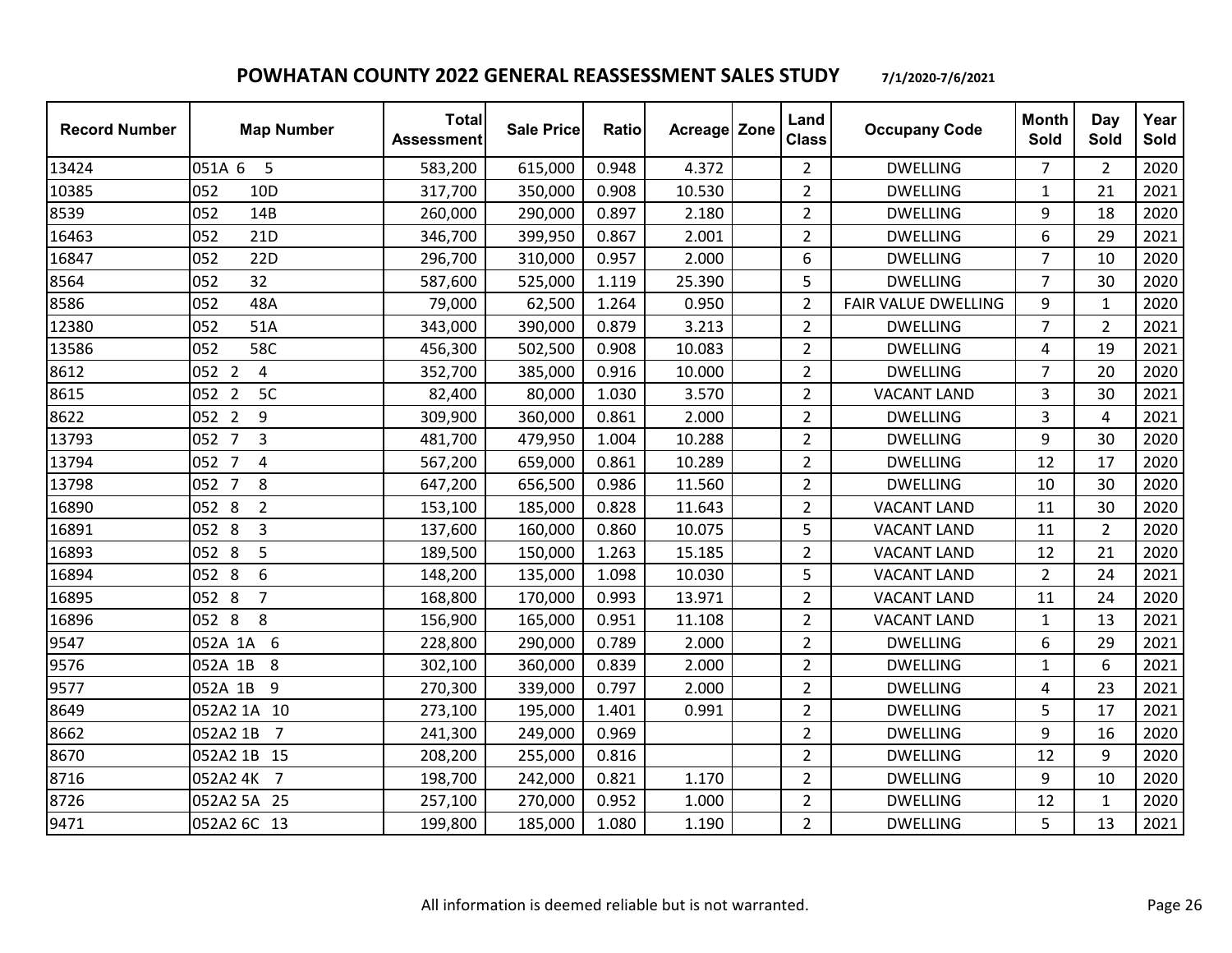| <b>Record Number</b> | <b>Map Number</b> | <b>Total</b><br><b>Assessment</b> | <b>Sale Price</b> | <b>Ratio</b> | Acreage Zone | Land<br><b>Class</b> | <b>Occupany Code</b> | <b>Month</b><br>Sold | Day<br>Sold    | Year<br>Sold |
|----------------------|-------------------|-----------------------------------|-------------------|--------------|--------------|----------------------|----------------------|----------------------|----------------|--------------|
| 8739                 | 052A3 1D<br>5     | 221,100                           | 198,000           | 1.117        |              | $\overline{2}$       | <b>DWELLING</b>      | 11                   | 24             | 2020         |
| 8740                 | 052A3 1D<br>6     | 203,700                           | 305,000           | 0.668        |              | $\overline{2}$       | <b>DWELLING</b>      | 6                    | 30             | 2021         |
| 11437                | 052A4 1<br>14     | 308,300                           | 335,000           | 0.920        | 2.200        | $\overline{2}$       | <b>DWELLING</b>      | 10                   | 8              | 2020         |
| 11440                | 052A41<br>17      | 225,000                           | 272,000           | 0.827        | 2.010        | $\overline{2}$       | <b>DWELLING</b>      | 12                   | 21             | 2020         |
| 11441                | 052A4 1<br>18     | 77,600                            | 90,000            | 0.862        | 3.510        | $\overline{2}$       | <b>VACANT LAND</b>   | 6                    | 28             | 2021         |
| 11696                | 052B 3<br>14      | 330,700                           | 385,000           | 0.859        | 2.684        | $\overline{2}$       | <b>DWELLING</b>      | $\mathbf{1}$         | 29             | 2021         |
| 11464                | 052C 1<br>10      | 500,100                           | 550,000           | 0.909        | 10.621       | $\overline{2}$       | <b>DWELLING</b>      | 5                    | 25             | 2021         |
| 11718                | 21<br>052D 1      | 257,900                           | 285,000           | 0.905        | 2.230        | $\overline{2}$       | <b>DWELLING</b>      | 12                   | 21             | 2020         |
| 15372                | 052E 2<br>22      | 406,500                           | 415,000           | 0.980        | 4.661        | $\overline{2}$       | <b>DWELLING</b>      | $\overline{2}$       | 23             | 2021         |
| 15377                | 052E 2<br>27      | 485,900                           | 499,950           | 0.972        | 4.913        | $\overline{2}$       | <b>DWELLING</b>      | 11                   | 19             | 2020         |
| 15509                | 052F 1<br>5       | 434,400                           | 405,100           | 1.072        | 2.016        | $\overline{2}$       | <b>DWELLING</b>      | 9                    | 17             | 2020         |
| 15519                | 052F 1<br>15      | 95,700                            | 95,000            | 1.007        | 2.073        | $\overline{2}$       | <b>VACANT LAND</b>   | $\mathbf{1}$         | 11             | 2021         |
| 15522                | 052F 1<br>17      | 412,700                           | 425,000           | 0.971        | 2.073        | $\overline{2}$       | <b>DWELLING</b>      | 11                   | $\overline{2}$ | 2020         |
| 15523                | 19<br>052F 1      | 238,300                           | 229,000           | 1.041        | 8.830        | $\overline{2}$       | <b>VACANT LAND</b>   | 3                    | 17             | 2021         |
| 15525                | 21<br>052F 1      | 212,900                           | 207,900           | 1.024        | 6.290        | $\overline{2}$       | <b>VACANT LAND</b>   | 6                    | $\overline{2}$ | 2021         |
| 15528                | 052F 1<br>24      | 117,400                           | 99,000            | 1.186        | 3.142        | $\overline{2}$       | <b>VACANT LAND</b>   | 12                   | 17             | 2020         |
| 15530                | 052F 1<br>26      | 103,400                           | 101,000           | 1.024        | 2.838        | $\overline{2}$       | <b>VACANT LAND</b>   | 3                    | 9              | 2021         |
| 15533                | 28<br>052F 1      | 121,400                           | 105,000           | 1.156        | 3.538        | $\overline{2}$       | <b>VACANT LAND</b>   | 10                   | 8              | 2020         |
| 15535                | 30<br>052F 1      | 154,700                           | 140,000           | 1.105        | 6.970        | $\overline{2}$       | <b>VACANT LAND</b>   | 11                   | 23             | 2020         |
| 15537                | 052F 1<br>32      | 192,700                           | 170,000           | 1.134        | 8.671        | $\overline{2}$       | <b>VACANT LAND</b>   | $\overline{2}$       | 23             | 2021         |
| 15532                | 052F 1<br>37      | 112,300                           | 103,000           | 1.090        | 3.733        | $\overline{2}$       | <b>VACANT LAND</b>   | 6                    | $\overline{4}$ | 2021         |
| 8839                 | 38A<br>053        | 243,300                           | 220,000           | 1.106        | 2.734        | $\overline{2}$       | <b>DWELLING</b>      | 11                   | 16             | 2020         |
| 8841                 | 053<br>38D        | 580,300                           | 600,000           | 0.967        | 12.804       | $\overline{2}$       | <b>DWELLING</b>      | $\overline{7}$       | 22             | 2020         |
| 8880                 | 74C<br>053        | 442,400                           | 399,950           | 1.106        | 3.450        | $\overline{2}$       | <b>DWELLING</b>      | $\overline{7}$       | $\mathbf{1}$   | 2020         |
| 10773                | 053<br>82E        | 313,400                           | 350,000           | 0.895        | 5.000        | $\overline{2}$       | <b>DWELLING</b>      | 6                    | 21             | 2021         |
| 8900                 | 86A<br>053        | 131,000                           | 132,000           | 0.992        | 0.966        | $\overline{2}$       | <b>DWELLING</b>      | 3                    | 18             | 2021         |
| 14924                | 053<br>87A        | 74,000                            | 62,000            | 1.194        | 3.000        | $\overline{2}$       | <b>VACANT LAND</b>   | $\overline{7}$       | 30             | 2020         |
| 8937                 | 053<br>98B        | 409,200                           | 380,000           | 1.077        | 2.289        | $\overline{2}$       | <b>DWELLING</b>      | 11                   | 4              | 2020         |
| 8941                 | 053<br>101        | 96,400                            | 103,800           | 0.929        | 13.840       | 2                    | <b>VACANT LAND</b>   | 4                    | 16             | 2021         |
| 10565                | 053<br>110        | 370,700                           | 425,000           | 0.872        | 7.530 CC     | 4                    | <b>DWELLING</b>      | $\overline{7}$       | $\mathbf{1}$   | 2021         |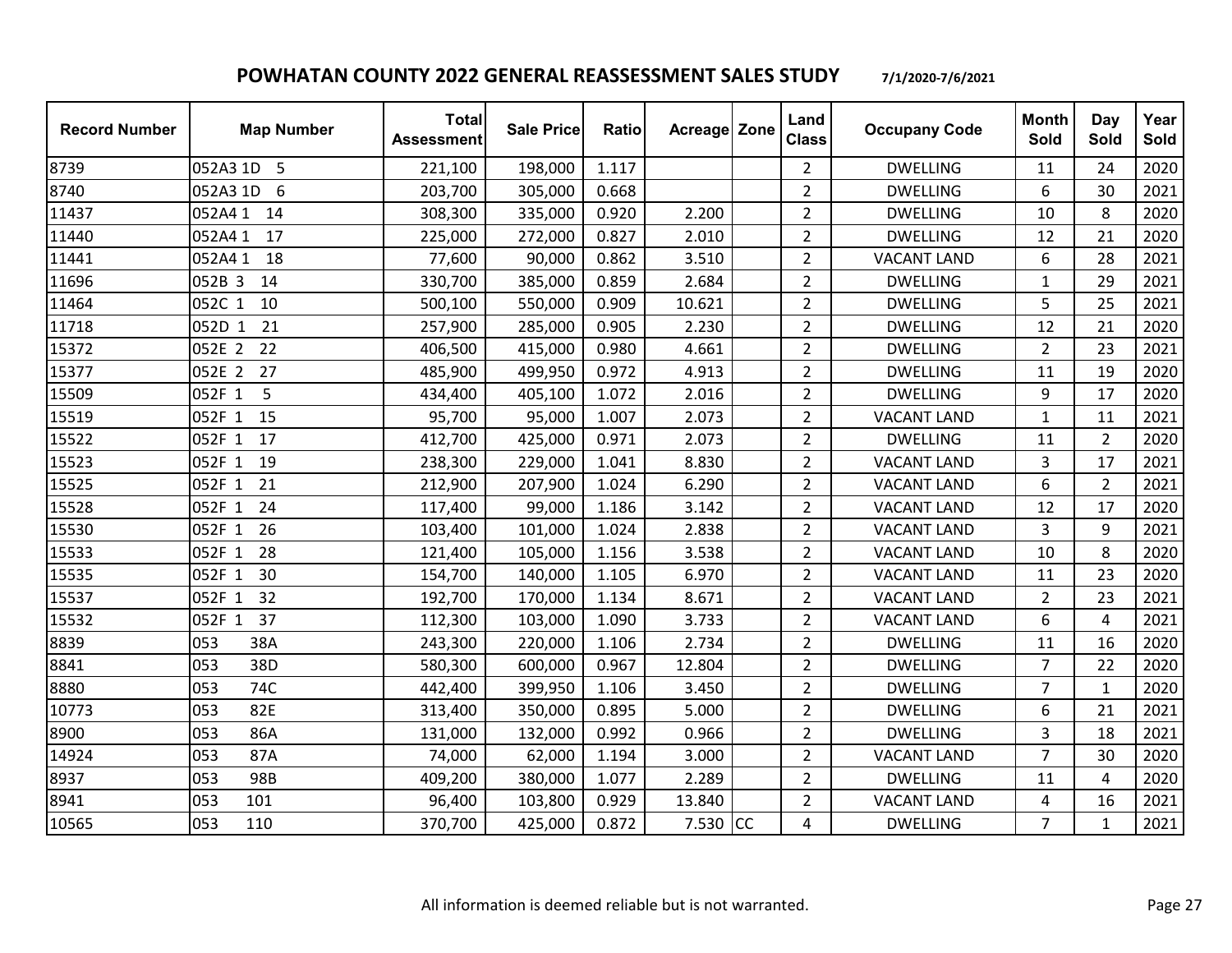| <b>Record Number</b> | <b>Map Number</b>                     | <b>Total</b><br><b>Assessment</b> | <b>Sale Price</b> | Ratio | <b>Acreage Zone</b> | Land<br><b>Class</b> | <b>Occupany Code</b> | <b>Month</b><br>Sold | Day<br>Sold    | Year<br>Sold |
|----------------------|---------------------------------------|-----------------------------------|-------------------|-------|---------------------|----------------------|----------------------|----------------------|----------------|--------------|
| 8960                 | 053 1<br>3                            | 209,500                           | 178,000           | 1.177 | 1.000               | $\overline{2}$       | <b>DWELLING</b>      | 4                    | 28             | 2021         |
| 8974                 | 053 2<br>К                            | 762,800                           | 860,000           | 0.887 | 11.500              | $\overline{2}$       | <b>DWELLING</b>      | 3                    | 17             | 2021         |
| 15859                | $\overline{7}$<br>053<br>$\mathbf{1}$ | 90,200                            | 80,000            | 1.128 | 2.273               | $\overline{2}$       | <b>VACANT LAND</b>   | 10                   | 9              | 2020         |
| 15866                | $\overline{7}$<br>8<br>053            | 128,400                           | 160,000           | 0.803 | 6.343               | $\overline{2}$       | <b>VACANT LAND</b>   | 10                   | 28             | 2020         |
| 15869                | 053 7<br>11                           | 120,400                           | 184,400           | 0.653 | 6.767               | $\overline{2}$       | <b>VACANT LAND</b>   | 1                    | 29             | 2021         |
| 15870                | $\overline{7}$<br>12<br>053           | 124,500                           | 180,000           | 0.692 | 7.355               | $\overline{2}$       | <b>VACANT LAND</b>   | 10                   | 9              | 2020         |
| 15871                | 13<br>053<br>$\overline{7}$           | 110,600                           | 105,000           | 1.053 | 3.449               | $\overline{2}$       | <b>VACANT LAND</b>   | 9                    | 23             | 2020         |
| 15872                | 053 7<br>14                           | 101,800                           | 138,500           | 0.735 | 3.729               | $\overline{2}$       | <b>VACANT LAND</b>   | $\overline{2}$       | 8              | 2021         |
| 9015                 | 053B 1<br>12                          | 468,600                           | 476,000           | 0.984 |                     | $\overline{2}$       | <b>DWELLING</b>      | 6                    | 23             | 2021         |
| 9999                 | 8<br>053C 4                           | 319,200                           | 370,000           | 0.863 | 2.873               | $\overline{2}$       | <b>DWELLING</b>      | 11                   | 19             | 2020         |
| 10008                | 053C 4<br>17                          | 266,900                           | 204,000           | 1.308 | 2.388               | $\overline{2}$       | <b>DWELLING</b>      | 8                    | 11             | 2020         |
| 10369                | 31<br>053C 5                          | 270,300                           | 321,000           | 0.842 | 2.537               | $\overline{2}$       | <b>DWELLING</b>      | 4                    | 19             | 2021         |
| 11072                | 053C 5<br>32                          | 304,700                           | 354,000           | 0.861 | 3.002               | $\overline{2}$       | <b>DWELLING</b>      | 7                    | $\overline{7}$ | 2020         |
| 11079                | 5<br>053C 6                           | 379,500                           | 453,000           | 0.838 | 2.633               | $\overline{2}$       | <b>DWELLING</b>      | 12                   | 22             | 2020         |
| 12984                | $\overline{7}$<br>053C 7              | 301,800                           | 380,000           | 0.794 | 2.032               | $\overline{2}$       | <b>DWELLING</b>      | 4                    | 29             | 2021         |
| 10978                | 053D 1<br>33                          | 273,700                           | 332,000           | 0.824 | 2.001               | $\overline{2}$       | <b>DWELLING</b>      | 5                    | 20             | 2021         |
| 10991                | 053D<br>50<br>$\mathbf{1}$            | 322,500                           | 330,000           | 0.977 | 3.319               | $\overline{2}$       | <b>DWELLING</b>      | 8                    | 17             | 2020         |
| 11853                | 053D 2<br>8                           | 344,900                           | 385,000           | 0.896 | 2.138               | $\overline{2}$       | <b>DWELLING</b>      | $\overline{2}$       | 10             | 2021         |
| 11862                | 053D 2 17                             | 315,200                           | 342,000           | 0.922 | 3.388               | $\overline{2}$       | <b>DWELLING</b>      | 10                   | 1              | 2020         |
| 11115                | 053E 2<br>12                          | 329,300                           | 412,500           | 0.798 | 3.700               | $\overline{2}$       | <b>DWELLING</b>      | 4                    | 30             | 2021         |
| 11116                | 053E 2<br>13                          | 341,100                           | 364,500           | 0.936 | 2.807               | $\overline{2}$       | <b>DWELLING</b>      | 8                    | 11             | 2020         |
| 10224                | 30<br>053E 2                          | 282,300                           | 240,000           | 1.176 | 2.000               | $\overline{2}$       | <b>DWELLING</b>      | 5                    | 24             | 2021         |
| 9064                 | 054<br>27                             | 253,700                           | 333,000           | 0.762 | 1.927               | $\overline{2}$       | <b>DWELLING</b>      | 3                    | 11             | 2021         |
| 9093                 | 40F<br>054                            | 106,300                           | 165,000           | 0.644 | 1.030               | $\overline{2}$       | <b>DWELLING</b>      | 8                    | 21             | 2020         |
| 9103                 | 48<br>054                             | 175,600                           | 185,000           | 0.949 | 43.890              | 5                    | <b>VACANT LAND</b>   | $\mathbf 1$          | 22             | 2021         |
| 13079                | 15<br>054 7                           | 435,300                           | 491,000           | 0.887 | 10.040              | $\overline{2}$       | <b>DWELLING</b>      | 5                    | 7              | 2021         |
| 13082                | $\overline{7}$<br>18<br>054           | 525,000                           | 589,000           | 0.891 | 10.120              | $\overline{2}$       | <b>DWELLING</b>      | 1                    | 15             | 2021         |
| 13206                | 5<br>8<br>054                         | 356,100                           | 374,077           | 0.952 | 10.067              | $\overline{2}$       | <b>DWELLING</b>      | 10                   | 19             | 2020         |
| 11453                | 12<br>054B 3                          | 375,400                           | 385,000           | 0.975 | 2.110               | $\overline{2}$       | <b>DWELLING</b>      | 10                   | $\overline{7}$ | 2020         |
| 9199                 | 055<br>1K                             | 197,100                           | 235,000           | 0.839 | 2.150               | $\overline{2}$       | <b>DWELLING</b>      | 11                   | 4              | 2020         |